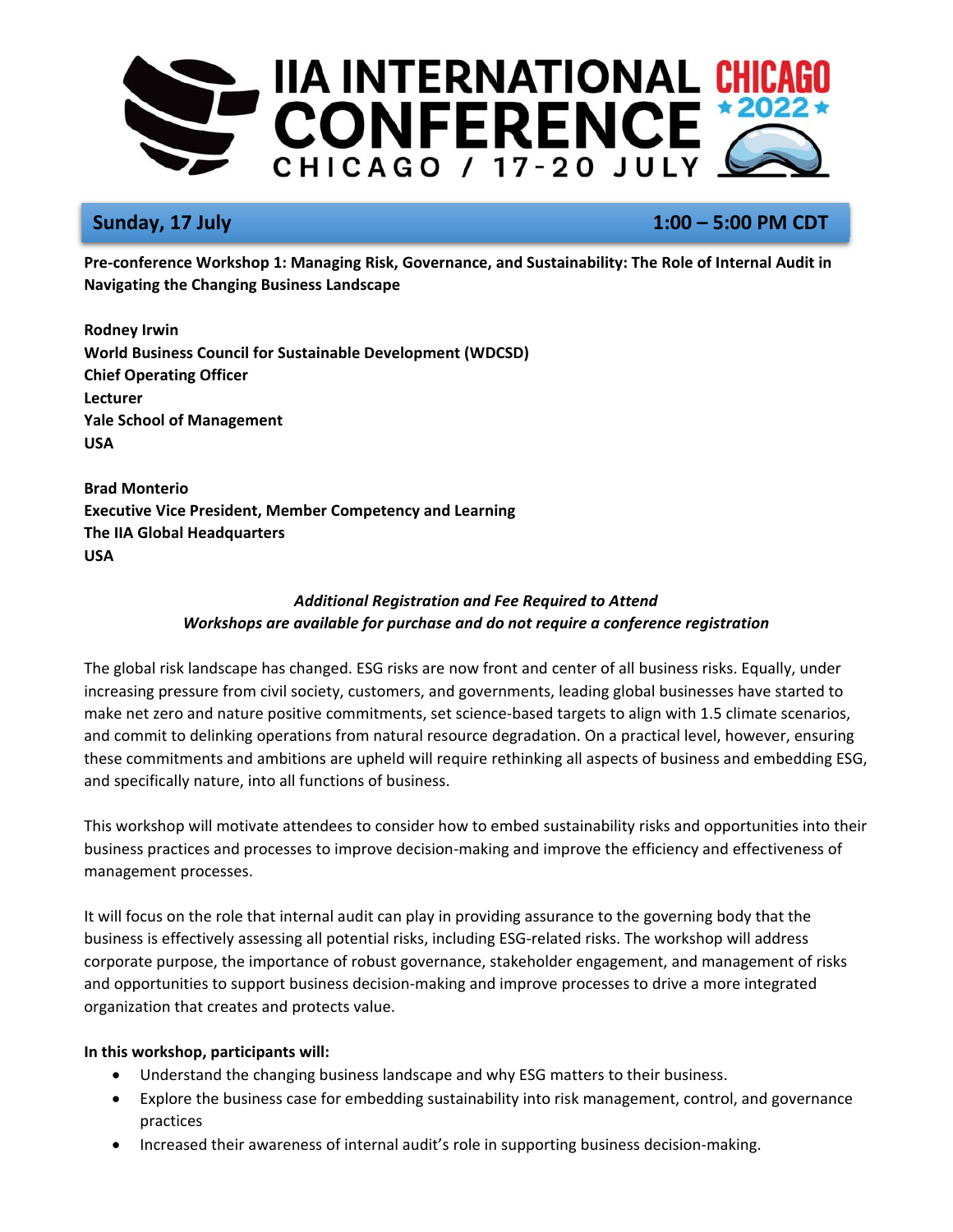

- Gain insights into enhanced approaches to risk management to better integrate ESG‐related risks.
- Improve their preparedness to provide the governing body with decision‐useful information.

The workshop will incorporate several different learning approaches, including presentations, interactive discussion, Q&A and group activities.

## **Discussion topics will include:**

- Identifying, assessing, and prioritizing ESG‐related risks and understanding the impact on business objectives.
- The role of internal audit in ensuring effective risk management.
- Application and approaches to improving business practices and integrating sustainability.

During the workshop, attendees will have the opportunity to share experiences, insights, and best practices. Participants should expect to walk away with valuable insights from peers, ideas to implement in their organization, and the confidence to embed sustainability considerations within their organization.

|                                                   | Time       | Speaker                     |
|---------------------------------------------------|------------|-----------------------------|
| Welcome and introduction                          | 5 minutes  | Rodney Irwin                |
| Mentimeter Q&A (understanding of the room)        | 10 minutes | Rodney Irwin                |
| Understanding the changing business landscape and | 15 minutes | Rodney Irwin                |
| why ESG matters to your business                  |            |                             |
| Embedding ESG into risk management, controls, and | 15 minutes | Rodney Irwin                |
| governance                                        |            |                             |
| The role of internal audit in ESG reporting       | 25 minutes | <b>Brad Monterio</b>        |
|                                                   |            | Speaker to be announced     |
| <b>Break</b>                                      | 15 minutes |                             |
| The Three Lines and ESG                           | 20 minutes | Rodney Irwin                |
|                                                   |            | <b>Brad Monterio</b>        |
| Risk Game (introduction and play)                 | 60 minutes | Rodney Irwin + Facilitators |
| Debrief discussion                                | 15 minutes | Rodney Irwin                |
| <b>Break</b>                                      | 15 minutes |                             |
| Knowledge sharing exercise (TBC)                  | 30 minutes | Rodney Irwin                |
| Mentimeter Q&A                                    | 10 minutes | Rodney Irwin                |
| Wrap up                                           | 5 minutes  | Rodney Irwin                |

**Rodney Irwin** is Chief Operating Officer at the World Business Council for Sustainable Development, based in Geneva, Switzerland. He provides leadership for finance, HR, ICT, facilities, fundraising, corporate governance, and statutory duties, and manages relationships with key education partners, including Yale University, Institute for Management Development, and Global Network for Advanced Management. He previously led WBCSD's Redefining Value program. Irwin holds a doctorate in comparative corporate governance, ethical decision making, and reporting from ISM Paris. He is a Fellow of Chartered Accountants Ireland, Member of Chartered

### **Agenda**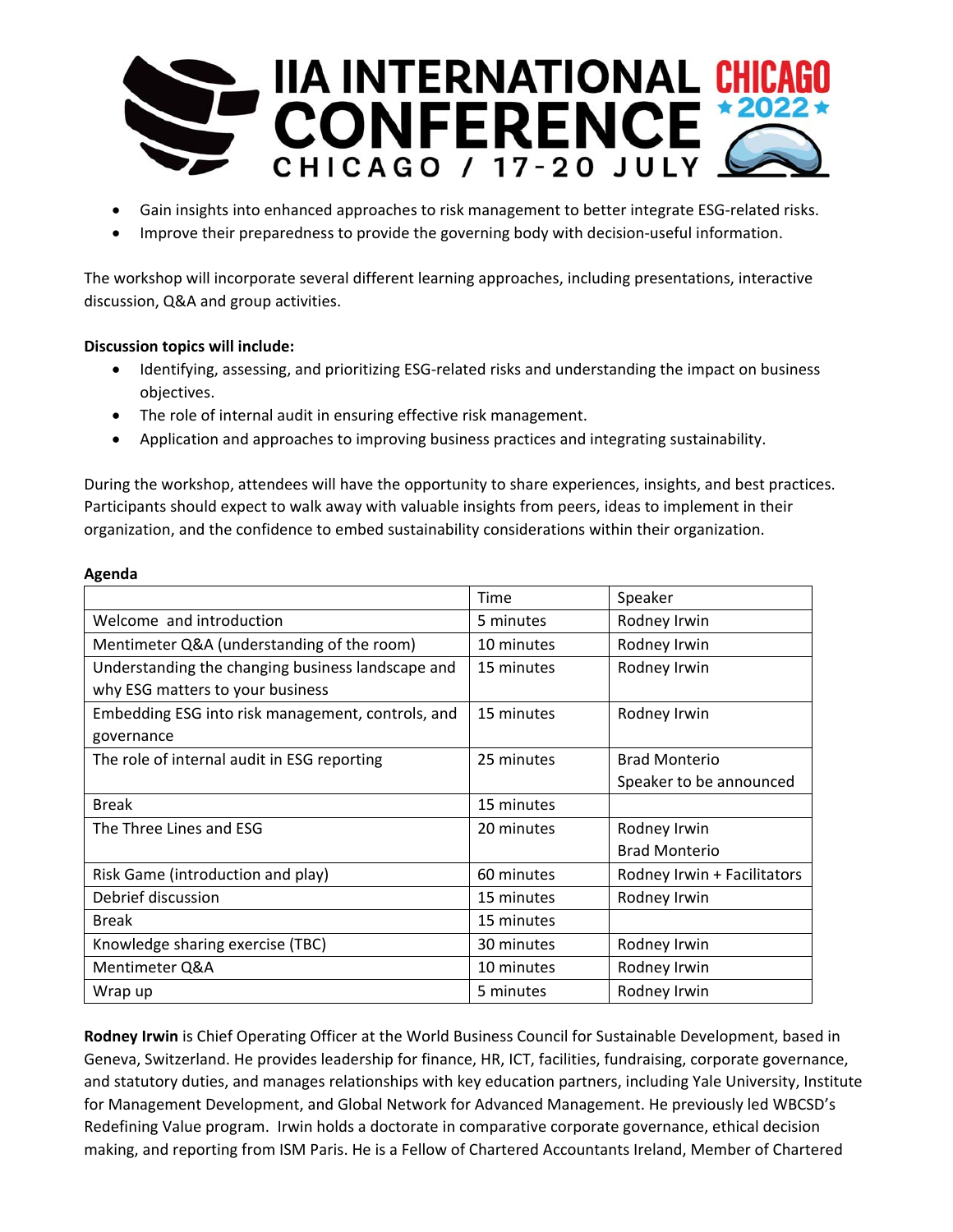

Governance Institute UK & Ireland, Council Member of International Integrated Reporting Council, Board Member of Climate Disclosure Standards Board, Professor of Accounting and Sustainability at Leuphana University, Faculty Lecturer at Yale School of Management, and Honorary Teaching Fellow at Lancaster University Management School.

**Brad Monterio** is responsible for portfolio strategy, development, and distribution of professional education programs to more than 200,000 internal audit professionals globally as Executive Vice President of Member Competency and Learning for The IIA. Previously, he was Chief Learning Officer for California Society of CPAs, the largest state CPA society in the US. Monterio is also co-founder and former Managing Director of Colcomgroup, Inc., a consultancy serving the accounting, auditing, finance, and technology sectors. He sits on the Board of Directors for the Institute of Management Accountants and is a member of the International Integrated Reporting Council and the US Integrated Reporting working group.

NASBA: Specialty Knowledge | Learning Level: Basic | CPE Credit: 4.2

**Pre‐conference Workshop 2: RPA is Here: Now What?** 

**Bryant Richards, CIA, CRMA, CMA Director, Center for Intelligent Process Automation Nichols College USA** 

**Mike Jacka, CIA Chief Creative Pilot FPACTS USA** 

# *Additional Registration and Fee Required to Attend Workshops are available for purchase and do not require a conference registration*

Robotic Process Automation (RPA) is changing the nature of work. And that means internal audit faces a future where the processes around it are changing – those that are reviewed, as well as those used by the department. The good news is that internal audit is uniquely positioned and suited to benefit from this disruption, creating significant value for its clients. How your department benefits will depend on the strategy and direction you set now. Through discussion and breakouts, attendees will not only learn the basics of RPA, but the impact it can have on the department and the organization, enabling IA leaders to choose the best path forward for their departments.

After attending the workshop, attendees will be able to:

- Explain the fundamentals of RPA.
- Describe real-world applications of RPA in the work environment.
- Show the value RPA can have within the internal audit department.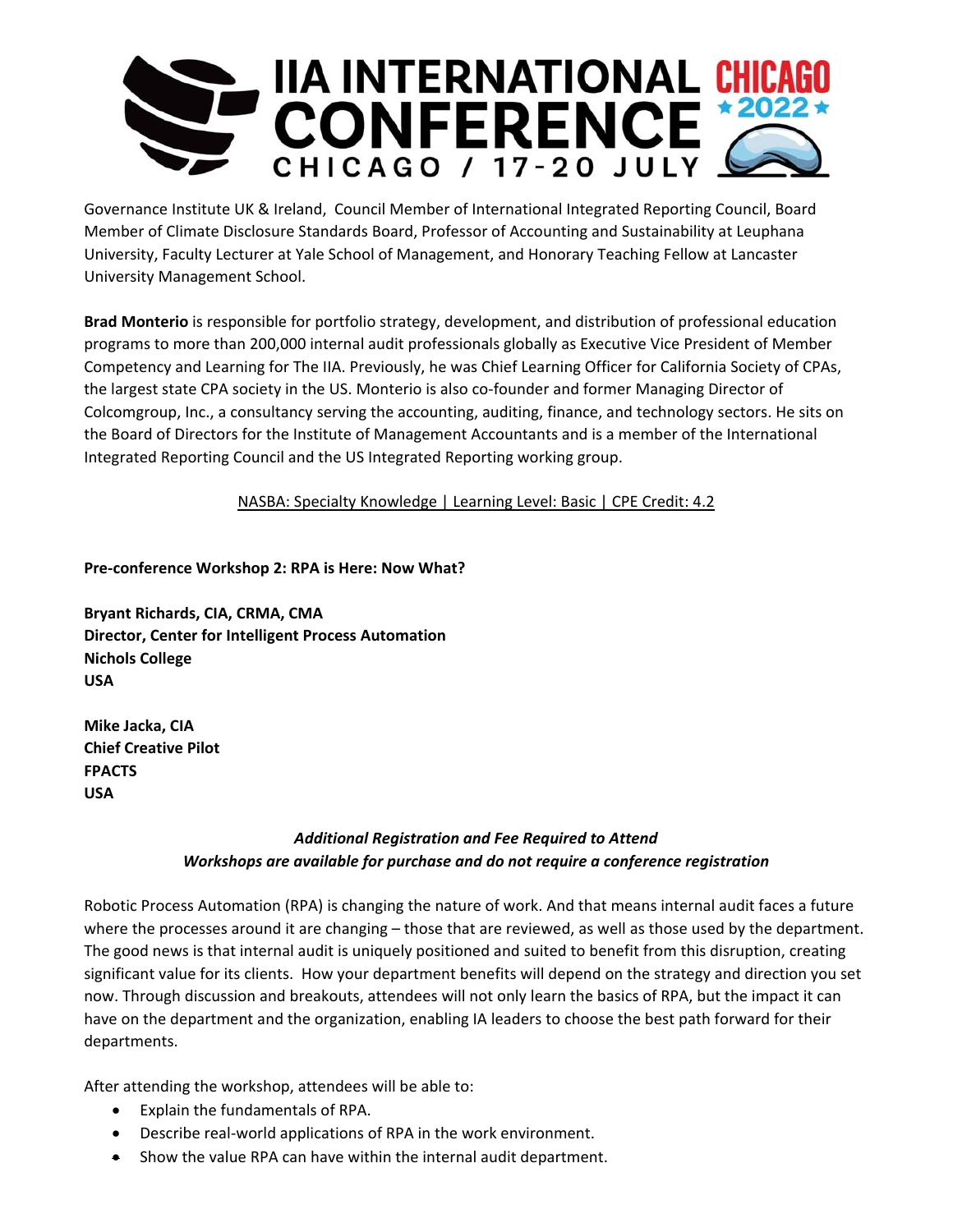

- Use RPA as a tool in the development of the department and staff.
- Create a high‐level plan for your department that positions it to create value in the face of comprehensive digital transformation

## Agenda

- Section 1: Explain the fundamentals of RPA & Describe real‐world applications of RPA in the work environment.
	- o (20 minutes) Introduction and opening presentation
		- What is RPA
		- Tools
		- **Use Cases**
	- o (20 minutes) Breakout
		- **Who is using RPA in the company**
		- **How is it being used**
		- What use cases exist within companies (not internal audit)
	- o (20 minutes) Debrief
- Section 2: Show the value RPA can have within IA.
	- o (20 minutes) Presentation on internal audit possibilities
		- Auditing bots / Auditing with bots / Botting Audit
		- **Indentifying automation opportunities**
		- **Governance reviews**
		- **Quality assurance / testing reviews**
	- o (20 minutes) Breakout
		- What opportunities exist within IA departments
		- **What are the challenges**
	- o (20 minutes) Debrief
- (30 minutes) Break
- Section 3: Use RPA as a tool in the development of the department and staff.
	- o (20 minutes) Presentation on development/retention/recruitment
		- **Skills** 
			- Emerging IT risks
			- Process analysis
			- Tools
	- o (20 minutes) Breakout
		- Identify 3-5 reasonable goals/actions do you have for your team related to RPA and digital transformation?
		- Identify 1-3 "transformative" possibilities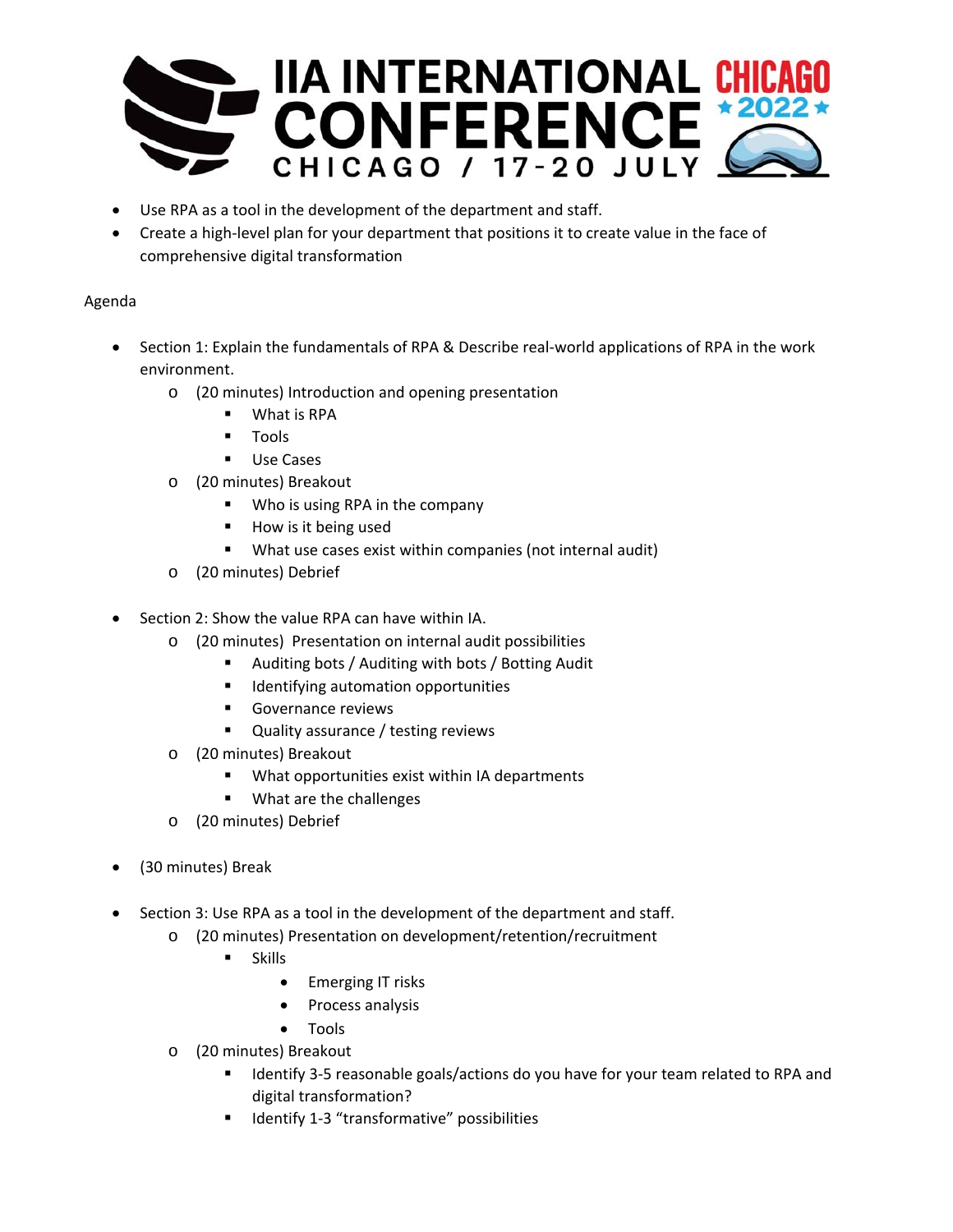

- Section 4: Create a high-level plan for your department that positions it to create value in the face of comprehensive digital transformation
	- o (5 minutes) Section introduction
		- RPA stance
			- What is the cost/value of being first?
			- What happens if we do nothing?
	- o (10 minutes) Breakout
		- What is your stance for your organization?
		- List 3 recommended actions for your IA department to occur in the next Year? Next 5 years?
	- o (15 minutes) Debrief

**Bryant Richards** is the Director of the Center for Intelligent Process Automation (CIPA) at Nichols College and an Associate Professor of Accounting and Finance. He spent 20+ years as a consultant, executive, and industry professional primarily within internal audit and compliance. As the future of work fundamentally changes, Richards believes that the internal audit profession must prepare by embracing an automation journey of its own.

**Mike Jacka** was responsible for projects as far-ranging as developing fraud investigation procedures for a 100person audit shop, overseeing western regional auditing operations, and designing auditor training programs for a global organization of 200+ staff members during his 30‐year career in internal audit with Farmers Insurance. Currently, he is Chief Creative Pilot for Flying Pig Audit, Consulting, and Training Solutions (FPACTS), a group dedicated to advancing the skills and quality of internal auditors and all professionals. He is a top-rated presenter, award-winning columnist, and contributor to Internal Auditor magazine. He also authored or coauthored numerous books.

## NASBA: Information Technology | Learning Level: Intermediate | CPE Credit: 4.2

# **Pre‐conference Workshop 3: CIA Exam Prep Course: Part 1 — The IIA's CIA Learning System® Essentials of Internal Auditing**

**Vicki McIntyre, CIA, CPA, CFSA, CRMA, CGAP President FirstPlus Resolutions, Inc. USA** 

# *Additional Registration and Fee Required to Attend Workshops are available for purchase and do not require a conference registration*

## *A networking break will take place from 3:00–3:30 p.m.*

Taught by CIA‐certified instructors, this CIA Part 1 exam prep workshop is designed to give attendees a high‐level introduction and overview of the topics covered on the CIA certification exam. The course will reinforce attendees' CIA knowledge, clarify topics, and build exam‐day confidence.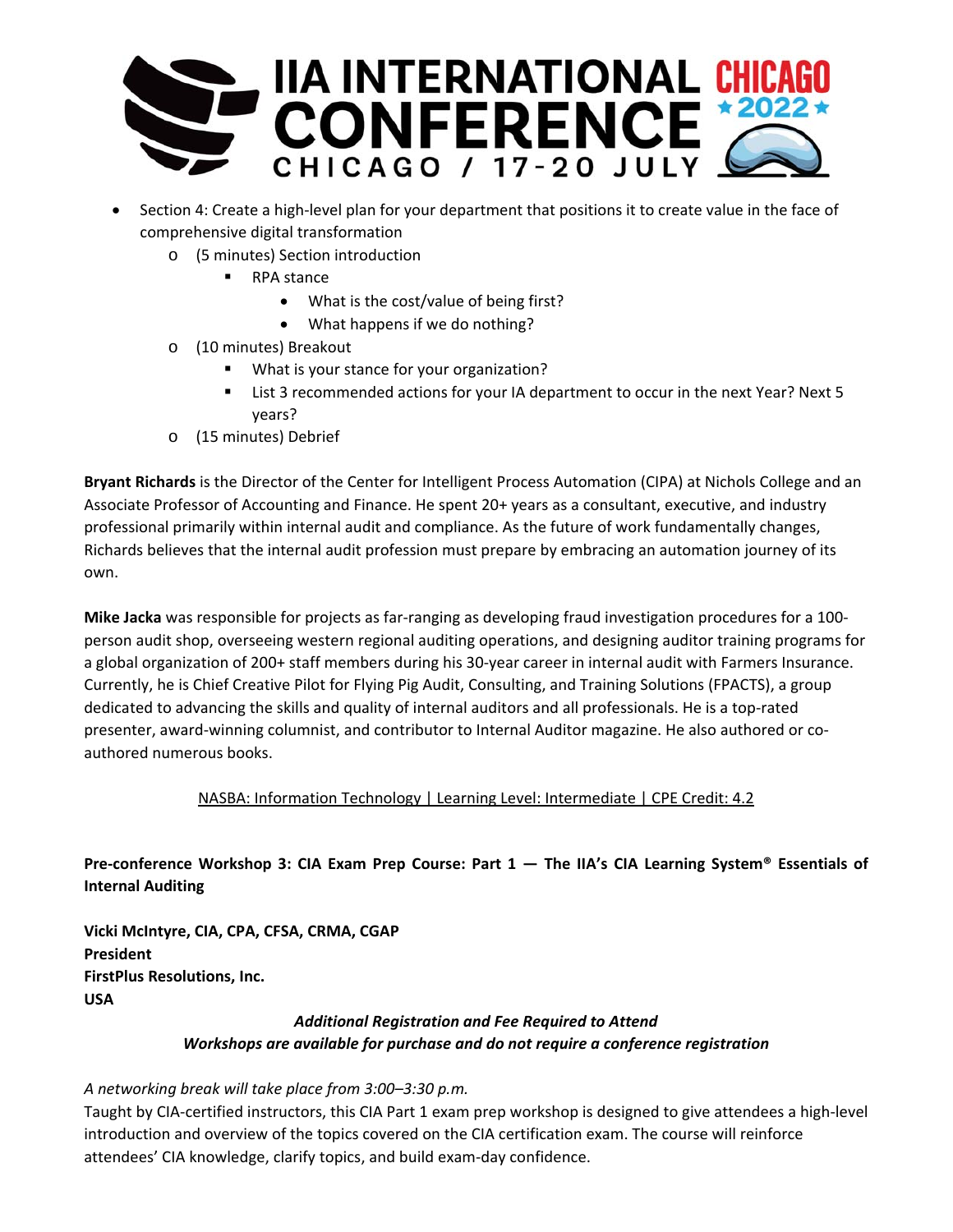

## **CIA Part 1 topics will include:**

- Foundations of Internal Auditing
- Independence and Objectivity
- **•** Proficiency and Due Professional Care
- Quality Assurance and Improvement Program
- Governance, Risk Management, and Control
- Fraud Risks

## **In this workshop, attendees will:**

- Gain a better understanding of the CIA exam syllabi.
- Learn test taking and study tips to prepare for the exam.
- Review practice questions and answer rationales.
- Develop a working knowledge of the CIA Part 1 topics at a high-level overview.
- Identify strategies to assist with the development of study plans.

Each attendee will receive online access to The IIA's CIA Learning System Self‐study Version 7.0 Part 1 materials for one year. Printed books are available for purchase separately.

Please note: Additional self‐study time outside of the classroom will be necessary to prepare for the exam.

**Vicki McIntyre** is a "big picture" risk manager whose internal audit, financial management, public accounting, regulatory supervision, and compliance management experience includes 20+ years in financial services as a California state bank examiner, vice president of finance for a closely held bank, and vice president of risk management for a regional bank. McIntyre's consulting firm specializes in promoting continuous improvement of internal audit activities by performing quality assessments, independent validations, and readiness reviews of internal audit departments. An internationally recognized speaker and trainer, she has taught numerous internal audit and risk management courses as well as The IIA's CIA Learning System. McIntyre is a longtime volunteer IIA leader and currently serves on the Global and North American Nominating Committees.

NASBA: Auditing | Learning Level: Basic | CPE Credit: 4.2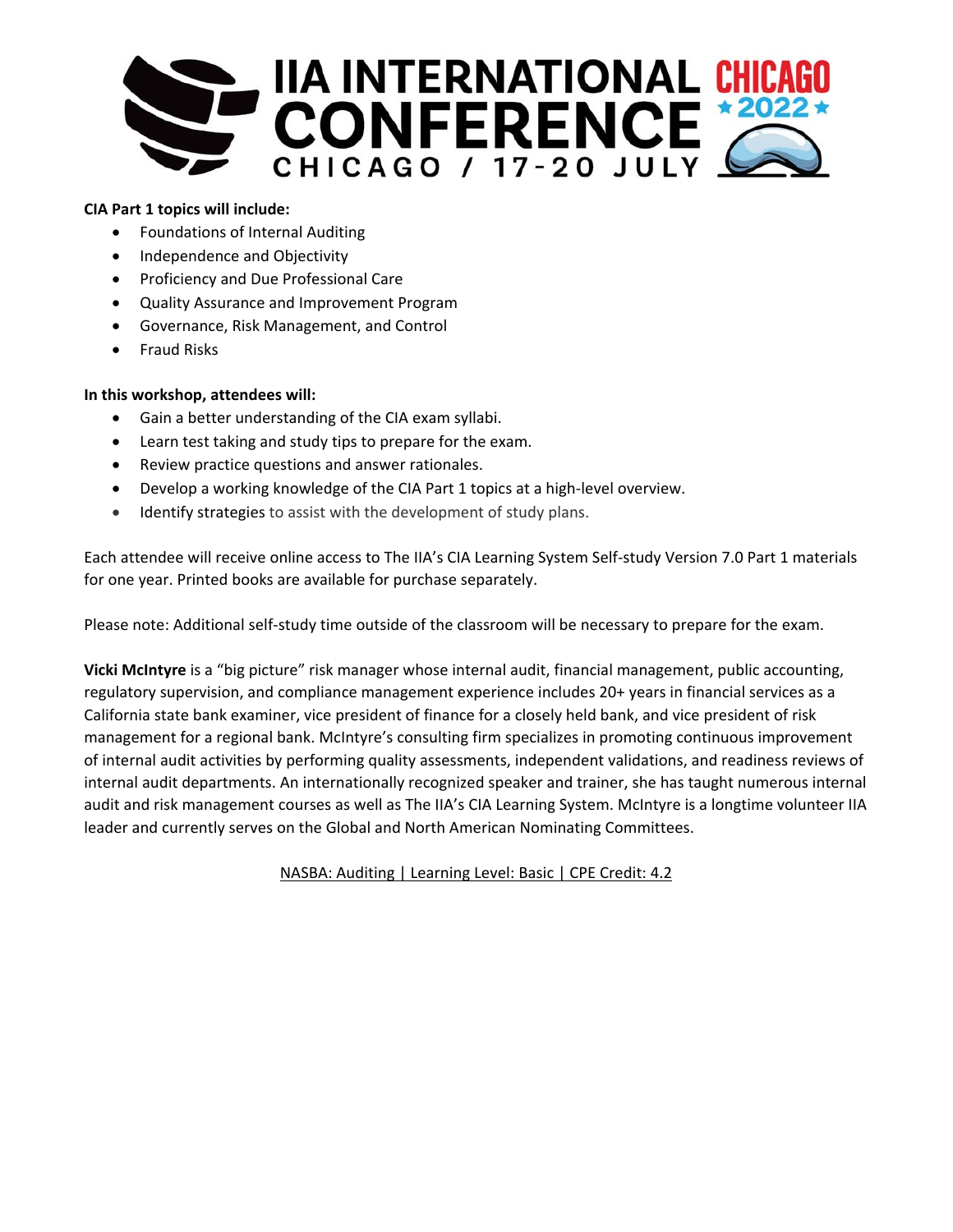

**Pre‐conference Workshop 4: CIA Exam Prep Course: Part 2 — The IIA's CIA Learning System® Practice of Internal Auditing**

**Goli A. Trump, CIA, CRMA, CFE Director, Internal Audit and Advisory Services Montgomery College USA** 

# *Additional Registration and Fee Required to Attend Workshops are available for purchase and do not require a conference registration*

*A networking break will take place from 3:00–3:30 p.m.* 

Taught by CIA‐certified instructors, this Part 2 CIA exam prep workshop is designed to give attendees a high‐level introduction and overview of the topics covered on the CIA certification exam. The course will reinforce attendees' CIA knowledge, clarify topics, and build exam-day confidence.

## **CIA Part 2 topics will include:**

- Managing the Internal Audit Activity
- Planning the Engagement
- Performing the Engagement
- Communicating Engagement Results and Monitoring Progress

## **In this workshop, attendees will:**

- Gain a better understanding of the CIA exam syllabi.
- Learn test taking and study tips to prepare for the exam.
- Review practice questions and answer rationales.
- Develop a working knowledge of the CIA Part 2 topics at a high-level overview.
- Identify strategies to assist with the development of study plans.

Each attendee will receive online access to The IIA's CIA Learning System Self‐study Version 7.0 Part 2 materials for one year. Printed books are available for purchase separately.

*Please note: Additional self‐study time outside of the classroom will be necessary to prepare for the exam.* 

**Goli A. Trump** has 25+ years of experience as a chief audit executive, fraud investigator, chief risk officer, chief financial officer, and board director in private firms and nonprofit organizations in the United States and United Kingdom. Her expertise encompasses cybersecurity, higher education accounting, and nonprofit risk management. Trump is co‐author of The IIA's *Certification in Risk Management Assurance® Exam Practice Questions, Version 1*. She delivers instruction for The IIA, including the CIA Learning System® CIA Exam Prep Course, and she has designed and delivered courses on effective ERM, fraud awareness, and ethics for auditors.

## NASBA: Auditing | Learning Level: Basic | CPE Credit: 4.2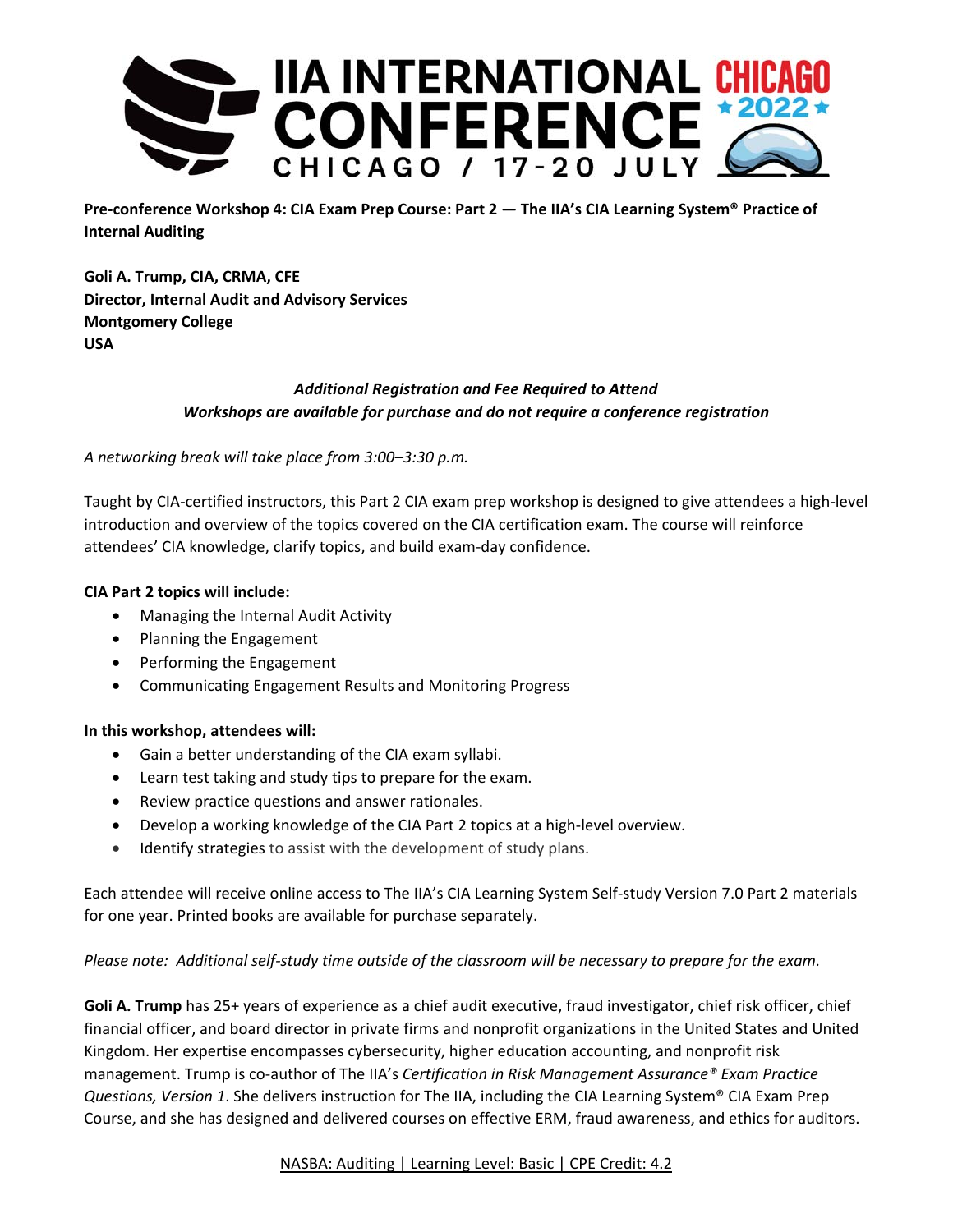

**Monday, 18 July 19:00 – 10:45 AM CDT** 

**Opening Keynote: State of the Internal Audit Profession** 

**Anthony J. Pugliese, CIA, CPA, CGMA, CITP President & Chief Executive Officer The IIA Global Headquarters USA** 

IIA President and CEO Anthony J. Pugliese, CIA, CPA, CGMA, CITP, will discuss issues currently shaping the internal audit profession as well as provide updates on The IIA's strategic plan and global operating model. He'll share the latest developments on priority topics like ESG and cybersecurity, and explain what The IIA is doing to prepare practitioners and advance the profession's interests in these areas. Pugliese will also reveal a glimpse into the future of internal audit profession, illustrate how The IIA is helping to build that future, and outline the steps that internal auditors should take today to prepare themselves.

**Anthony J. Pugliese** is President and CEO of The IIA, focused on enhancing membership services, creating new approaches to learning and competency development programs, fulfilling The IIA's multimillion‐dollar digital transformation initiative, and enhancing the value of internal audit. Pugliese was previously President and CEO of the California Society of CPAs, where he led development of a Diversity, Equity, and Inclusion Committee to identify and address racial and other inequities in the accounting profession. Prior, he served in key leadership positions at what is now the Association of International Certified Professional Accountants. Pugliese has been repeatedly recognized as one of the most influential people in accounting, appearing most recently on the cover of Accounting Today.

## NASBA: Auditing | Learning Level: Basic | CPE Credit: 1.5

# **Monday, 18 July 11:25 AM – 12:25 PM CDT**

**CS 1‐1: Scaling Automation Through a Revised Internal Audit Operating Model** 

**Geoff Kovesdy, CRMA, CISA, CISSP, CRISC Principal Deloitte & Touche LLP USA** 

Internal audit functions often struggle to adopt digital technologies and realize benefits due to their reliance on highly manual processes and legacy systems standing in the way of achieving an optimal target state. The time has now come for internal audit functions to take concerted steps towards modernization and develop a structured blueprint to achieve immediate and long‐term benefits of adopting analytics and automation technology, increasing the insight and value to business stakeholders.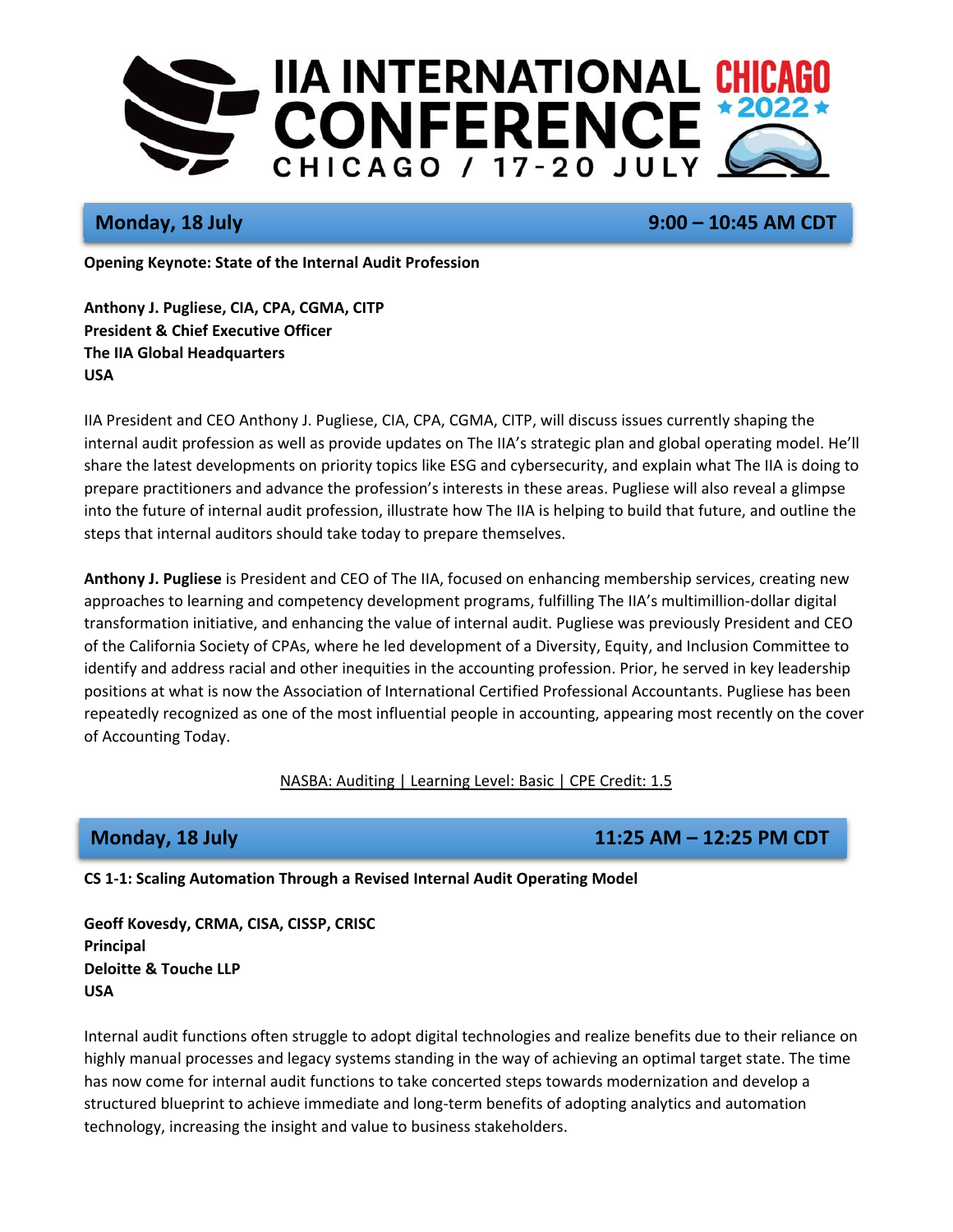

In this session, participants will:

- Rethink the current internal audit operating model in a digital environment.
- Identify keys to success in adopting and enabling digital tools and technologies across the audit lifecycle.
- Discuss common challenges when scaling automation and analytics programs.
- Review actionable steps that can drive progress toward a modern, digitally driven internal audit function.

**Geoff Kovesdy** is a principal in Deloitte & Touche LLP, leading the Risk & Financial Advisory's Internal Audit Risk Assessment offering. He brings more than 17 years of experience in modernizing and transforming risk management activities across the Three Lines through digital capabilities. This includes developing and implementing strategy, facilitating workshops, and identifying and developing use cases. Kovesdy specializes in enhancing end‐to‐end risk management activities and programs. He holds The IIA's Certification in Risk Management Assurance as well as the Certified Information Systems Auditor, Certified Information Systems Security Professional, and Certified in Risk and Information Systems Controls designations.

## NASBA: Auditing | Learning Level: Intermediate | CPE Credit: 1.2

# **CS 1‐2: Disruptive Technology: How Dow Chemical Leverages Cybersecurity Technology for Internal Audit and Compliance**

**Brian Tremblay, CIA, CISA Compliance Practice Leader Onapsis USA** 

**Jeff Miller, CISA, CISSP Cybersecurity Manager The Dow Chemical Company USA** 

Traditionally, in internal audit and compliance programs, technologies such as RPA, data analytics, and audit management systems lead the pack. But what if technologies used by information security could yield potentially even more value for internal audit by not only identifying, monitoring, and even mitigating cybersecurity risk, but also automating critical compliance requirements such as SOX? In this case study, hear how Dow Chemical is doing just that!

In this session, participants will:

- Explore technologies used by information security that can deliver value to internal audit.
- Examine the capabilities of these technologies and understand how they can be utilized.
- Hear how Dow Chemical's information security team leverages these technologies for both security and compliance/audit support.
- Learn what actions internal audit can take to understand and leverage these technologies.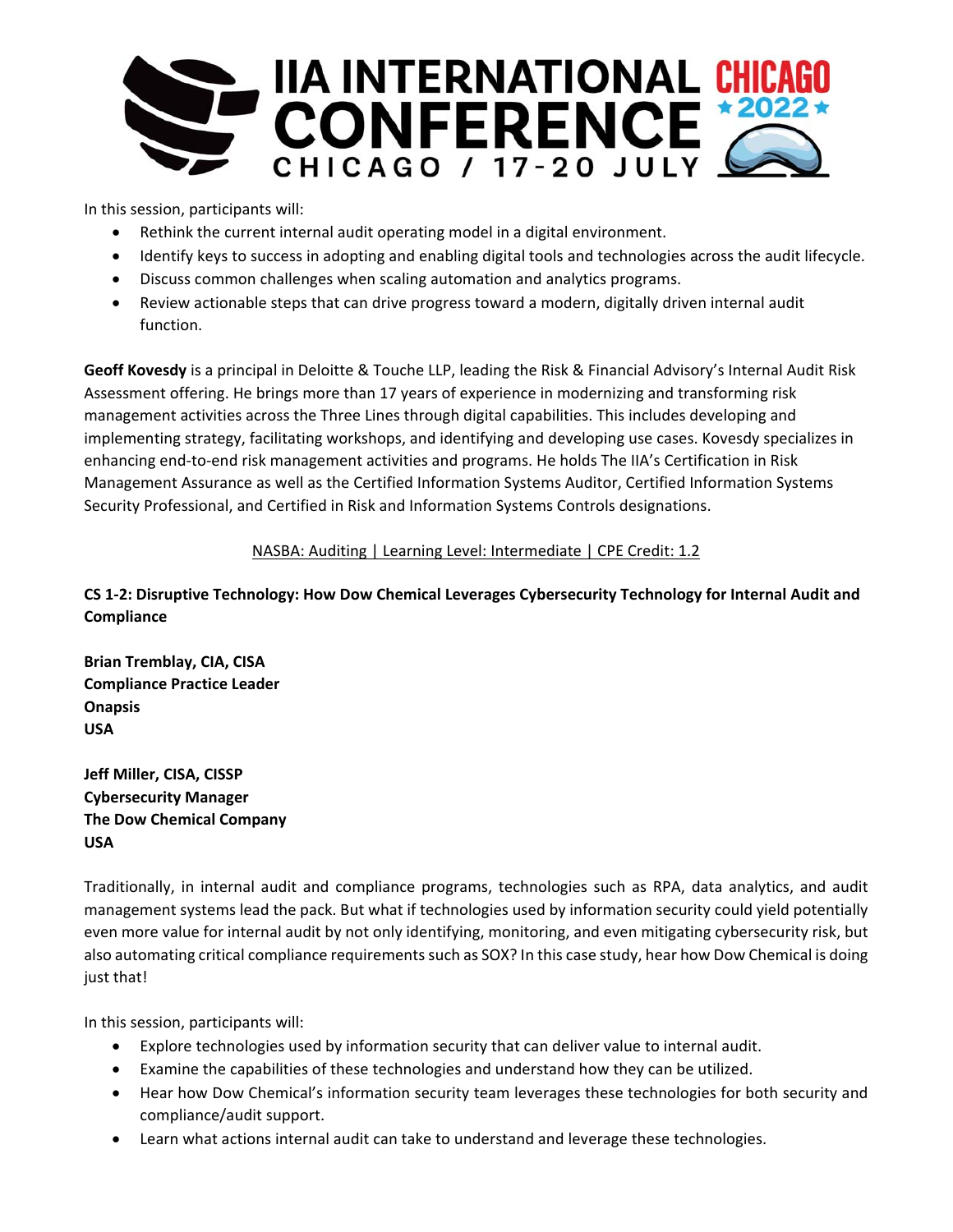

**Brian Tremblay** works closely with information security professionals seeking to leverage cyber technologies for audit and compliance use cases, facilitating new ways to think about technologies that can be disruptive to the profession and enable audit and compliance leaders everywhere. He has spoken at many IIA conferences.

**Jeff Miller** is a proactive, forward‐thinking information security professional who leverages cyber technologies for audit and compliance use cases, including automatically (versus manually) collecting information from Dow's ERP, running regular compliance audits automatically, and aligning with internal and external audit on the use of these technologies. He has engaged in significant communications with executive‐level leaders at Dow and Onapsis.

## NASBA: Information Technology | Learning Level: Intermediate | CPE Credit: 1.2

## **CS 1‐3: ESG and Internal Audit's Responsibilities**

**Imtiaz Hussain, CPA, CISM Managing Director and Deputy Chief Auditor BNY Mellon UNITED KINGDOM** 

The session with explore the role of internal audit in ESG by highlighting key risks and opportunities that could impact organizations. It will explore the case for ESG disclosures and how audit can play a key role to call out any risk of greenwashing. Through real‐life cases, the presentation will examine tools and techniques that could be deployed for auditing ESG and what could be delivered as tangible audit product. Finally, the presentation will highlight key regulations across the globe driving the incorporation of ESG into organizational strategy.

In this session, participants will:

- Understand ESG and how internal audit can add value.
- Evaluate internal audit's role in ESG disclosure and how internal audit can help the enterprise mitigate the risk of greenwashing.
- Discuss key global regulations driving the momentum for ESG.
- Evaluate tools and techniques that could be deployed for effective delivery of ESG audits.

**Imtiaz Hussain** is the Managing Director and Deputy Chief Auditor for Investment Management (IM) and Wealth Management (WM) at BNY Mellon. His primary responsibilities include the creation of IM and WM internal audit strategy and the risk‐based annual audit plan; delivery of audit projects in a timely manner and within budget; and seamless operations of the audit function. Hussain also drives audit's Agile Transformation initiative, chairs the internal audit forum for ESG, and is a member of the Group of 25 (group of globally significant financial institutions) Internal Audit Working Group for ESG.

## NASBA: Auditing - Governmental | Learning Level: Intermediate | CPE Credit: 1.2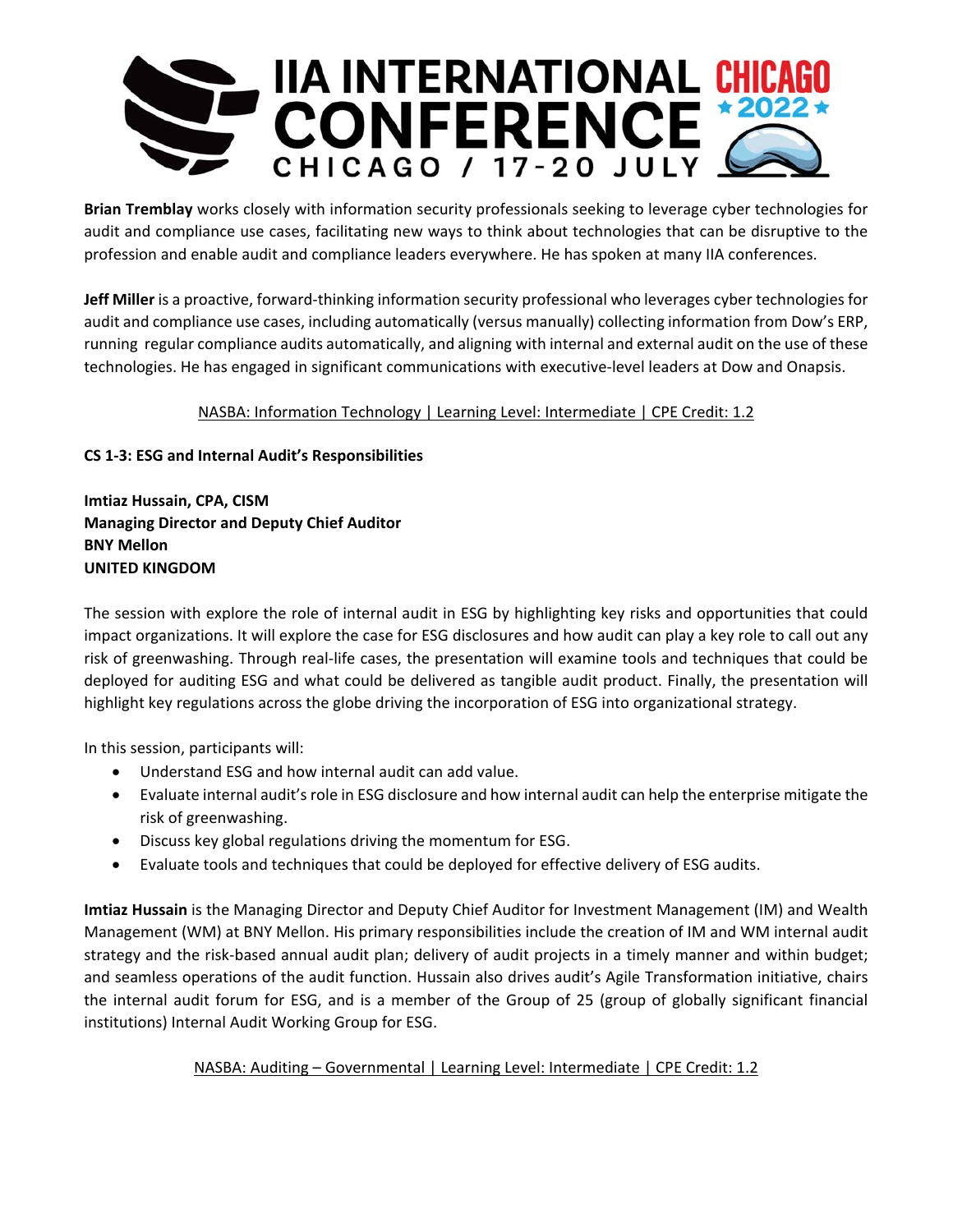

## **CS 1‐4: Why Most KPIs Drive Internal Audit in the Wrong Direction**

**Maciej Piołunowicz, CIA Chief Audit Executive Bank Gospodarstwa Krajowego (State Development Bank of Poland) POLAND** 

We live in a world where everything has to be measured. If you can't measure it, you can't improve it. But does that hold true for internal audit? Auditors typically use a set of KPIs; unfortunately, quite often they drive us in the wrong direction. Why is that? Which KPIs can we use, and how can we measure – and improve – the real value of internal audit?

In this session, participants will:

- Analyze different value‐added scenarios for internal audit.
- Evaluate the effectiveness and efficiency of different KPIs through polling sessions.
- Differentiate between KPIs that lead the internal audit function in the right direction and those that don't.
- Discuss how best to influence decision makers to create the best value-add for internal audit.

**Maciej Piołunowicz** has 15+ years of experience as an internal auditor in banks. Since 2010, he has been Chief Audit Executive of Bank Gospodarstwa Krajowego (State Development Bank of Poland), where he manages a team of 21 auditors. He previously worked in internal audit in BZ WBK (currently Polish branch of Santander Bank) and National Bank of Poland (Polish central bank). As Vice Chairman of IIA–Poland, Piołunowicz is responsible for international cooperation with other Institutes. He is a lecturer for post-graduate studies on internal audit at the Warsaw School of Economics. Piołunowicz has presented at conferences throughout Europe and authored articles on internal audit and corporate governance published by leading Polish newspapers and magazines.

## NASBA: Auditing | Learning Level: Intermediate | CPE Credit: 1.2

**Monday, 18 July 12:35 – 1:35 PM CDT** 

## **CS 2‐1: Using a Fraud Risk Map to Uncover Fraud Patterns**

**James Ruotolo, CFE Senior Manager, Fraud and Financial Crimes Grant Thornton LLP USA** 

Fraud is deceptive in nature and many fraud actors, particularly internal staff, are very good at hiding their activities, as they are aware of the controls in place to prevent fraud, making it easier to circumvent those controls. For this reason, internal auditors can find value in using a "fraud risk map" to identify fraud scenarios that could be perpetrated and the specific controls that would need to be circumvented to succeed. This session will explore the development and use of a fraud risk map in internal audit.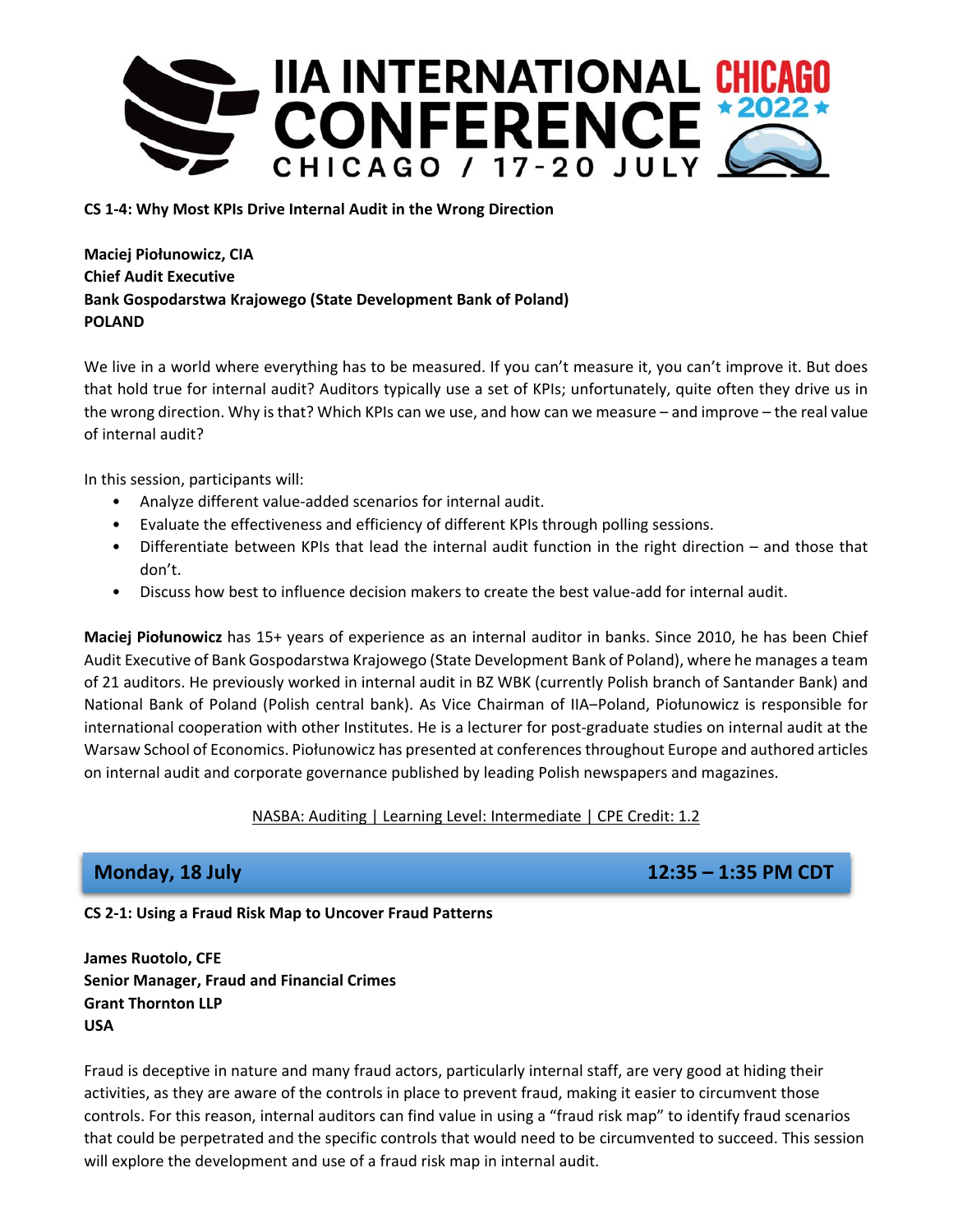

In this session, participants will:

- Learn what a fraud risk map is and how to use it.
- Explore some common fraud scenarios and how they can be covered up.
- Develop a new set of tools to use when assessing fraud risk.

**James Ruotolo** is a Senior Manager in the Fraud and Financial Crimes practice at Grant Thornton, LLP. He has 20+ years of antifraud experience, previously holding senior leadership roles in a financial services investigation unit and running the fraud and security intelligence product division for an industry‐leading analytics software company. Ruotolo is a Certified Fraud Examiner, the co-inventor of two patented fraud detection models, a frequent author and speaker on fraud risk management and technology, and a member of the board of directors for the nonprofit Identity Theft Resource Center.

NASBA: Auditing | Learning Level: Intermediate | CPE Credit: 1.2

## **CS 2‐2: Cybersecurity Insanity: Doing the Same Thing But Expecting a Different Result**

**Grant Ostler, CPA Director, Integrated Risk Principal Workiva USA** 

Let's talk about how internal audit can move the needle in cybersecurity and data privacy.

In this session, participants will:

- Learn how cybersecurity and data privacy are evolving.
- Understand typical points of weakness in cybersecurity.
- Examine data privacy programs (and how the same old issues continue to plague organizations).
- Identify steps they can take to actually improve the effectiveness of the cybersecurity and data privacy programs in their organizations.

**Grant Ostler** is a Principal of Integrated Risk at Workiva and has more than 30 years of experience, primarily in the disciplines of auditing, enterprise risk management, and process improvement. He served as Chief Audit Executive for nearly 20 years for entities ranging from Fortune 500 companies to a pre‐IPO technology company, including building internal audit functions from scratch and leading the implementation of SOX 404 compliance programs for three companies. Ostler is an active member of the Twin Cities Chapter of The IIA, where he's held numerous leadership positions, including Chapter President, over the past two decades.

NASBA: Auditing | Learning Level: Intermediate | CPE Credit: 1.2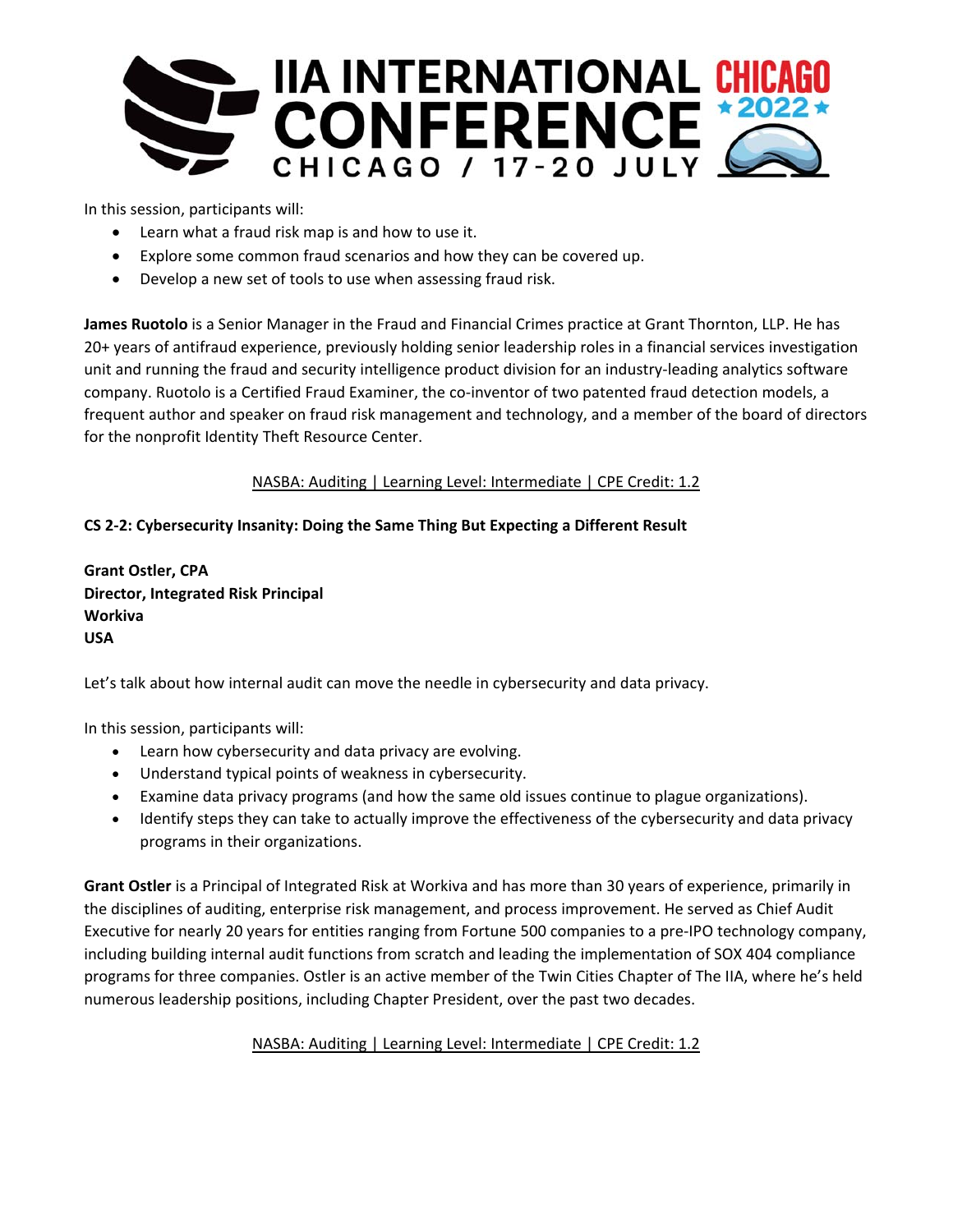

**CS 2‐3: Integrating Sustainability Into the Three Lines Model: The Role of Internal Audit** 

**Amy Senter Director, North America WBCSD USA** 

**Jim Pelletier, CIA, CGAP Vice President, Portfolio Strategy The IIA Global Headquarters USA** 

Be among the first to explore collaborative guidance developed by The IIA and WBCSD, which focuses on integrating sustainability into the recently updated Three Lines Model.

In this session, participants will:

- Gain insights into the role of the governing body in overseeing and ensuring the effectiveness of the control environment and risk management processes.
- Examine how sustainability risks and opportunities can be embedded into the first and second lines to improve decision‐making.
- Consider the role of internal audit in supporting the business to ensure that all three lines collectively contribute to the creation and protection of value.

**Amy Senter** is a Global Director for the World Business Council for Sustainable Development (WBCSD). Her work focuses on financing transformation of the food system – from how companies make business decisions through to how banks can decarbonize their portfolios. Prior, as Vice President and Chief Sustainability Officer for Kellogg Company, Senter led global strategies to deliver the company's responsible sourcing and natural resource conservation commitments across its supply chain, partnered with the R&D division to develop the company's Wellbeing food design approach, and delivered new commercial opportunities. Senter previously worked for the United States Department of Agriculture, leading National Environmental Policy Act compliance for the \$8 billion Farm Service Agency.

**Jim Pelletier** has 20+ years of internal auditing experience in the public and private sectors. As The IIA's Vice President of Portfolio Strategy, he focuses on improving member value and advancing the internal audit profession. Pelletier also held leadership roles with oversight of The IIA's International Professional Practices Framework (IPPF), professional guidance, Audit Executive Center, Financial Services Audit Center, Public Sector Audit Center, EHS Audit Center, Ia Magazine, North American and Global Advocacy, and Quality Services LLC. Pelletier previously served as City Auditor for the City of Palo Alto, CA and as Chief of Audits for the County of San Diego, CA. He also held auditing roles with the California State University System, PETCO Animal Supplies, Inc., State Street Corporation, and General Electric.

NASBA: Auditing | Learning Level: Intermediate | CPE Credit: 1.2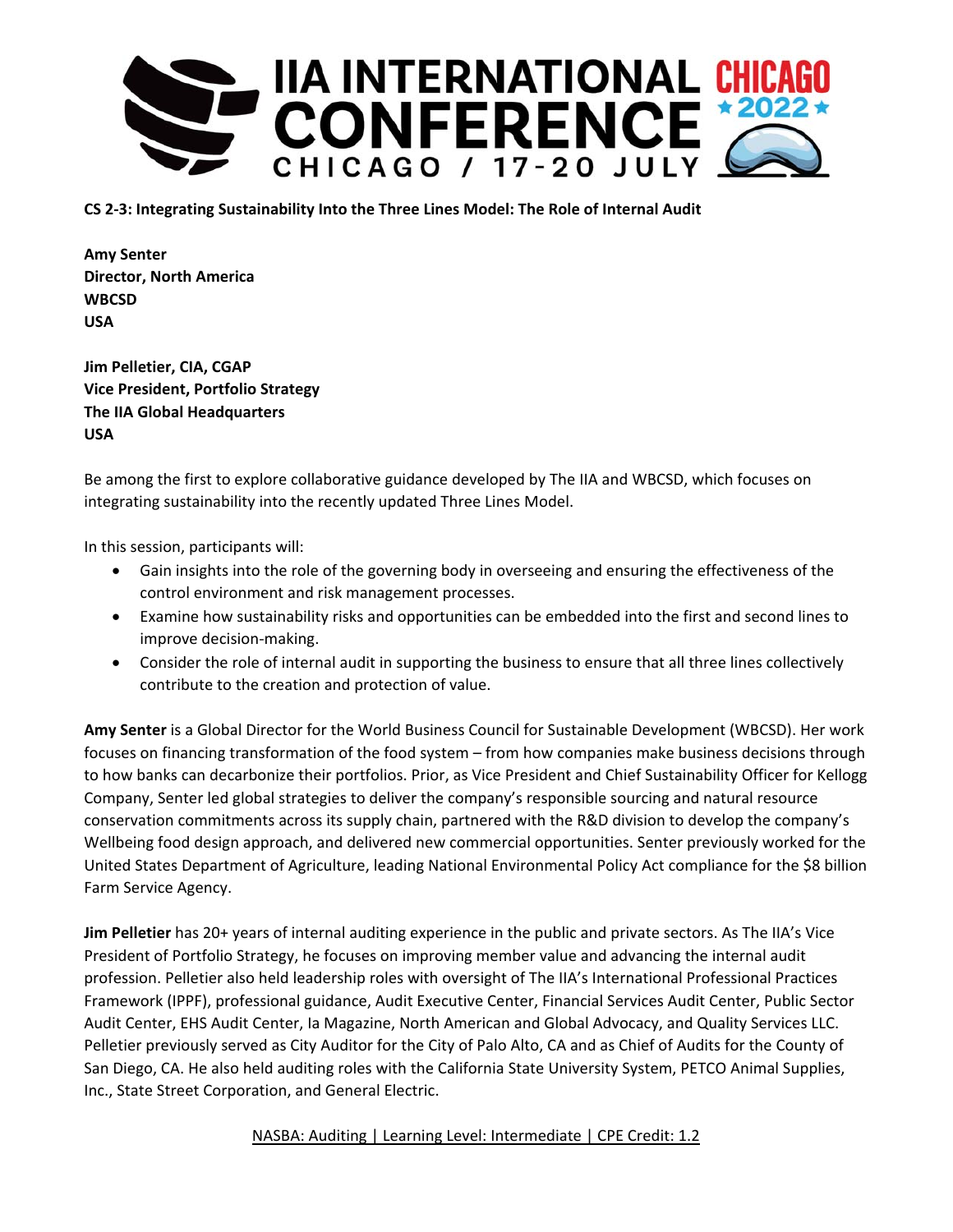

**CS 2‐4: Steps to Future‐proofing Your Internal Audit Function** 

**Larry Herzog Butler, CIA, CRMA, CPA, CGMA, CRISC Head of Internal Audit Delivery Hero SE GERMANY** 

**Sholpan Niyazbayeva, CIA, ACCA Senior Manager, Global Internal Audit Delivery Hero SE GERMANY** 

Building an efficient and effective audit team is challenging. Building an internal audit team of the future seems impossible. In this session, we will examine how the internal audit heroes at Delivery Hero are future‐proofing its internal audit function by enabling successful delivery of communications to management and the board and developing their 'superpowers' to build an amazing experience for its customers.

In this session, participants will:

- Understand steps to be taken to future‐proof their internal audit function.
- Explore the future of internal audit and the skills needed to "deliver" value.
- Create "recipes" for success, focusing on what matters in internal audit communications.
- Discover how to present information that is "easy-to-digest."

**Larry Herzog Butler** is Head of Internal Audit for Delivery Hero Holding SE. A former Deloitte & Touché CPA, he has 20+ years of experience providing audit, compliance, business process improvement, ERM, and advisory services to a wide array of clients. His broad background has spanned planning and executing internal audits and Sarbanes‐Oxley (SOX) engagements, reporting to audit committees, managing key stakeholder relationships, training audit staff, and strengthening internal controls over financial reporting. He also has an extensive record of volunteer service with The IIA, encompassing various leadership roles, including President and board member of IIA-Los Angeles, former member of the Global Professional Development Committee, and current member of the Global Guidance Committee.

**Sholpan Niyazbayeva** joined Delivery Hero SE in 2017. She helped establish the internal audit function team, and as the team's senior manager, she focuses on internal audit execution and quality. With a background that includes more than 10 years in executing a combination of internal and external audits, her mission is to build a world-class audit team and nurture the younger generation of professionals to shape the future of Delivery Hero. Niyazbayeva previously managed and performed audits for various sizable companies in oil and gas, construction, aviation, FMCG, real estate, mass media, and other industries.

## NASBA: Personal Development | Learning Level: Intermediate | CPE Credit: 1.2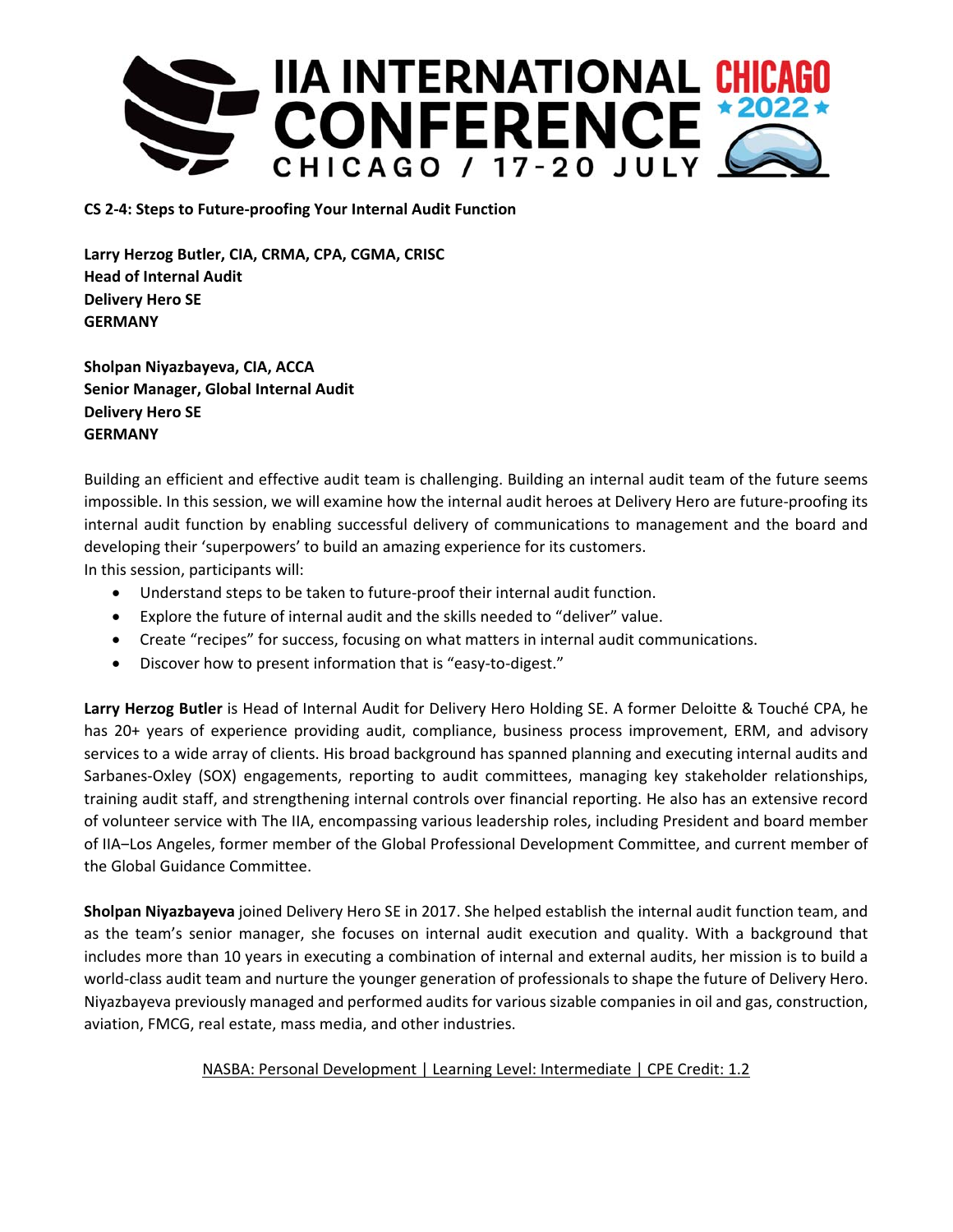

# **Monday, 18 July 19 July 2:45 – 4:00 PM CDT**

**General Session 2: Good Employees Can Rationalize Bad Decisions: A Look at Fraud in Today's Organizations** 

**Kelly Richmond Pope, Ph.D., CPA Forensic Accountant Associate Professor, DePaul University Filmmaker USA** 

If you were to ask people whether they think stealing is wrong, most would respond by saying "Yes." And yet, fraud, theft, and other forms of financial crime cost organizations millions per year. Join us for this interactive session as professor, forensic accountant, and filmmaker Kelly Richmond Pope explores how fraud happens and discusses preventive strategies that all stakeholders should know in order to keep their organizations fraud free. Based on her research and teaching, Dr. Pope will share personal lessons learned from intimate conversations with white-collar offenders, whistleblowers, and victims of fraud.

**Kelly Richmond Pope** is a global expert in the forensic accounting field. She is a Professor of Accounting in the School of Accountancy and Management Information Systems at DePaul University in Chicago, Illinois. Additionally, she is an award‐winning documentary filmmaker and author. Dr. Pope produced and directed All the Queen's Horses, which chronicles an astonishing case of small‐town municipal fraud. She is also Co‐founder of Red Flag Mania, a business that creates digital investigations for lifelong learners. Her upcoming book, Fool Me Once, will be published by Harvard Business Review Press.

## NASBA: Specialty Knowledge | Learning Level: Basic | CPE Credit: 1.5

**Monday, 18 July 19 July 19 July 2006 10 Automatic State 10 Automatic Property 2008 10 Automatic Property 2008** 

**CS 3‐1: Welcome to the New Age: Influencing a Data‐forward Culture** 

**Samantha Webster, CPA, CFE Enterprise Risk and Audit Director LATICRETE International, Inc. USA** 

**Kevin Legendre Senior Audit Data Analyst Mohegan Sun USA**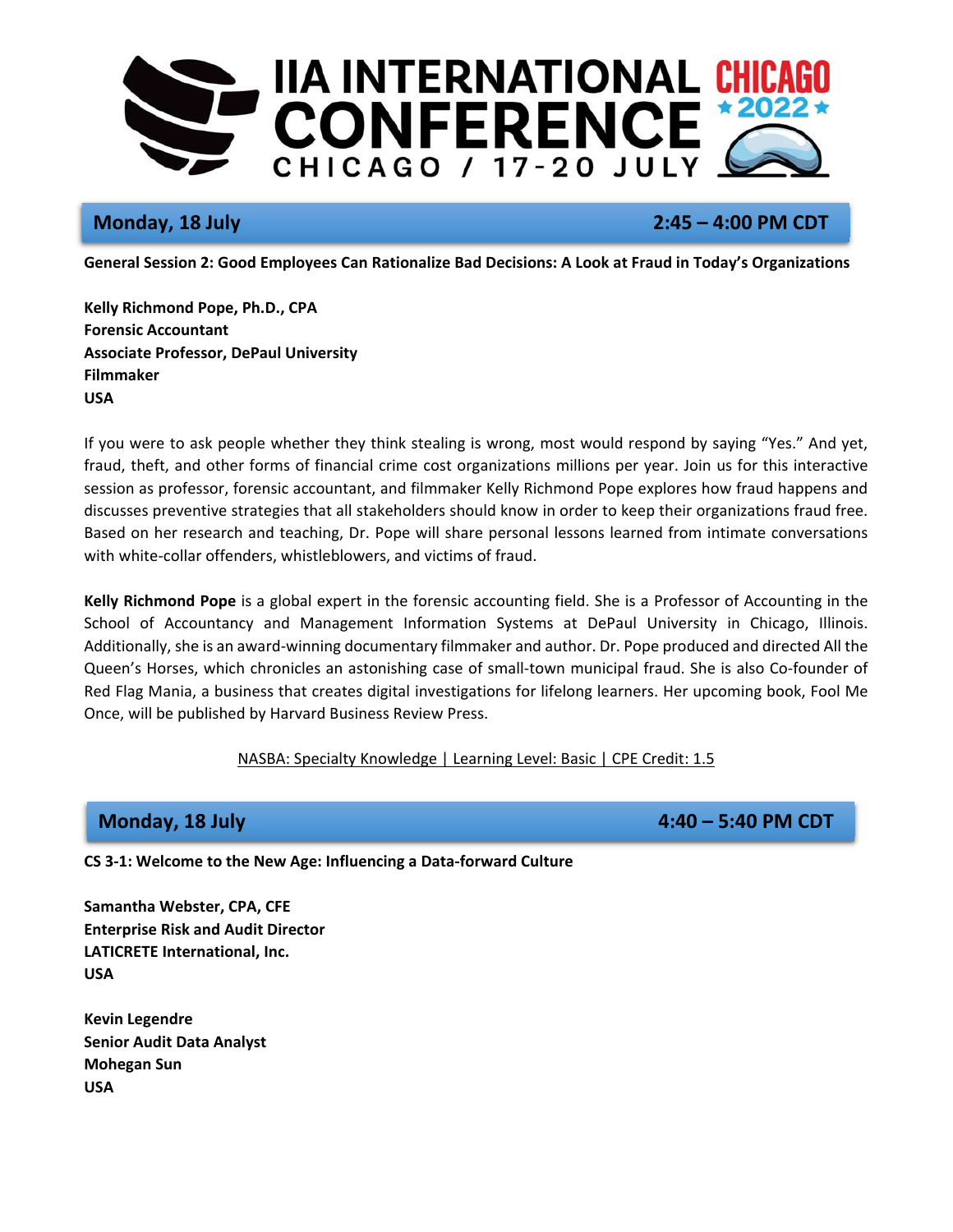

**Grant Houle Chief Audit Executive Mohegan Sun USA** 

How does your internal audit shop influence the data culture at your organization? Do you conduct full analytic reviews? Do you use RPA for continuous monitoring? Can internal audit provide these services and still maintain independence? Mohegan Sun's internal audit shop has demonstrated to the business the importance of utilizing data analytics and data assessments to drive decision making and identify potential fraud throughout the organization. We are currently spearheading RPA implementation.

In this session, participants will:

- Learn how to define what "improvement" means to their internal audit group and how to create "improvement goals."
- Understand how to use their "improvement goals" to drive their data assessments, achieve project goals, and create a data‐driven culture within their department.
- Evaluate how they are currently using analytics in their department to drive the assessment of enterprise risk, audit plan decisions, continuous monitoring, and efficiency in auditing.
- Review the tasks that "annoy" them (repetitive tasks) and identify tasks with RPA potential.

**Samantha Webster** has more than 16 years of experience in auditing, forensics, and tax, including six years in public accounting. She is currently the Enterprise Risk and Audit Director at LATICRETE International. Previously, she led the data analytics program, robotic process automation initiatives, and internal audit ERM program at Mohegan Sun and was in gaming for nine years. Her group at both companies has been uniquely positioned to effect change for the organization by using data to further prove audit findings and show departments a different picture of how their departments really work. Webster's programs at Mohegan demonstrate the benefit of data analytics and have saved the company in excess of \$2M since inception.

**Kevin Legendre** has been with the Mohegan Tribe since 2015. His experience encompasses audit, data analysis, and automation. In his time with the Mohegan Tribe, he has developed several monitoring analytics, executed fully analytical process reviews, and automated routine processes within internal audit using RPA.

**Grant Houle** has 20+ years of professional experience in accounting, audit, and financial management, including 14 in gaming at Mohegan. He currently oversees the internal audit teams at Mohegan's owned and managed properties in the US, Canada, and Korea. The teams are responsible for compliance and operational audits across all business units with specialized functional teams in analytics and IT audit. In addition, he managed the operational accounting team for two years, overseeing gaming, hotel, and inventory accounting. Prior to Mohegan, Houle was Associate Vice President of Operations and Finance for Ticket Network, a technology solutions startup in the secondary ticket market.

NASBA: Auditing | Learning Level: Basic | CPE Credit: 1.2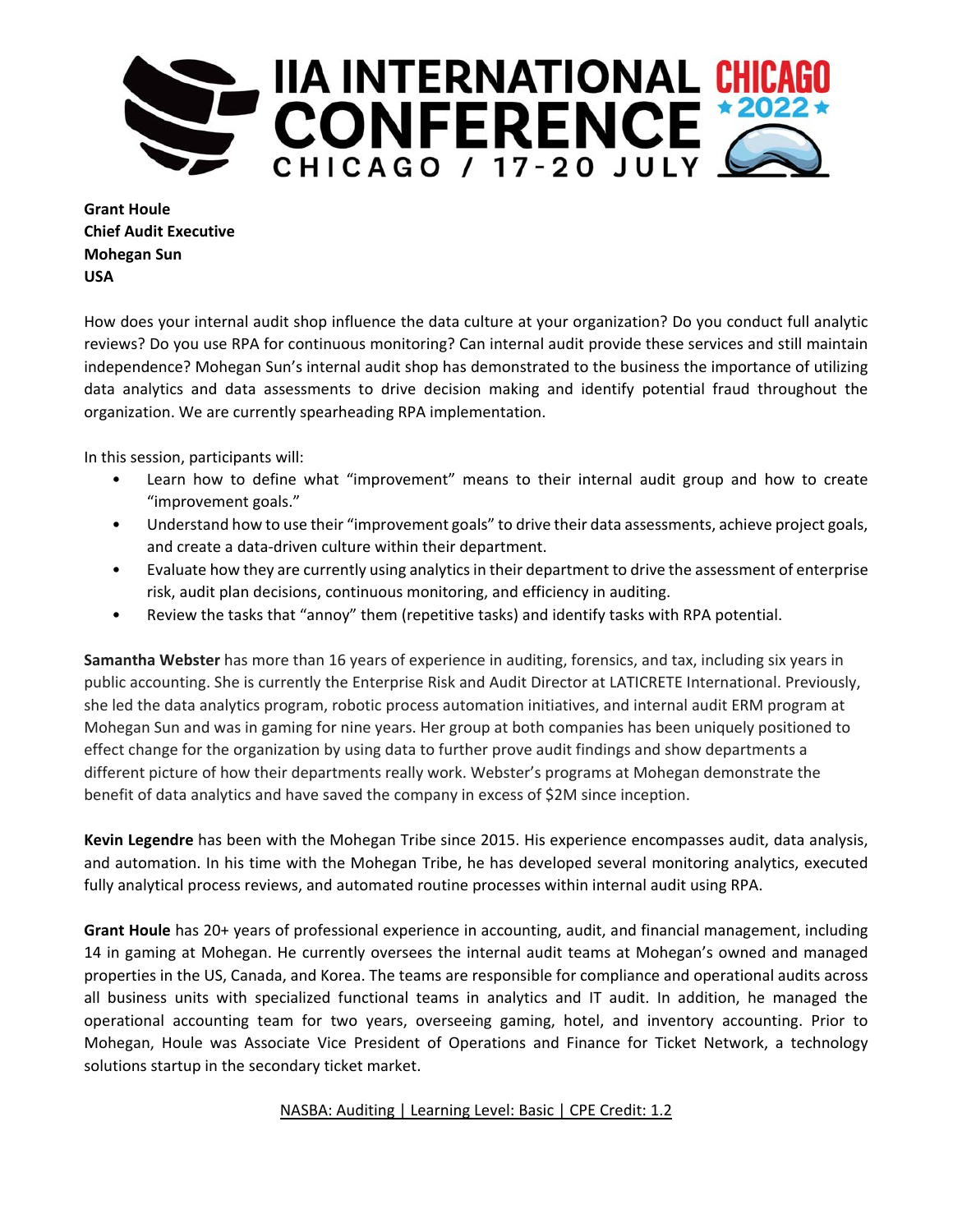

**CS 3‐2: An Internal Auditor's Guide to Cybersecurity** 

**Darren Hulem, CISA, CEH, Security + Supervisor, IT and Risk Advisory Services GRF CPAs & Advisors USA** 

**Melissa Musser, CPA, CITP, CISA Partner and Director, Risk and Advisory Services GRF CPAs & Advisors USA** 

**Mac Lillard, CPA, CFE, CISA, CRISC, CITP Risk & Advisory Services, Manager GRF CPAs & Advisors USA** 

The widespread introduction of work‐from‐home policies has provided more opportunities for fraudsters to implement attacks. Last year alone, cybercrime reports to the FBI quadrupled and left many organizations feeling vulnerable to online threats. This session will examine the critical elements of a cybersecurity program and practical ways internal audit can work alongside information security teams to manage risk. It will cover the various benefits of well‐devised internal IT assessments to protect organizations from outside threats, along with best practices needed to beef up cybersecurity efforts and protect organizations' most sensitive data.

In this session, participants will:

- Gain insights into the cybersecurity landscape and how internal audit can assist in protecting organizations from threats.
- Understand emerging cybersecurity concerns as a result of the pandemic and work-from-home virtual environments, and why data privacy is a critical concern to internal audit.
- Learn about the value of security awareness training, the importance of third-party due diligence, the key elements of business continuity and disaster recovery plans, and how new technologies can protect organizations.

**Darren Hulem** has more than eight years of experience in technology infrastructure, providing supervision, architecture, deployment, and upgrading of company computer network systems, including hardware, software, servers, and mobile devices. As a certified IT professional, he performs both on- and off-site testing and setup; monitors existing technology to determine future network needs; interacts with staff and management to ensure efficient application of upgrades and implementation of overall system improvements; and conducts information security and perimeter vulnerability assessments, IT risk assessments, network design and support, and IT training. Hulem was previously a System Engineer at Network Depot and an Applications Analyst for Ricoh USA.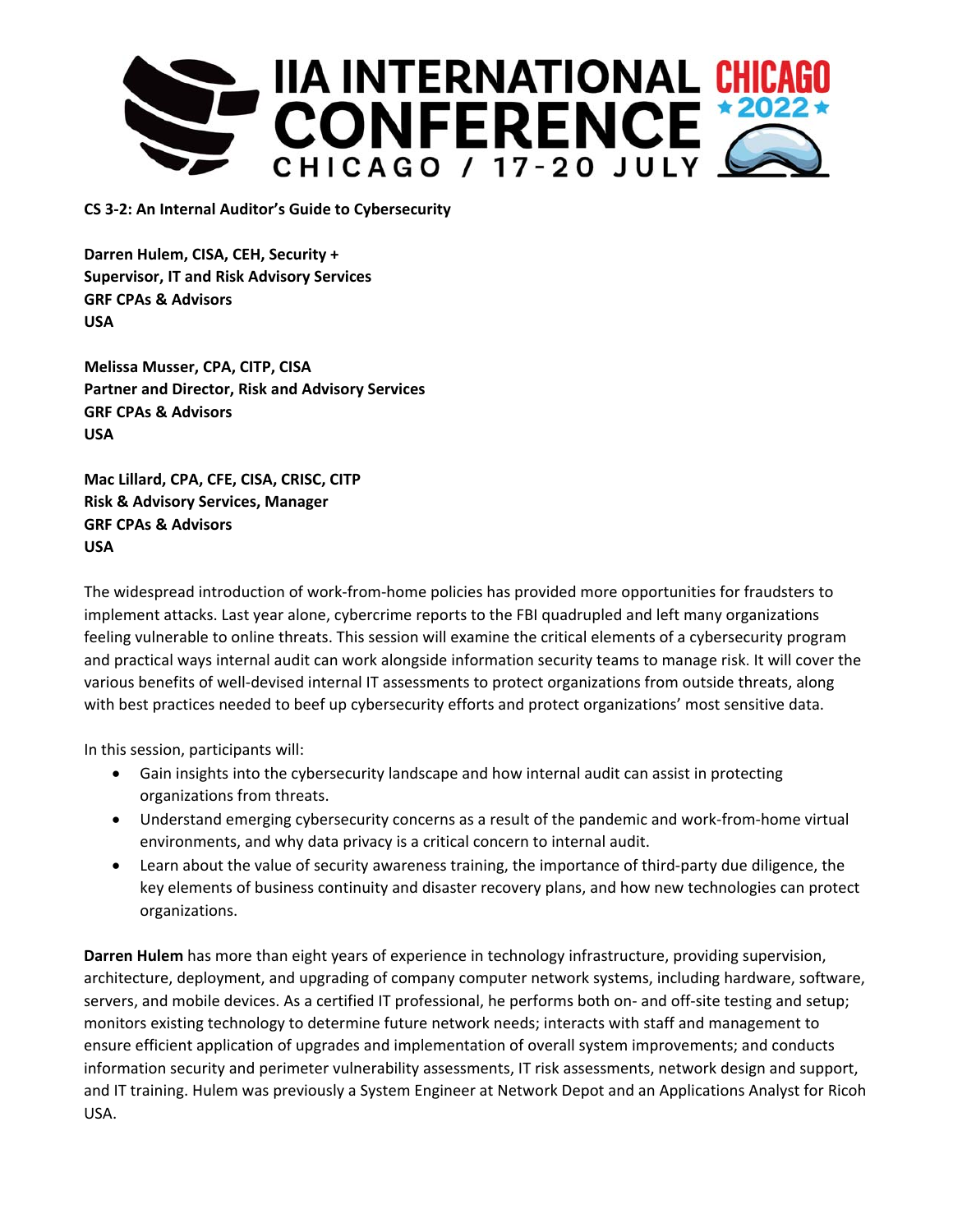

**Melissa Musser** is a Partner at GRF and Director of Risk and Advisory Services, where she and her team deliver comprehensive assessments to help organizations proactively develop innovative strategies to mitigate and identify opportunities related to strategic, financial, compliance, operational, and IT risks. In her 20+ years of professional experience, she has developed expertise in establishing and maintaining internal audit departments, strategic planning, optimizing internal controls, compliance, ERM, and cybersecurity programs. Musser previously spent 10 years in public accounting and 4 years in internal audit management roles for global SEC companies. She currently serves as President of The IIA's Washington, DC Chapter.

**Mac Lillard** is a Risk and Advisory Services Manager with GRF CPAs & Advisors, helping client organizations streamline processes, increase efficiency, improve internal controls, implement ERM to assist in risk assessment and strategic planning processes, and enhance their cybersecurity posture. Lillard speaks at and attends professional seminars related to auditing (internal and external), ERM, fraud examinations, and information systems control and security. He serves as Associate Vice President of Programs for The IIA's Washington, DC Chapter. Additionally, he sits on committees for multiple nonprofit organizations, helping local charities improve their operations.

## NASBA: Information Technology | Learning Level: Basic | CPE Credit: 1.2

## **CS 3‐3: Changing the Game to Accelerate Risk Response!**

**Patrick Rodriguez, CIA, CISA Solutions Consultant Wolters Kluwer TeamMate USA** 

Organizational leaders need timely and frequent insight on risk. There are various approaches to addressing that need, including continuous risk monitoring, analytics, and agile auditing. Each brings a unique benefit for auditors and leaders alike, but it's time to take it to the next level. Join this session to learn how continuous risk monitoring, analytics, and agile audit come together to accelerate risk response.

In this session, participants will:

- Understand the role of continuous monitoring in the audit workflow.
- Gain insights into how and where to deploy analytics.
- Learn how to leverage agile audit to improve efficiency and frequency of reporting.

**Patrick Rodriguez** has worked in the audit and assurance world for 20 years as a practitioner and as a consultant, with roles spanning IT audit, audit practice management, operational auditing, forensic auditing, data analysis, and audit best practice improvement in companies of all sizes. He has brought his passion for leveraging technology to gain process improvements to his implementation and solutions consulting positions at Wolters Kluwer. Rodriguez has been a guest speaker on the topic of auditing and data analytics on college campuses and through local professional associations. He served on the Board for the Houston Chapter of the Association of Certified Fraud Examiners.

## NASBA: Auditing | Learning Level: Intermediate | CPE Credit: 1.2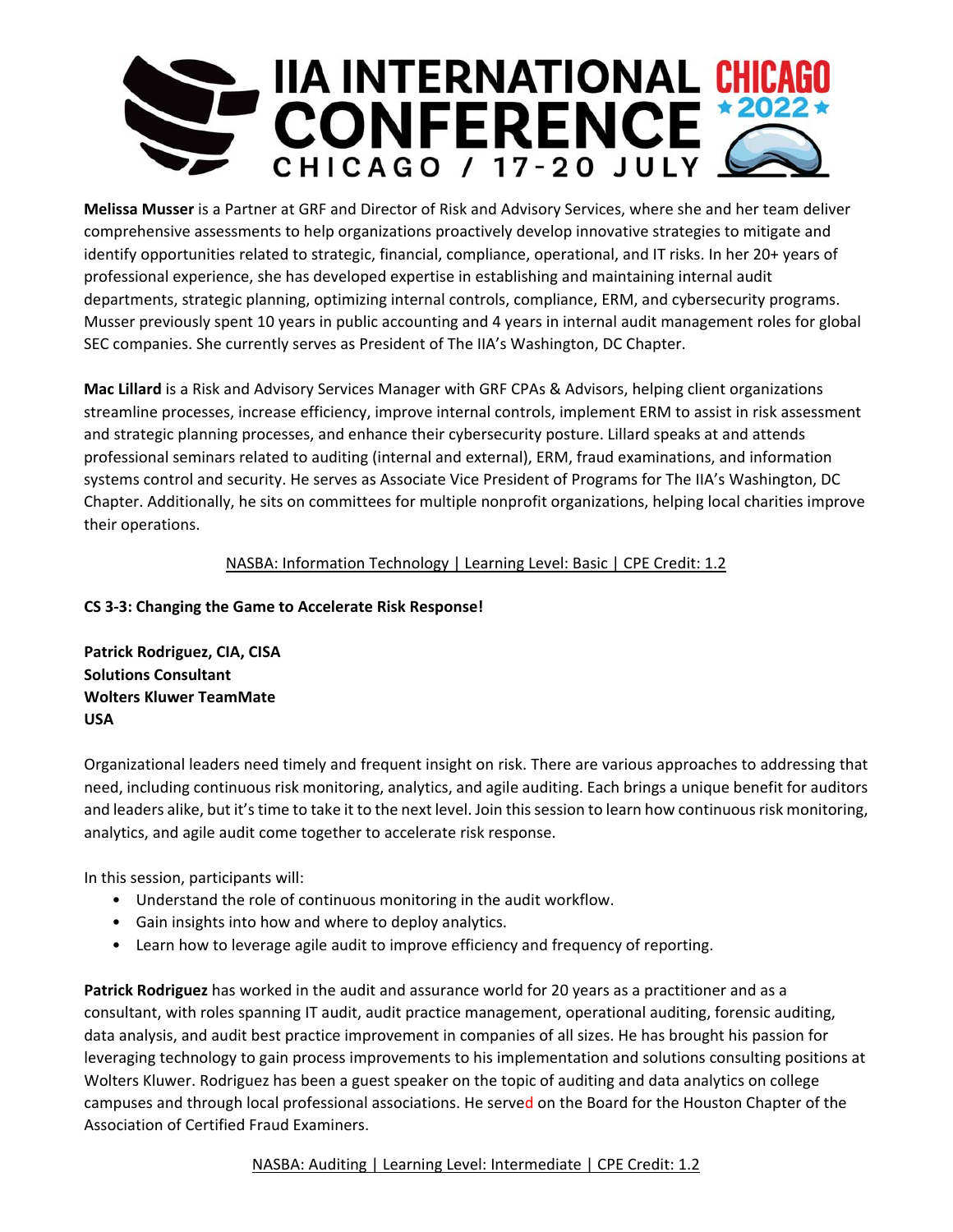

**CS 3‐4: The Hershey Company Digital Internal Audit Strategy** 

**Jonathan Laubenstine, CPA, CFE Senior Director, Internal Audit The Hershey Company USA** 

**Sanjay Singh Vice President, Internal Audit The Hershey Company USA** 

This session will provide an overview of The Hershey Company's Digital Audit Strategy, which leverages the McKinsey model to prioritize where to play and how to win. It includes three guiding principles and action plans related to people, processes, and technology that will significantly advance Hershey's maturity along the digital maturity continuum over the next three years.

In this session, participants will:

- Gain insights into developing an effective digital audit strategy for their organization.
- Understand how to prioritize investments in digital capabilities that provide the greatest value in reducing risk, strengthening controls, and delivering efficiency.
- Explore how to leverage digital capabilities to establish repeatable, portable, and sustainable processes.
- Discover how to optimize routine processes to enable more efficient delivery and how to redeploy resources on more value‐added proactive controls advisory services.

**Jonathan Laubenstine** is a Senior Director of Internal Audit with 15+ years of experience providing attestation, assurance, and advisory services across Hershey's global business units, systems, and processes. During his tenure, he has managed internal audit's entire scope, including financial, operational, IT, Sarbanes-Oxley, and compliance audits, as well as designed/implemented strategy for internal audit's data analytics, controls automation, and advisory service offerings. He has served as a key resource in managing numerous domestic and international initiatives. Laubenstine is currently responsible for creating and delivering the annual internal audit plan, advancing the internal audit department's data analytics and continuous monitoring capabilities, advancing controls automation companywide, leading control design and go-live assessments for the S/4 HANA implementation, and developing a high‐performing internal audit team.

**Sanjay Singh** has 25+ years of experience as a finance leader with increasing responsibility, working across a broad spectrum of markets in Asia, Europe, and Latin America for large, multinational companies. He is currently Vice President of Internal Audit for The Hershey Company. Prior, Singh served in the same role at Ryder System, Starbucks, and Dollar Tree Stores. He previously held finance leadership roles at OfficeMax/Boise Cascade, and sales/marketing/product development roles at Xerox India and at ITC India.

NASBA: Auditing | Learning Level: Intermediate | CPE Credit: 1.2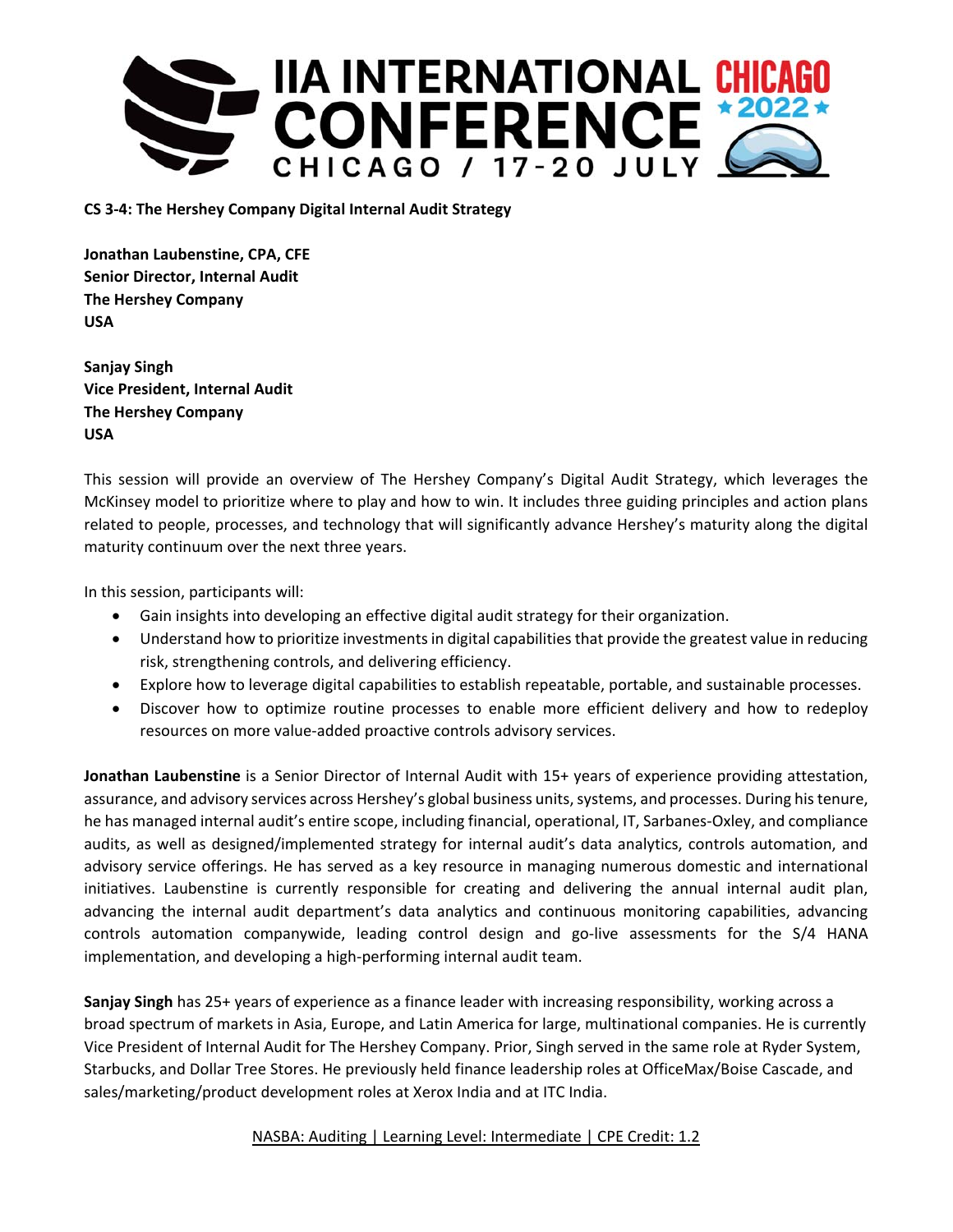

# **Tuesday, 19 July 9:00 – 10:30 AM CDT**

**General Session 3: Concrete Empathy: A Playbook for Leading Modern Teams to Innovation** 

## **Erica Dhawan Award‐winning Keynote Speaker and Author USA**

We live in a culture defined by a distinct empathy deficit: The boss who expresses displeasure without giving valuable feedback. The mansplaining colleague who has no interest in the opinions of others. The team member who spends most of the meeting texting and answering emails. Why is empathy today at such a low point? Fewer face-to-face interactions, an ever-accelerating pace of change, and an increasing number of matrixed teams working remotely.

In this session, participants will:

- Understand practical ways to activate Concrete Empathy to create cultures of psychological safety, employee engagement, wellbeing, and innovation.
- Discover simple ways to signal understanding and empathy across difference and distance.
- Learn rules of thumb to avoid misunderstanding, ambiguity, and conflict.
- Gain tools to foster innovation and create lasting relationships both within their organization and with clients, customers, and other key stakeholders.

**Erica Dhawan** is an internationally recognized leading authority, speaker, and advisor on 21st century teamwork, collaboration, and innovation. Rated #1 on the Top Women Keynote Speakers of 2020 and named by Thinkers50 as the "Oprah of Management Thinkers," she frequently appears in Harvard Business Review, Fast Company, and Wall Street Journal, and has authored two books – *Get Big Things Done: The Power of Connectional Intelligence* and *Digital Body Language: How to Build Trust and Connection, No Matter the Distance*. Dhawan shares innovative strategies to unlock the collective power of teams, build a culture of trust across any distance, and create authentic engagement to ensure competitiveness.

NASBA: Behavioral Ethics | Learning Level: Basic | CPE Credit: 1.2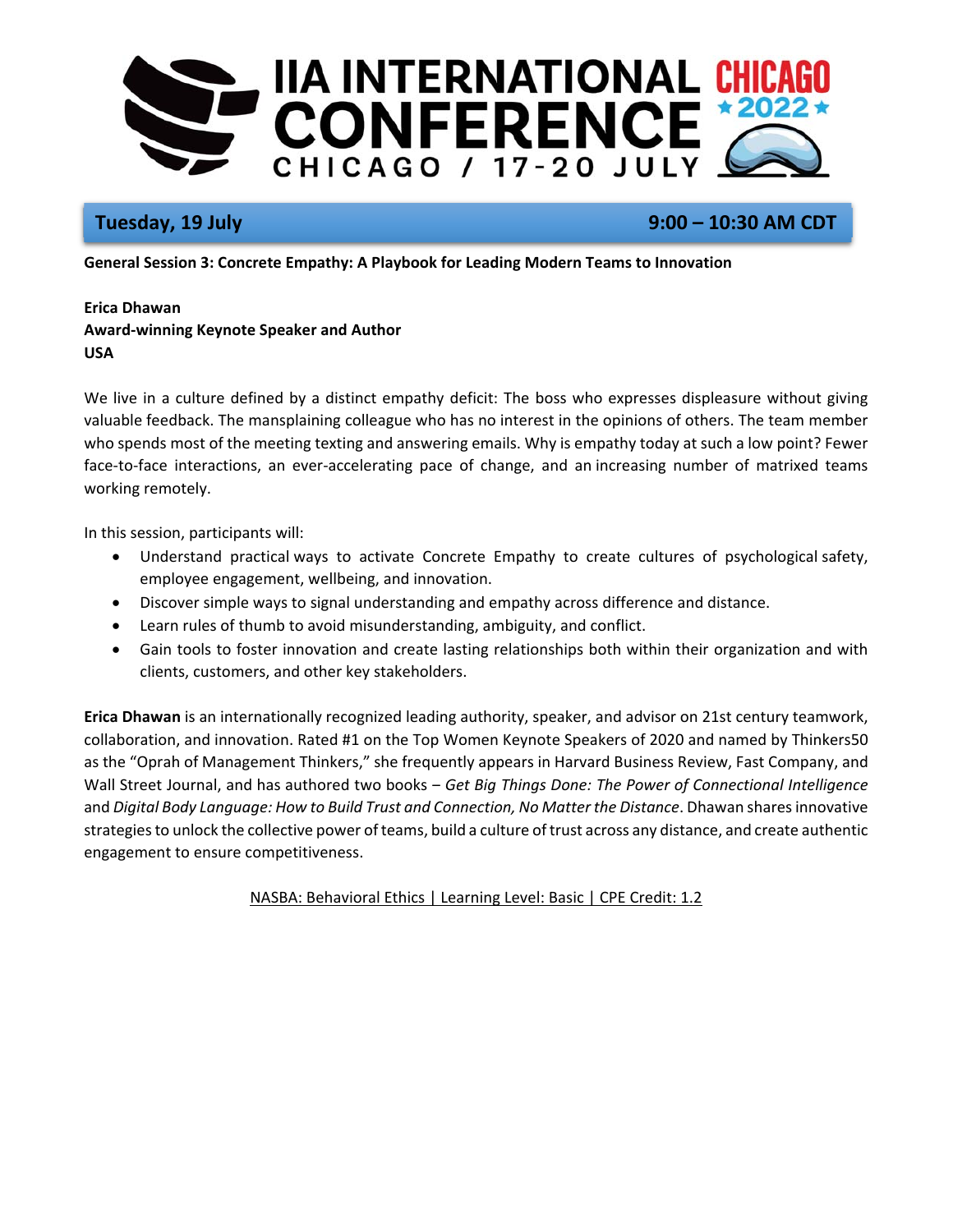

# **Tuesday, 19 July 11:10 AM – 12:10 PM CDT**

**CS 4‐1: The Power of Analytics and Visualizations in Internal Audit** 

**Jenna Caprara, CIA, CFE Internal Audit Manager AARP USA** 

**Matt Leister, CISA IT Internal Audit Manager AARP USA** 

This session is for those who are early in their data analytics journey or are looking to take their data analytics and visualizations program to the next level. The session will include using data analytics for audit testing and will also expand on how to transform data into useful visualizations for the audit team, client, and audit committee.

In this session, participants will:

- Understand ways internal audit can analyze and visualize data in the support of an audit.
- Discover how dashboards can be used to improve client communication and audit committee reporting.
- Explore how to implement data analytics and visualizations effectively within an internal audit program.

**Jenna Caprara** is an Internal Audit Manager at AARP with eight years of internal audit experience. Additionally, she has five years of external audit experience with RSM US. She has led financial, compliance, and operational audits across various processes, including procurement, risk management, and travel and expense. Caprara has helped establish and improve data analytics consideration and utilization within AARP's Internal Audit Department through management and maintenance of audit status dashboards and board reporting dashboards as well as consideration and implementation of analytics for each audit performed. She has volunteered for the past five years with The IIA as Vice President of Membership, Washington, DC Chapter President, and Chapter Board Member, and she is currently District Representative for the Mid‐Atlantic.

**Matt Leister** is AARP's IT Internal Audit Manager. He has eight years of experience in internal audit, along with a track record of working with clients to drive continuous improvement.

## NASBA: Auditing | Learning Level: Intermediate | CPE Credit: 1.2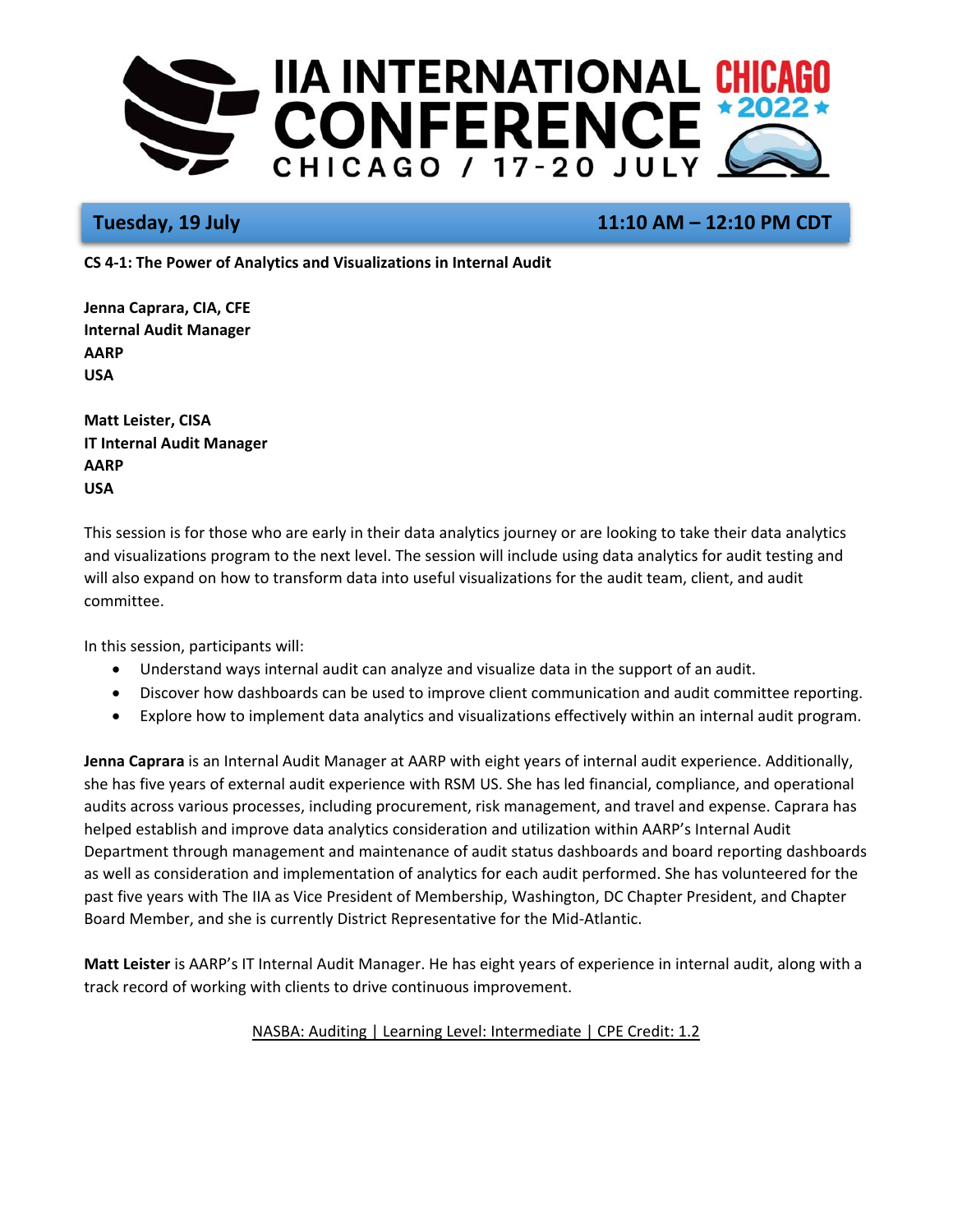

**CS 4‐2: Mounting a Defense Against Ransomware: How to Manage Your Risk** 

**Joe Shusko, CISA, PMP Principal, IT Risk and Cybersecurity Baker Tilly, US, LLP USA** 

**Emily Di Nardo, CPA, CITP, HITRUST CHQP Partner Baker Tilly, US, LLP USA** 

Ransomware continues to be a leading form of cyber attack, globally presenting an ever‐evolving threat landscape to defend against. With increased attack sophistication and precision, targeted organizations face growing exposure to impacts such as financial loss, reputational damage and litigation. Our cybersecurity specialists will discuss the impacts and trends of ransomware attacks, how ransomware attacks are executed, and key practices to minimize your ransomware risk.

In this session, participants will:

- Understand the elements of a ransomware attack and recall recent incidents in the news.
- Identify the range of impact a ransomware attack could have on their organization.
- Discuss practices that should be in place to minimize the impact of a ransomware attack.
- Gain insights to manage their risk against a ransomware attack.

**Joe Shusko** is a Principal in Baker Tilly's Risk Advisory practice, based in its significantly expanding Chicago market. He has more than 20 years of team building and decision‐making experience, with a proven track record of reputable performance. As demonstrated throughout his career as a U.S. Marine Corps infantry officer and cybersecurity and information technology (IT) specialist, he helps clients evaluate and mitigate their key cybersecurity risks. Prior to joining Baker Tilly, Shusko served as Director of IT Risk, Controls, and Audit at PwC. He brings a significant background in IT audit, cybersecurity, IT SOX, and ERP control assessments.

**Emily Di Nardo** is a business‐oriented systems consultant with experience in financial services. Her outstanding organizational skills are complemented by thorough knowledge of loan servicing, insurance, banking, and asset management organizations. Services she provides include financial and IT auditing, risk management, cloud environments analysis, business process improvement, internal audit, and control compliance as required under the Sarbanes Oxley (SOX) Act of 2002, System Organization Controls (SOC) reports, and HITRUST. Prior to joining Baker Tilly, Di Nardo worked in the Assurance Financial Services practice of PwC in Chicago, Illinois, where she gained led and performed cross-functional audits for both public and non-public companies.

## NASBA: Information Technology | Learning Level: Intermediate | CPE Credit: 1.2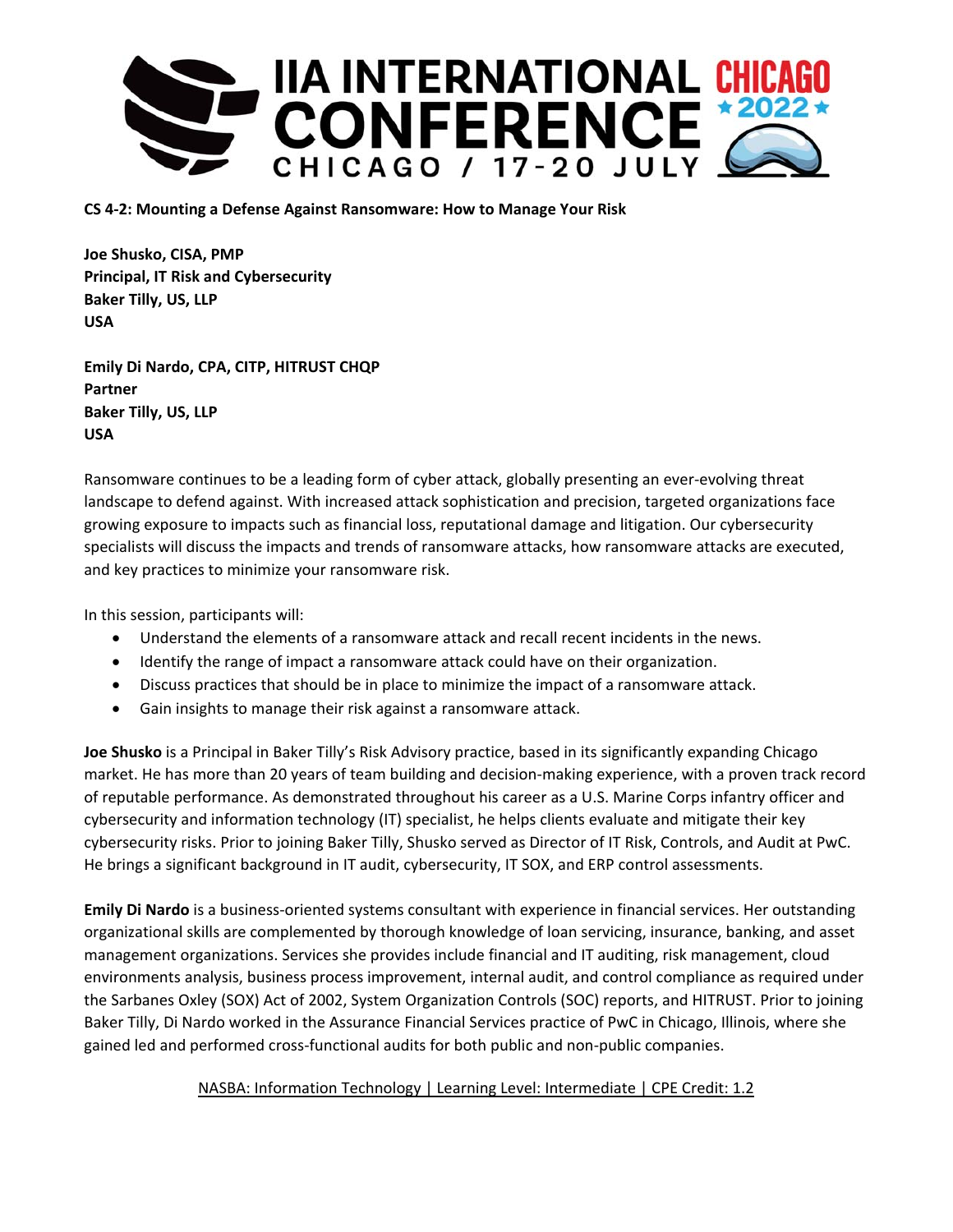

**CS 4‐3: Rats in a Maze: A Behavioral Perspective on Ethics for Internal Auditors** 

**Mike Jacka, CIA Chief Creative Pilot FPACTS USA** 

**Bryant Richards, CIA, CRMA, CMA Director, Center for Intelligent Process Automation Nichols College USA** 

When it comes to ethics, internal auditors are great at looking at the rats - the villains who led the scandals. But do we ever look at the maze? This session explores psychological research that offers insights into why human behavior is susceptible to creating unethical environments. It explores how these apply to internal audit, offers strategies for using these perspectives, and considers future possibilities.

In this session, participants will:

- Gain insights into some of the psychological drivers of unethical behaviors.
- Understand how these drivers are reflected in the culture of the organization and how internal audit can watch for related indicators.
- Apply these concepts to the internal audit department and individual auditors to help to ensure professional ethical integrity.

**Mike Jacka** was responsible for projects as far‐ranging as developing fraud investigation procedures for a 100‐ person audit shop, overseeing western regional auditing operations, and designing auditor training programs for a global organization of 200+ staff members during his 30‐year career in internal audit with Farmers Insurance. Currently, he is Chief Creative Pilot for Flying Pig Audit, Consulting, and Training Solutions (FPACTS), a group dedicated to advancing the skills and quality of internal auditors and all professionals. He is a top-rated presenter, award‐winning columnist, and contributor to *Internal Auditor* magazine. He has also authored or co‐authored numerous books.

**Bryant Richards** is the Director of the Center for Intelligent Process Automation (CIPA) at Nichols College and an Associate Professor of Accounting and Finance. He spent 20+ years as a consultant, executive, and industry professional, primarily within internal audit and compliance. As the future of work fundamentally changes, Richards believes that the internal audit profession must prepare by embracing an automation journey of its own.

## NASBA: Behavioral Ethics | Learning Level: Basic | CPE Credit: 1.2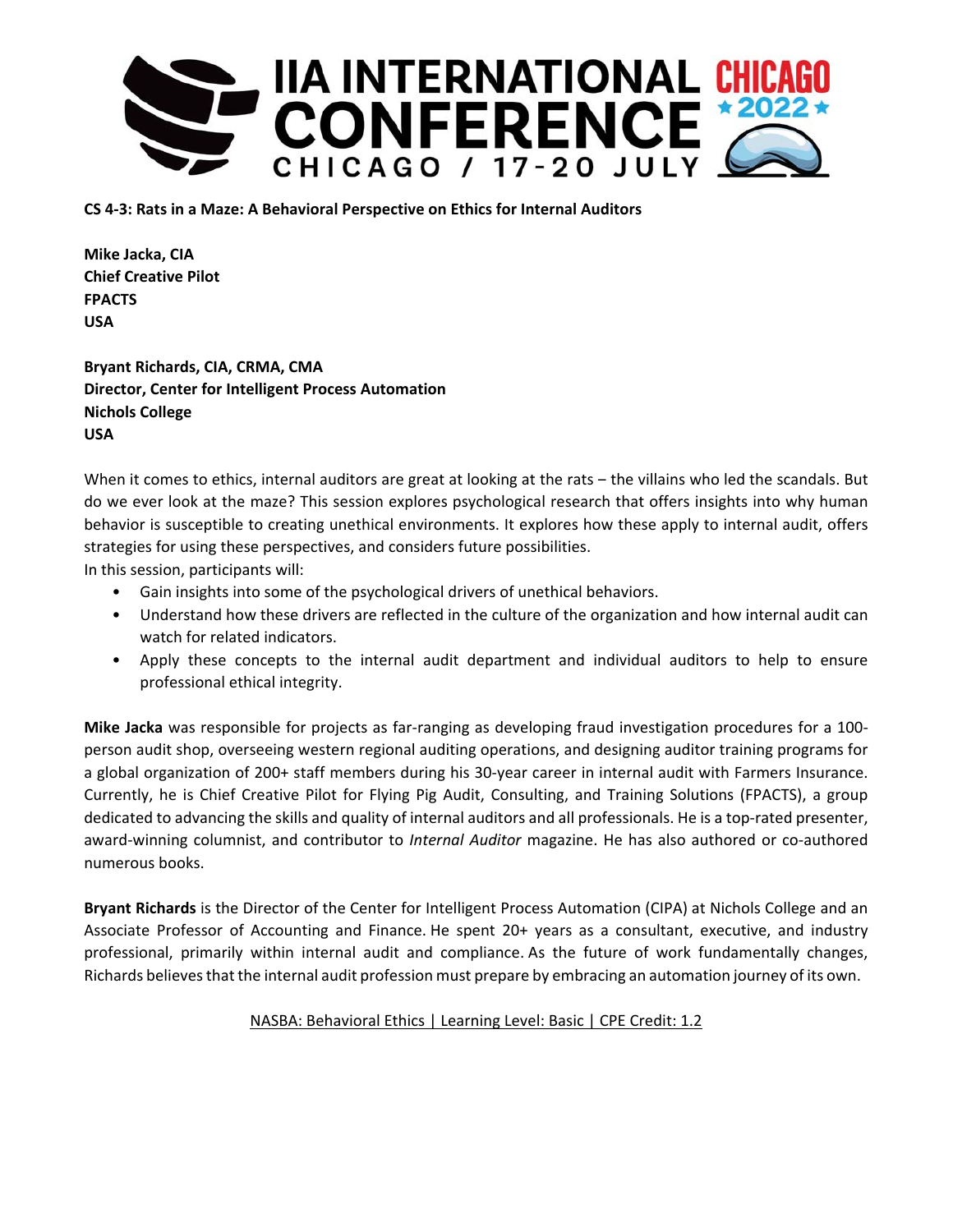

**CS 4‐4: Beyond 3 Lines: The Collaboration Imperative For Connected Risk** 

**Richard F. Chambers, CIA, QIAL, CCSA, CGAP, CRMA Senior Internal Audit Advisor AuditBoard USA** 

The 21st century has ushered in an era of risk volatility unprecedented in human history. It has also inspired an appreciation for enterprise risk management as a means of ensuring business resilience. This session will explore how the emerging era of connected risk management will necessitate the demise of silos. It will also highlight the progress made in promoting interaction between audit, risk, and compliance professionals, and the imperative for more collaboration in the future.

In this session, participants will:

- Learn why today's dynamic risk environment requires audit, risk, and compliance professionals to collaborate more closely than ever before.
- Discover how to drive business resilience and value with a more connected approach to risk management.
- Hear about key risk management trends, and learn how to leverage them to stay ahead of emerging risks.

**Richard Chambers** is the Senior Internal Audit Advisor for AuditBoard, overseas Honorary Dean of China's Nanjing Audit University, and Founder and Chief Practice Leader of Richard F. Chambers & Associates. He previously served for 12+ years as President and CEO of The IIA. His 40+ years of internal audit experience includes National Practice Leader in Internal Audit Advisory Services at PwC; Inspector General of the Tennessee Valley Authority; Deputy Inspector General of the U.S. Postal Service; and Director of the U.S. Army Worldwide Internal Review Organization at the Pentagon. Chambers is a globally recognized blogger and award‐winning author of *The Speed of Risk: Lessons Learned on the Audit Trail, 2nd Edition*; *Trusted Advisors: Key Attributes of Outstanding Internal Auditors*; *Lessons Learned on the Audit Trail*; and *Agents of Change: Internal Auditors in an Era of Disruption*.

NASBA: Auditing | Learning Level: Overview | CPE Credit: 1.2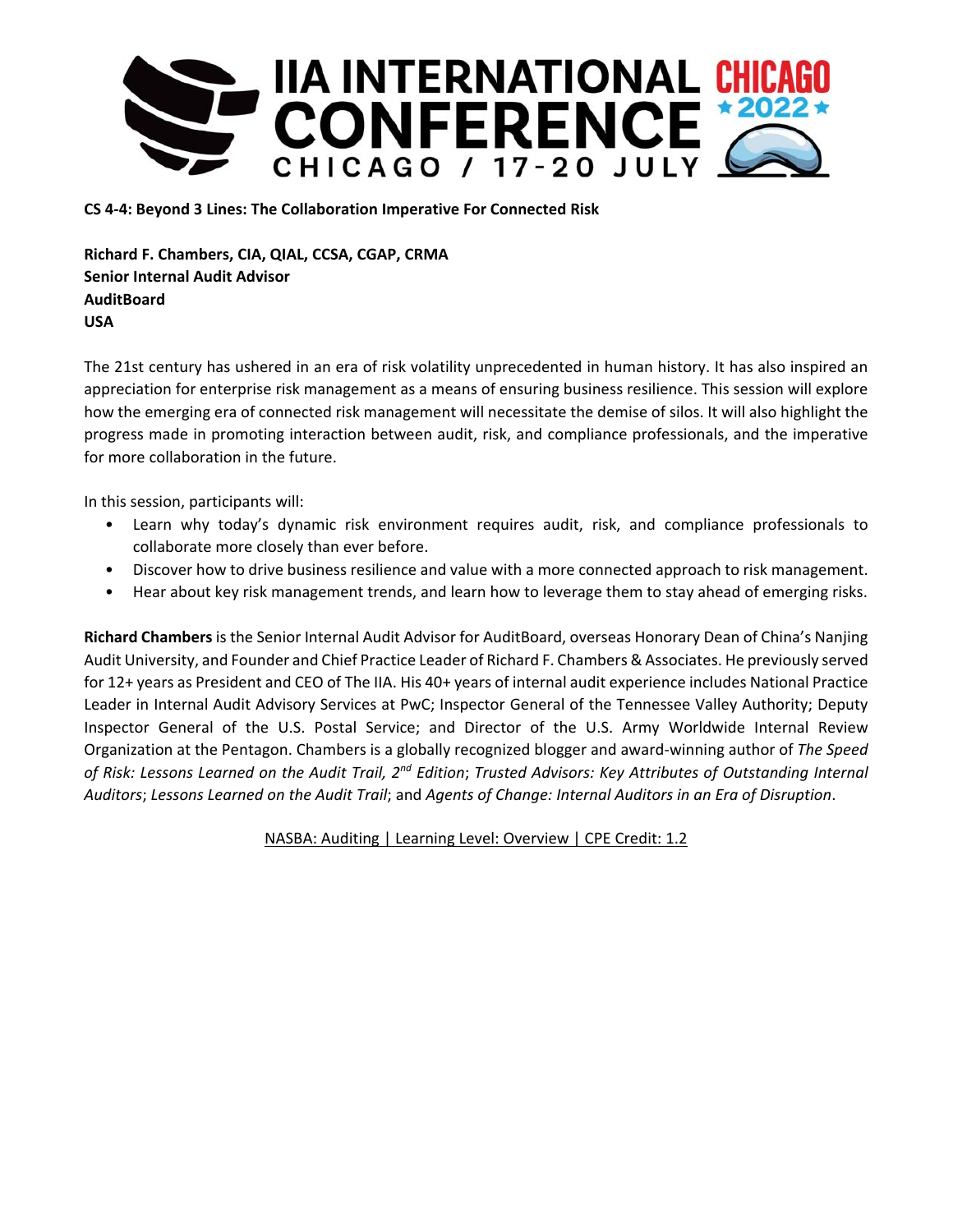

# **Tuesday, 19 July 12:20 – 1:20 PM CDT**

**CS 5‐1: Internal Audit's Roles in Mitigating Cognitive Biases** 

**Angelina K. Y. Chin, CIA, CRMA, CCSA, CPA Retired Audit Director and Author USA** 

**Mark Salamasick, CIA, CRMA, CISA, CSP Managing Director Mark Salamasick & Associates USA** 

Cognitive biases are systematic, repetitive, unconscious, and involuntary errors in thinking that impact judgments and decision‐making. No human being is immune from cognitive biases. Biases permeate all decision‐making and operating processes for the Board, management, employees, internal auditors, and external auditors. Biases cloud our judgments and threaten internal audit's objectivity, independence, due professional care, and audit quality. Audit thought leaders and regulators have raised red flags on these threats.

In this session, participants will:

- Examine what cognitive biases are, how they impact decision‐making, what causes the biases, and why combating biases is everyone's job.
- Recognize some common biases that impact internal audit, risk management, strategic planning, and business processes.
- Learn how to apply strategies to mitigate biases.
- Gain insights into developing assurance and advisory services to help management recognize and mitigate biases.

**Angelina Chin** is a retired executive from the Fed of Chicago and General Motors Company. She has 40 years of global leadership experience in audit, risk management, corporate functions, and business operations. She led many initiatives to help all three lines advance their maturity curves. Chin is a 2021 inductee to The IIA's American Hall of Distinguished Audit Practitioners. She has served on the IIA Global Board and various committees for 30 years, including as Chair of the Audit Committee and Global Ethics Committee, and Vice Chair of the Internal Audit Foundation's Committee of Research and Education Advisors. Chin co‐authored and reviewed many IIA Practice Guides and publications, including *Sawyer's Internal Auditing, 7th Edition*. She is the author of *Understanding and Auditing Corporate Culture – A Maturity Model Approach* (2020) and *Recognizing and Mitigating Cognitive Biases – A Threat to Objectivity* (2022).

**Mark Salamasick** recently retired as Executive Director of Audit from the University of Texas System after a 40‐ year career as a practitioner and educator in internal audit and consulting. His current focus areas include performing quality assurance reviews, consulting, and working with universities on internal audit education. In 2003, he created a graduate UT‐Dallas. He worked on many audit and technology transformations at Bank of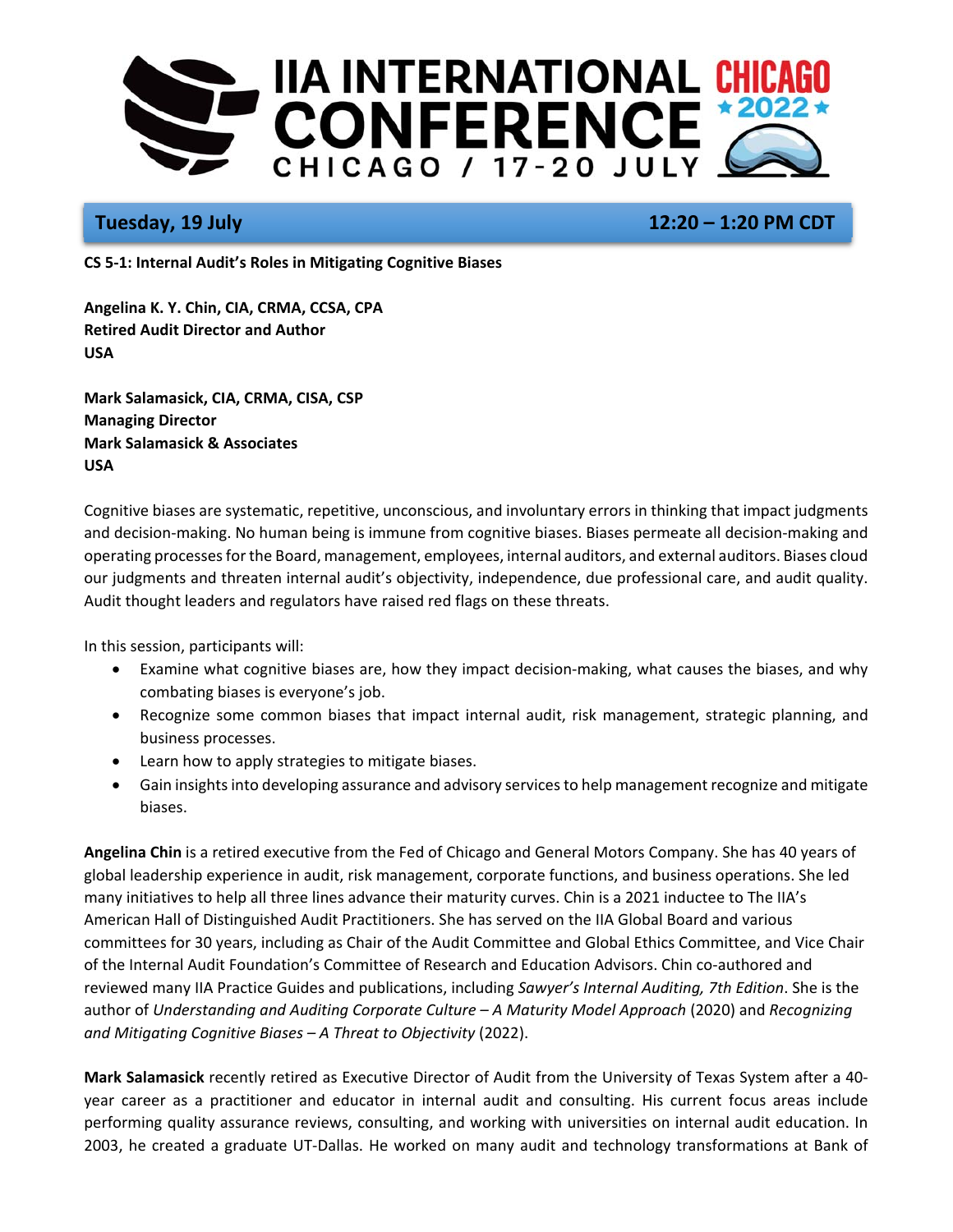

America and the University of Texas System. A 30+‐year volunteer with The IIA, he has received several awards and was admitted to the American Hall of Distinguished Audit Practitioners in 2020. He speaks frequently at IIA events and has written numerous publications, including all editions of the IIA textbook.

## NASBA: Behavioral Ethics | Learning Level: Intermediate | CPE Credit: 1.2

## **CS 5‐2: Emerging and Next Wave Technologies: Balancing Risk and Opportunity**

**Randy Armknecht, CISSP Managing Director, Emerging Technologies Protiviti USA** 

**Ben Franjesevic, CIA, CISA, CMA Director, Technology Audit Protiviti USA** 

Technology advancement continues at a pace hard to imagine even a few years ago. Concepts and theories are now becoming practical realities with broad acceptance and accessibility within grasp. Fueled by exponential improvements in computing capabilities increasingly delivered as‐a‐service (cloud), IoT and AI enabled devices are part of our everyday business and personal lives and the revolutionary potential of quantum computing will become commercial reality within the next decade (some predict much sooner).

In this session, participants will:

- Receive an overview of emerging and next wave technologies, including cloud, IoT, AI, and quantum computing.
- Understand why internal auditors should be developing knowledge and skill in areas of emerging technology.
- Examine why emerging technologies should be included in internal audit plans.
- Learn how internal auditors should be preparing themselves and their organizations to identify, prioritize, and prepare for the risks and opportunities that continued, rapid adoption of these (and other) technologies will give rise to.

**Randy Armknecht** is currently leading Protiviti's Global Cloud consulting practice, which provides a variety of services that enable clients to operate with confidence in their cloud environment. With nearly 20 years in the field, he has experienced a variety of roles – from developer and network administrator to lead investigator and global architect. He applies this diverse industry background to approach technology problems with proven perspective. Armknecht is a frequent speaker on the topic of cybersecurity and cloud computing at venues such as conferences, IIA/ISACA chapter meetings, executive sessions, and as a guest lecturer at multiple universities.

**Ben Franjesevic** is a Director within Protiviti's Technology Audit practice. He has more than 12 years of experience focusing on IT internal audit and has performed a variety of IT audit projects, including SOX IT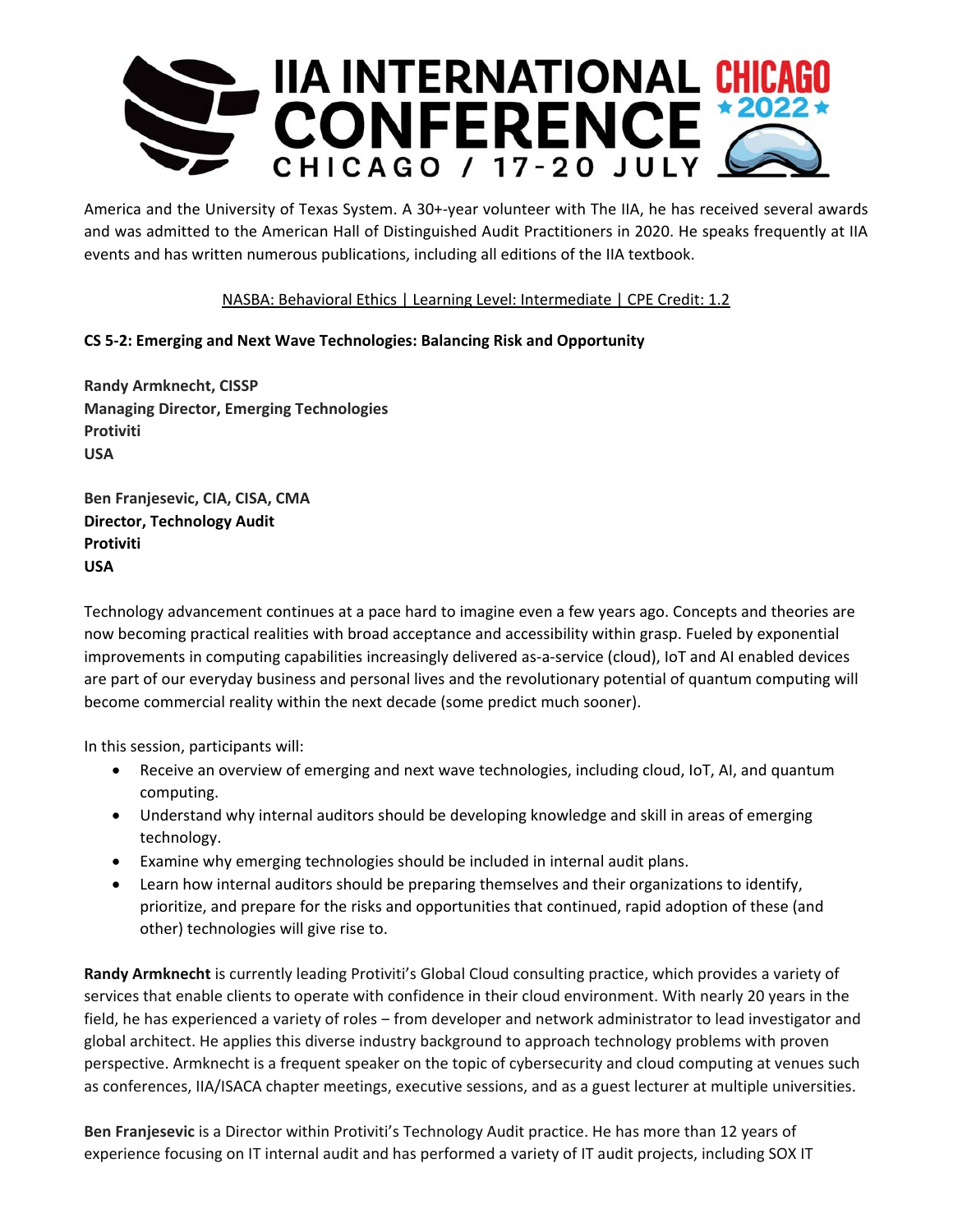

testing, IT general control assessments, IT security assessments, IT compliance support, robotic process automation, data analytics, IT governance reviews, asset management assessments, and system development lifecycle audits.

## NASBA: Information Technology | Learning Level: Intermediate | CPE Credit: 1.2

## **CS 5‐3: Leveraging COSO and Enhancing Governance**

**Paul Sobel, CIA, QIAL, CRMA Chairman COSO USA** 

**Patricia K. Miller, CIA, QIAL, CRMA, CISA, CPA Owner PKMiller Risk Consulting, LLC USA** 

In an unpredictable and ever‐changing world, good governance is critical to achieving and sustaining success. As part of its mission, the Committee of Sponsoring Organizations (COSO) is committed to advancing governance practices in organizations. This session, with the COSO Chairman and a Board member, will help internal auditors and risk managers keep abreast of leading governance practices, leverage COSO principles related to good governance, and actively embrace their respective leadership roles.

In this session, participants will:

- Gain an understanding of governance definitions and principles.
- $\bullet$  Identify new and emerging governance leading practices.
- Use principles from COSO's frameworks and guidance to promote good governance.
- Build on the chief audit executive's role as trusted risk advisor, helping enhance governance effectiveness.

**Paul Sobel** has served as Chairman of the Committee of Sponsoring Organizations of the Treadway Commission (COSO) since 2018. He leads the Board in developing guidance and thought leadership on internal control, ERM, governance, and fraud deterrence. In 2020, Sobel retired from Georgia‐Pacific, having served as Vice President/Chief Risk Officer and Vice President/Chief Audit Executive (CAE). He was previously CAE at three public companies. Sobel has authored or co-authored four books. He has received multiple awards from The IIA and volunteered in numerous leadership roles, including 2013–14 Chairman of the Global Board. He currently sits on the Consultancy Advisory Group for two IFAC boards. Earlier, he served on the COSO ERM Advisory Council for the update to the COSO ERM framework and on the Standing Advisory Group of the PCAOB.

**Patty Miller** is the IIA member of the COSO Board, and has significant experience in governance, risk management, and control. She is the founder and owner of PKMiller Risk Consulting, LLC. Prior, in her 14 years with Deloitte, she served as lead risk services partner on some of the firm's most significant technology and consumer business clients. She also led Deloitte's national internal audit risk services practice, consulting with internal audit partners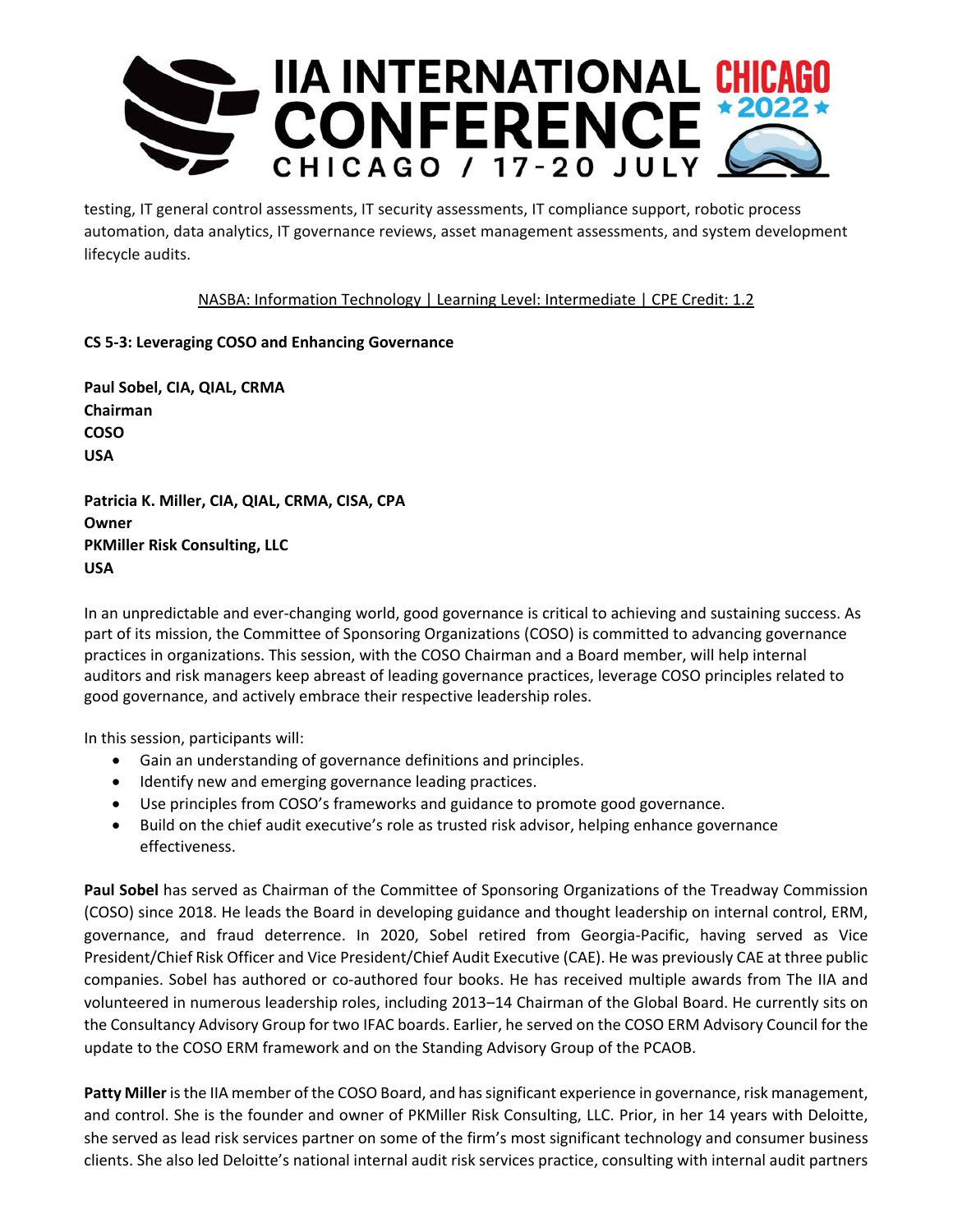

on engagement risk and quality of services. Miller previously held mid and senior management positions in the telecommunications industry. She has authored multiple articles, received many awards, and served in numerous leadership roles with The IIA, including 2008–09 Global Chairman.

## NASBA: Business Management and Organization | Learning Level: Intermediate | CPE Credit: 1.2

## **CS 5‐4: A Forward‐looking Internal Audit Function**

**Sod Chuluunbaatar Executive Director, IT Internal Audit Syneos Health USA** 

**Olusegun Ogunnaike Americas Internal Audit & Controls Solutions Leader EY USA** 

The COVID‐19 pandemic became the biggest risk event of the last decade – internal audit professionals need to be empowered to own an effective and progressive operating model that will embrace real-time risk assessments and offer continuous monitoring of threats across the enterprise. By leveraging advanced analytics, internal audit can help the organization anticipate and plot risks, including highlighting gaps in strategic plans. This panel discussion will highlight the future of internal audit, innovative audit approaches that yield positive results, and adapting technology to drive change.

In this session, participants will:

- Discover the opportunity for internal audit to become more agile, efficient, and transparent by migrating to advanced technologies, tools, and platforms.
- Understand how a truly digital platform can fundamentally improve baseline assurance while delivering higher value through deeper insights to stakeholders.
- Apply practices and navigate challenges to transform their internal audit functions to create greater value within their organizations.
- Understand that there must be equal balance between tools and mindset change; while transformation can be enabled by technology, it is people who will drive the change.

**Sod Chuluunbaatar** has more than 20 years of experience in finance, technology risk, application integrity, business process controls, information technology security and controls design and implementation, and policy and procedure assessment. He currently manages and leads internal audit and advisory engagements in the areas of IT, finance, and business operations for the largest contract research and commercial organization in the life sciences industry.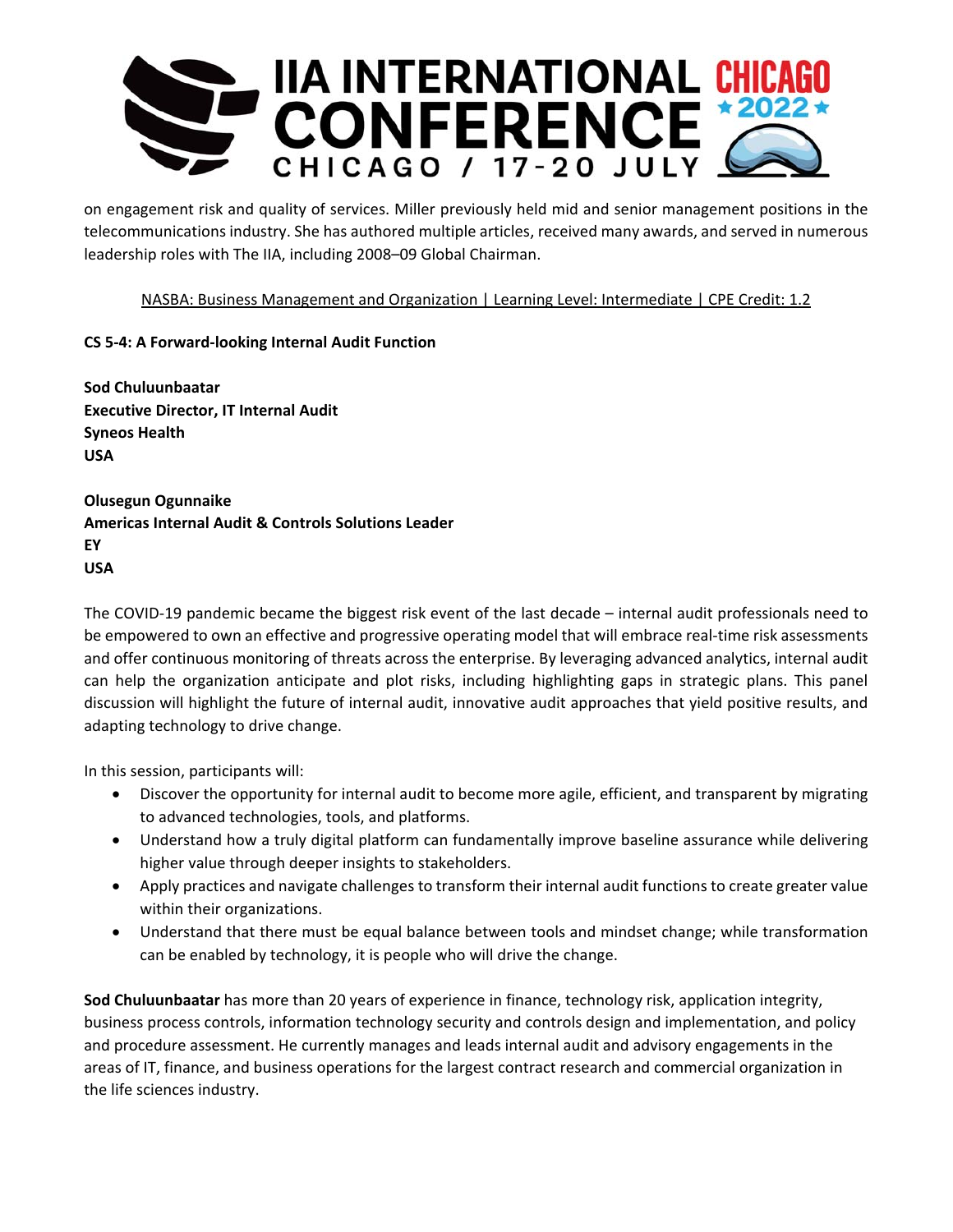

**Olusegun Ogunnaike** is a business consulting partner, strategic problem solver, and risk management professional. His experience includes helping companies transform risks into opportunities in order to accelerate business performance. He serves as the EY Americas Solutions Leader for Internal Audit and Internal Controls.

NASBA: Auditing | Learning Level: Intermediate | CPE Credit: 1.2

# **Tuesday, 19 July 2:30 – 3:30 PM CDT**

**General Session 4: DEI and IA: How Internal Audit Can Optimize Diversity, Equity, and Inclusion for the Department and the Company** 

**Moderator: Dorri C. McWhorter President and Chief Executive Officer YMCA of Metropolitan Chicago USA** 

**Yemi Akisanya Global Head of Diversity, Equity and Inclusion Groupon USA** 

In this session, participants will:

- Learn about approaches to develop DEI strategies for their department.
- Understand how to translate corporate DEI into their daily work.
- Discover how to shape audit plans to reflect DEI objectives.

**Dorri McWhorter** became President and CEO of YMCA of Metropolitan Chicago in August 2021. Previously, as CEO of YWCA Metropolitan Chicago, she transformed the organization from a traditional social service organization to 21st century social enterprise, increased impact and organizational sustainability, quadrupled the operating budget, expanded service footprint to 10 new locations, completed seven mergers and acquisitions, implemented paid family leave, and developed a retirement plan. McWhorter led the effort to develop an exchange traded fund (ETF) for women's empowerment (NYSE: WOMN) in partnership with Impact Shares. She serves on multiple community boards and has held leadership roles with several CPA associations. McWhorter was inducted into the Chicago Innovation Hall of Fame in 2019.

*Yemi Akisanya's Bio Being Finalized* 

NASBA: Personnel/Human Resources | Learning Level: Intermediate | CPE Credit: 1.2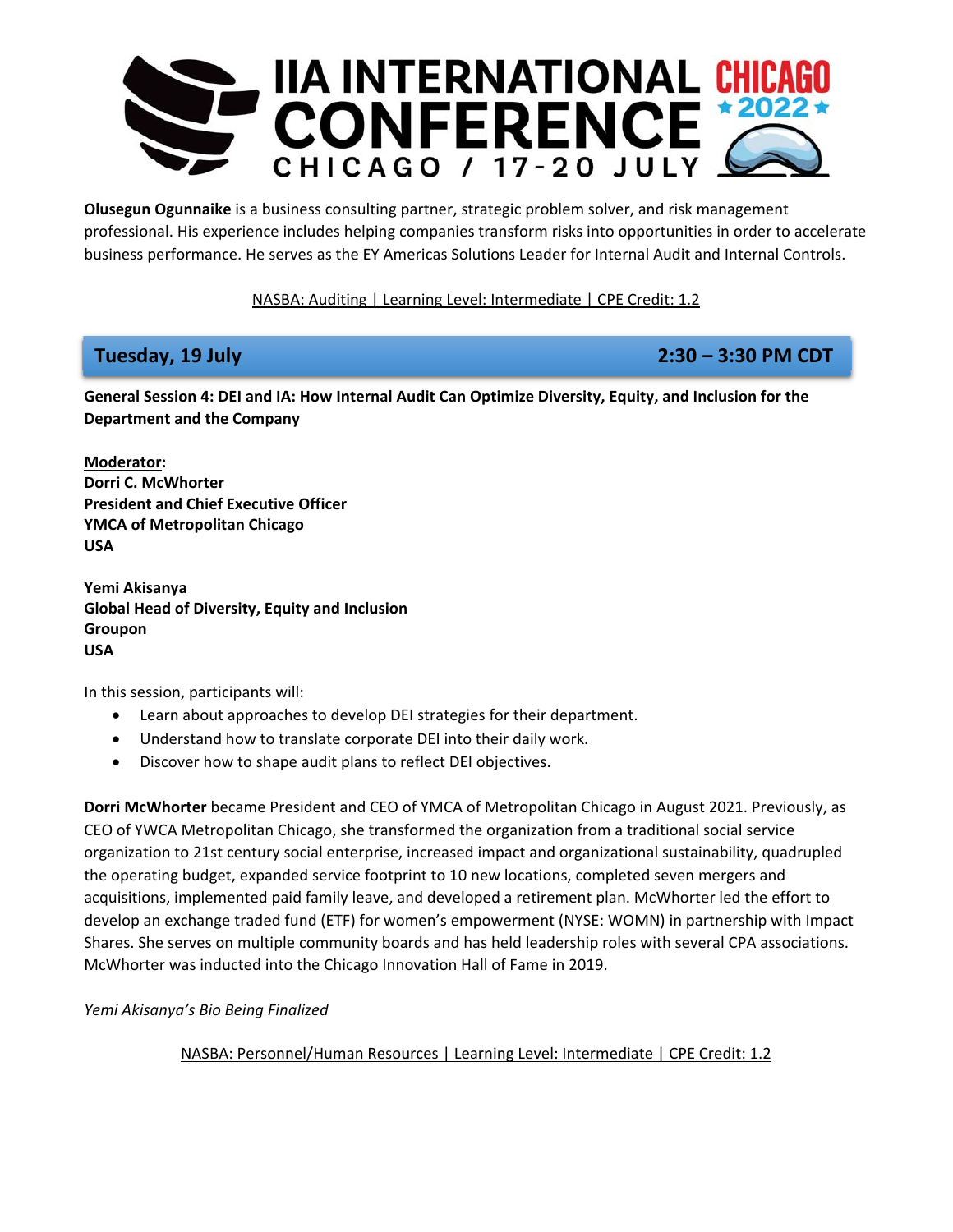

# **Tuesday, 19 July 3:40 – 4:40 PM CDT**

**CS 6‐1: The Personal Data Supply Chain: What It Means to You and Your Company Now Audit Wise** 

**Frank Vukovits, CIA, CISA Senior Director, Strategic Alliances Fastpath Solutions USA** 

First, it was GDPR in the EU, then CCPA in the United States. The focus on privacy and the rights around personal data are now just a part of business. This session will examine how the controls around the privacy of personal data are more than just a technical challenge, and that without sound business process changes and updated methodologies, companies will fail to provide environments that others in their 'personal data supply chain' will want to work with going forward.

In this session, participants will:

- Gain an understanding of current privacy regulations and how they impact their company.
- Explore how their company needs to be changing its business processes to consider privacy and security by design into day‐to‐day operations, and the best way to audit these processes.
- Discover proven techniques that have allowed for easier adoption of privacy guidelines and regulations, and how auditors are reviewing these techniques.
- Determine where their company stands today and what actions may be required in the future to effectively handle personal data in their organization.

**Frank Vukovits** is Director of Strategic Partnerships at Fastpath and a 30‐year experienced auditor and business software professional. Having held corporate IT audit roles as well as implemented and managed numerous ERP projects as a user, he now combines his software and audit knowledge in his role at Fastpath and as a speaker at user groups and audit events. He has presented educational sessions publicly for the past two decades and has been on all sides of auditing, as a user, an auditor, and a vendor of audit and security software. Vukovits formerly served on *Internal Auditor* magazine's Editorial Board and was an IIA Distinguished Faculty Member.

NASBA: Auditing | Learning Level: Intermediate | CPE Credit: 1.2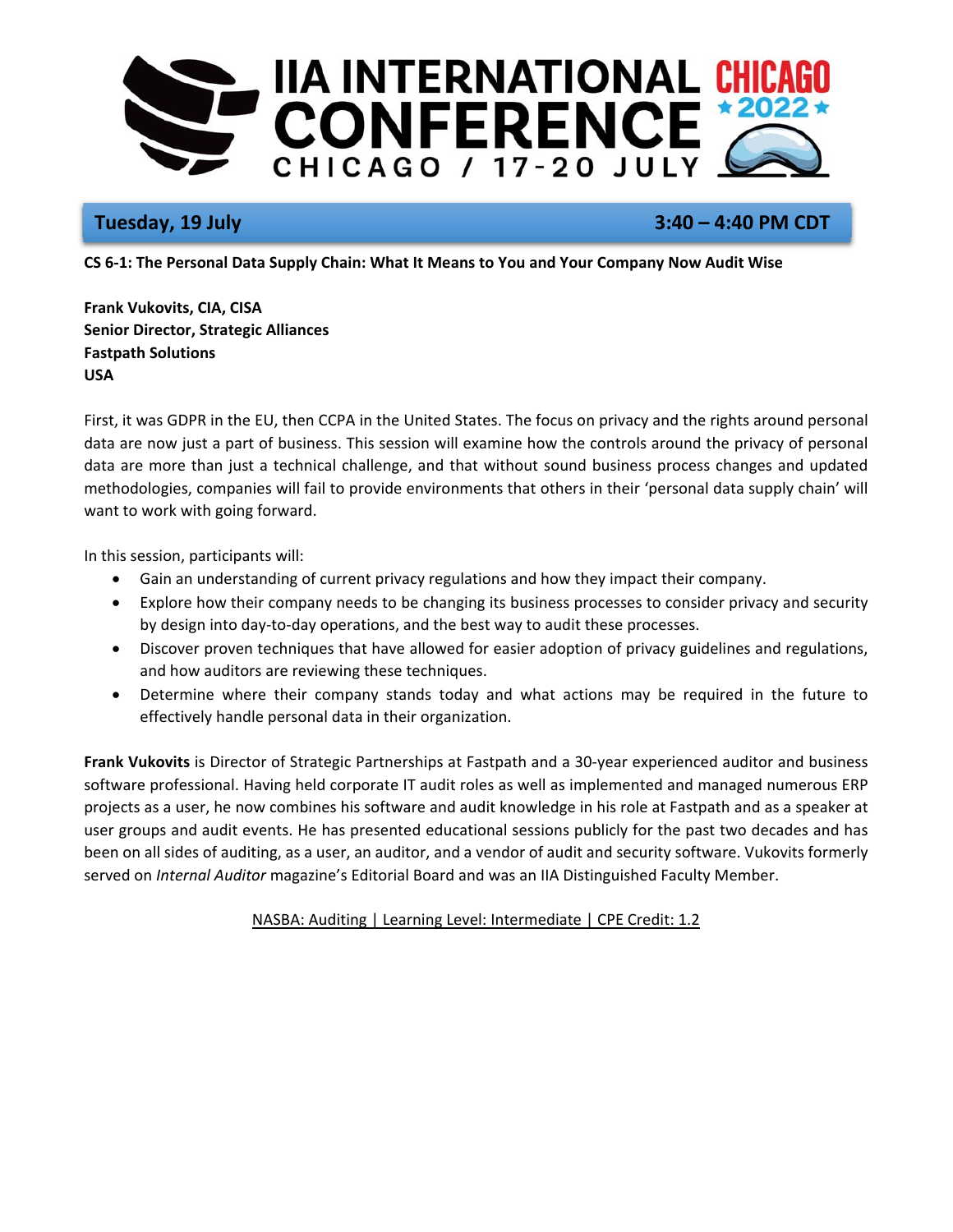

**CS 6‐2: Assicurazioni Generali: Innovation Is About People** 

**Luca Veghini Global Head of Audit Operations, Methodology and Technical Support Assicurazioni Generali ITALY** 

**Nora Gürtler Head of Group Audit Assicurazioni Generali ITALY** 

The Group Audit Digital Factory was launched to coordinate all digital initiatives within Group Audit, steering cross‐country activities and involving talents from all around the world through a dedicated network, common knowledge, specific approach and training – for the ultimate benefit of our Business Partners.

It shapes the future of Audit, engaging and energizing people as active promoters of the Generali Lifetime Partner Transformation.

In this session, participants will:

- Recognize the strategic levers to develop a digital framework within an Audit function.
- Explore digital opportunities to bring an audit function to the next level, using new technology (RPA, AI, Data Visualization, Data Analytics).
- Develop ideas for new technology opportunities, through practical examples.
- Appraise the benefits that digital techniques in Audit can give to our Business Partners.

**Luca** is passionate about turning ideas into reality, leading innovation in a collaborative way. He graduated in Business Management from the University of Verona (Italy) and he holds a master's degree from the University of California – San Diego.

Member of the Group Audit Leadership Team in Assicurazioni Generali since 2018, he has a pivotal role in the strategic and digital development of the Function ‐ also through the experimentation of new technologies.

**Nora Gürtler** has served as Head of Group Audit for Assicurazioni Generali since October 2017. She holds a doctorate in asymptotic statistics. Between 2011 and 2016, she held various positions within Generali Deutschland Holding (e.g., Chief Risk Officer); in 2015, she became a member of the Executive Committee, and in 2016, a board member of Generali Deutschland AG. Gürtler is a Fellow of the German Actuarial Association (DAV) and a Certified Enterprise Risk Actuary (CERA).

## NASBA: Information Technology | Learning Level: Advanced | CPE Credit: 1.2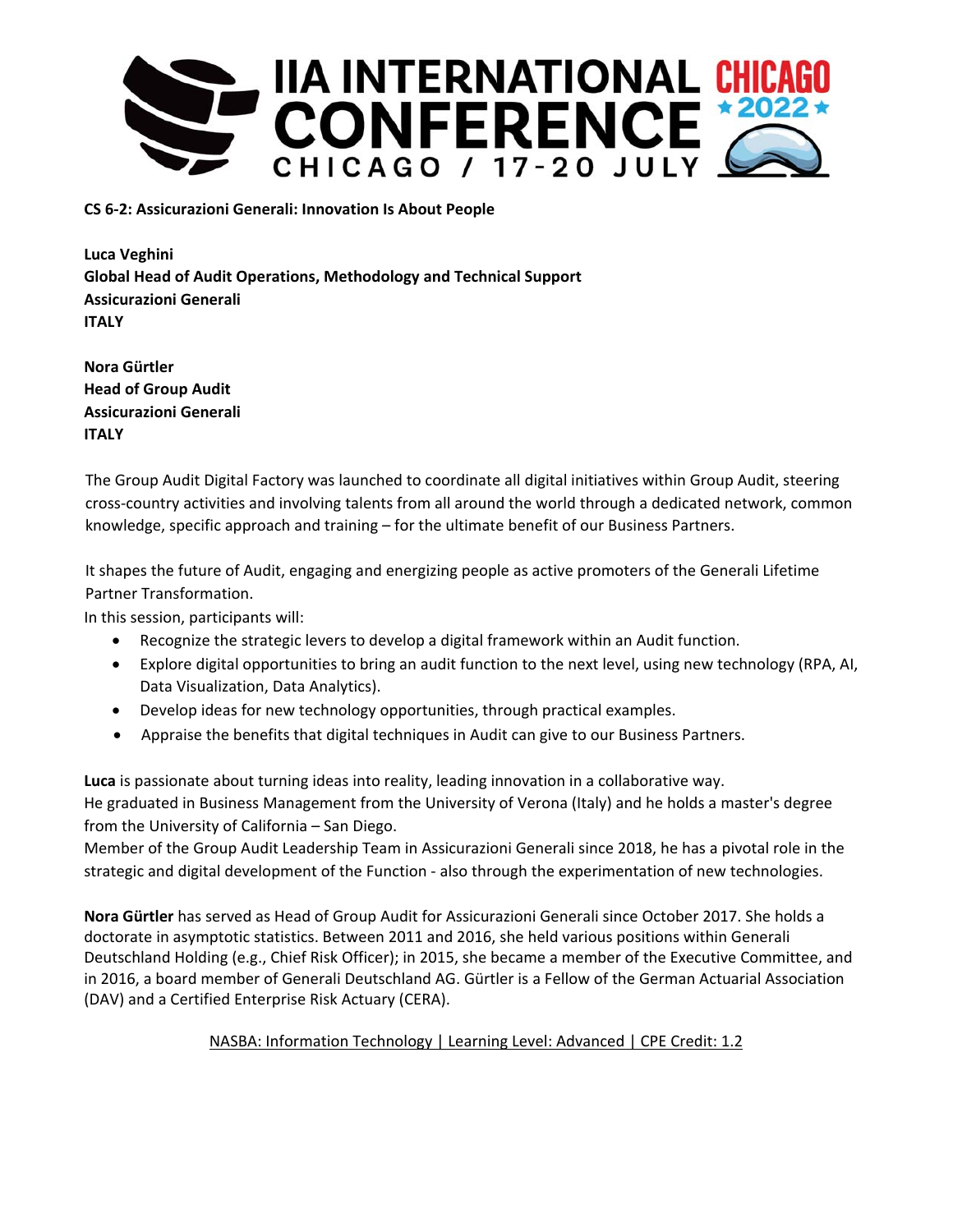

## **CS 6‐3: Third Party Risk Management: Taming the Winds of Change**

**Linda Tuck Chapman Chief Executive Officer Third Party Risk Institute Ltd.** 

The "winds of change" are blowing hard, and from every direction. A recent and dramatic increase in the type, volume, and impact of risk events positions effective third party risk management at the top of C‐suite executives' and board members' agendas. To fulfill their responsibilities, audit professionals must quickly "up their game," driving advancement and maturity of current practices forward, elevating risk awareness across the enterprise, and mandating effective risk oversight.

In this session, participants will:

- Consider what the pandemic taught us about third party risk management.
- Gain insights into mitigating risk, strengthening business resilience, and enabling enterprisewide integration of policies and practices.
- Discover how RegTech and risk insight solutions improve risk insight while reducing work effort.
- Discuss noteworthy changes to roles and responsibilities across the Three Lines of Defense.
- Understand how to leverage specialized knowledge to increase their value as a business partner.

**Linda Tuck Chapman** is the founder and CEO of Third Party Risk Institute Ltd., providing specialized training, third party risk management, peer networking, adaptable tools and templates, and global best practices. She also serves as President of Ontala Performance Solutions Ltd., and created and leads the 10 week video‐based Certified Third Party Risk Management Professional program (C3PRMP). With prior hands‐on SVP experience in three major financial institutions (BMO Financial Group, Fifth Third Bank, Scotiabank Group), Chapman guides organizations to build strong third‐party risk and relationship management practices that smoothly integrate with procurement, legal, compliance, IT, operations, risk, and audit. She is a popular speaker and has authored two books and been featured in many professional periodicals.

NASBA: Auditing | Learning Level: Basic | CPE Credit: 1.2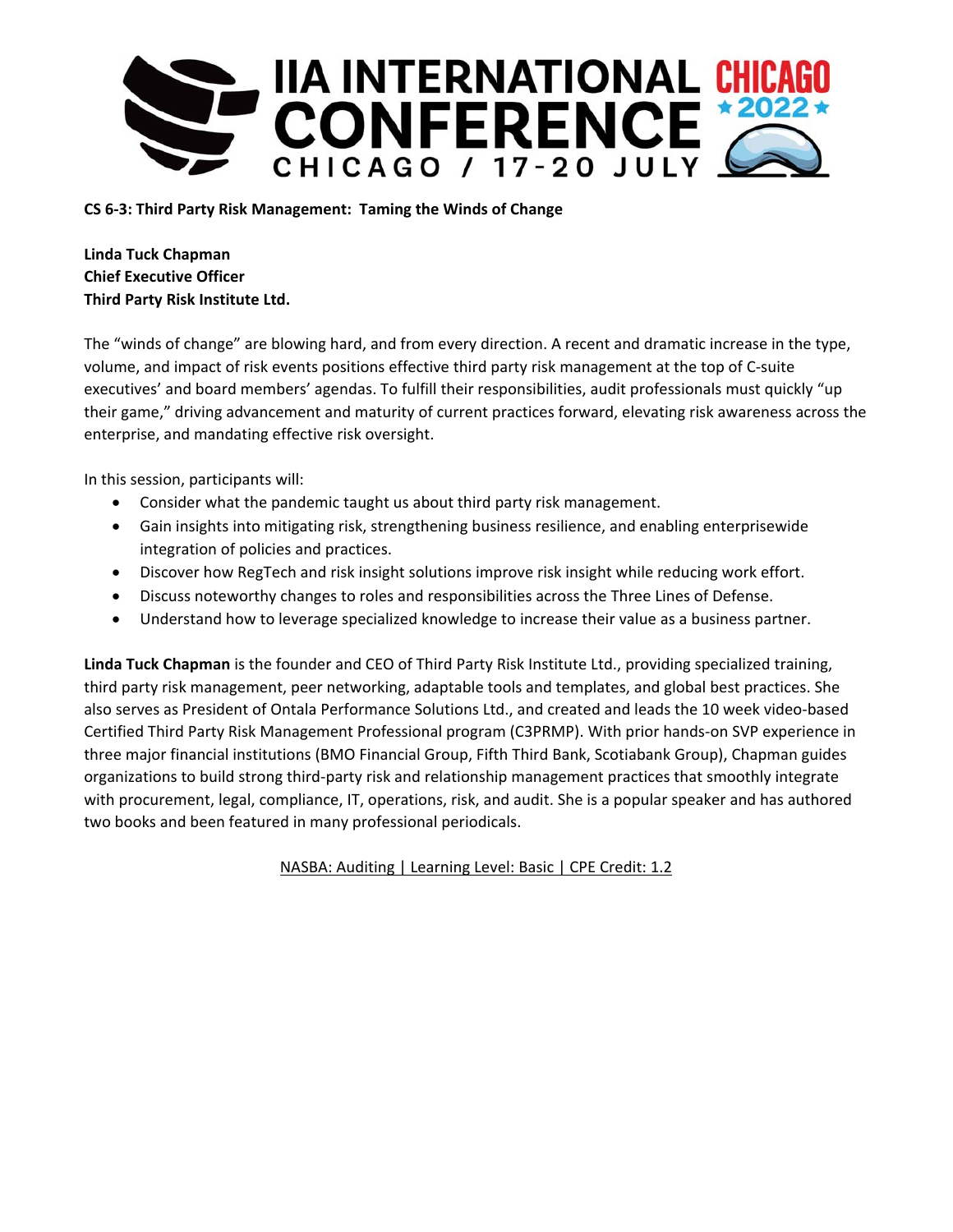

**CS 6‐4: Diversity: Are We Just Checking the Box?** 

**Mark Maraccini Partner Crowe USA** 

**Kimberly Ellison‐Taylor, CPA, CGMA, CITP, CISA Chief Executive Officer KET Solutions, LLC USA** 

**Kavita Zeeshan, CIA Senior Audit Manager Crowe LLP USA** 

We have all heard a lot about diversity over the years, but for the last two years things have been, well...different. Perhaps we should take a step back and try to understand what diversity, equity, and inclusion (DEI) really means, how it affects people, and what role internal audit can play. How can internal audit identify program barriers and help assess the program to enable achievement of meaningful success within the appropriate objectives?

In this session, participants will:

- Learn various DEI activities that will improve their understanding of the program and assist in the internal audit process.
- Discover ways to objectively review the DEI program.
- Identify ways to provide meaningful, yet objective, internal audit recommendations related to the DEI program.

**Mark Maraccini** is a lead partner at Crowe for providing internal audit services to governmental entities. He has 21+ years of experience with government, higher education, and not‐for‐profit audits and other consulting projects. He has served on several panels for The IIA and AGA related to risks surrounding governmental internal audit divisions. Throughout his career, Maraccini has worked extensively with governmental and institutions of higher education, conducting risk and internal control assessments. He has also conducted numerous single and compliance audits that helped lay the foundation for understanding internal controls and risks surrounding financial reporting and federal compliance. Over the past 11 years, he has expanded his breadth to encompass risk assessments, focusing on ERM and internal audit.

**Kimberly Ellison‐Taylor** is Chief Executive Officer of KET Solutions, LLC, a consulting firm focused on business growth, innovation, strategy, transformation, and inclusive leadership. A sought‐after keynote speaker, she has been named to Accounting Today's Top 100 Most Influential People in Accounting and CPA Practice Advisor's 25 Most Powerful Women in Accounting. She is also an adjunct professor for Carnegie Mellon University's Chief Information Officer Certificate program, and an independent board director. Previously, Ellison‐Taylor served in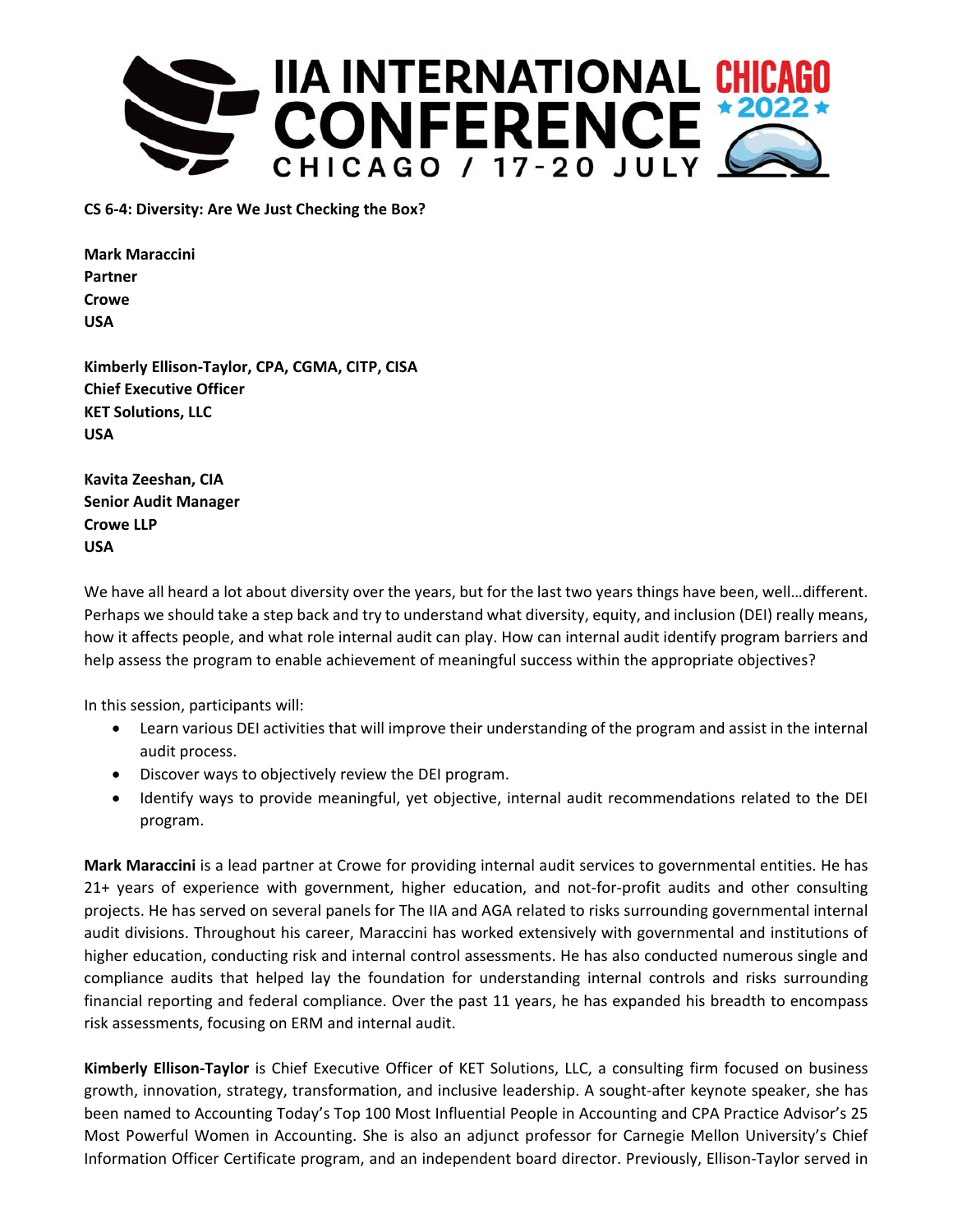

global leadership roles for Oracle Corporation and held positions at Prince George's County Government, KPMG, Motorola, and NASA Goddard Space Flight Center. She also has a long history in volunteer leadership positions with professional associations such as AICPA.

**Kavita Zeeshan** is a Senior Audit Manager with Crowe LLP, specializing in internal audit and regulatory risk and compliance. She has 16 years of internal audit and consulting experience in the government, higher education, and not-for-profit sectors. Zeeshan's current client base primarily includes educational, community development, local/state government, and other nonprofit organizations, for whom she performs internal audits, agreed‐upon‐procedure engagements, other consulting services, and financial audits.

NASBA: Personal Development | Learning Level: Basic | CPE Credit: 1.2

**Tuesday, 19 July 5:30 – 6:30 PM CDT** 

**CS 7‐1: AI‐based Fraud Detection in Excel** 

**Jimmy Kao, CIA, CFE Global Audit Manager Belkin International USA** 

Do we need to be a Python expert to adopt AI to detect fraud? Can we leverage our most familiar and friendly tool, Microsoft Excel, to achieve the goal? With a little help from the add‐in and the intelligence from the MS SQL server, we can use complicated algorithms without coding a single line! We will demo how to use famous shopping basket analysis, decision trees, K‐means, and other advanced algorithms in real‐world examples.

In this session, participants will:

- Gain an introduction to the basic concepts of AI‐based fraud detection in Excel.
- Recognize the AI algorithms supported in Excel.
- Understand the process of using Excel for fraud detection.
- Develop real-world applications.

**Jimmy Kao** joined Belkin as a Global Internal Audit Manager to rebuild the internal control environment. He was previously an Enterprise Risk Consultant at Deloitte, applying his expertise in IT audit, business risk management, and forensic services to assist clients in various countries and industries, including finance, high-tech, retail, manufacturing, and electronic commerce, in utilizing advanced data analytics technology to obtain risk insight from various types of data. He has shared his experience with internal auditors, risk managers, and fraud investigators as a lecturer for The IIA, CAA, and ACFE Taiwan, and as the author of professional articles in related newspapers and magazines. In 2020, he published a book about how to fight occupational fraud.

NASBA: Auditing | Learning Level: Intermediate | CPE Credit: 1.2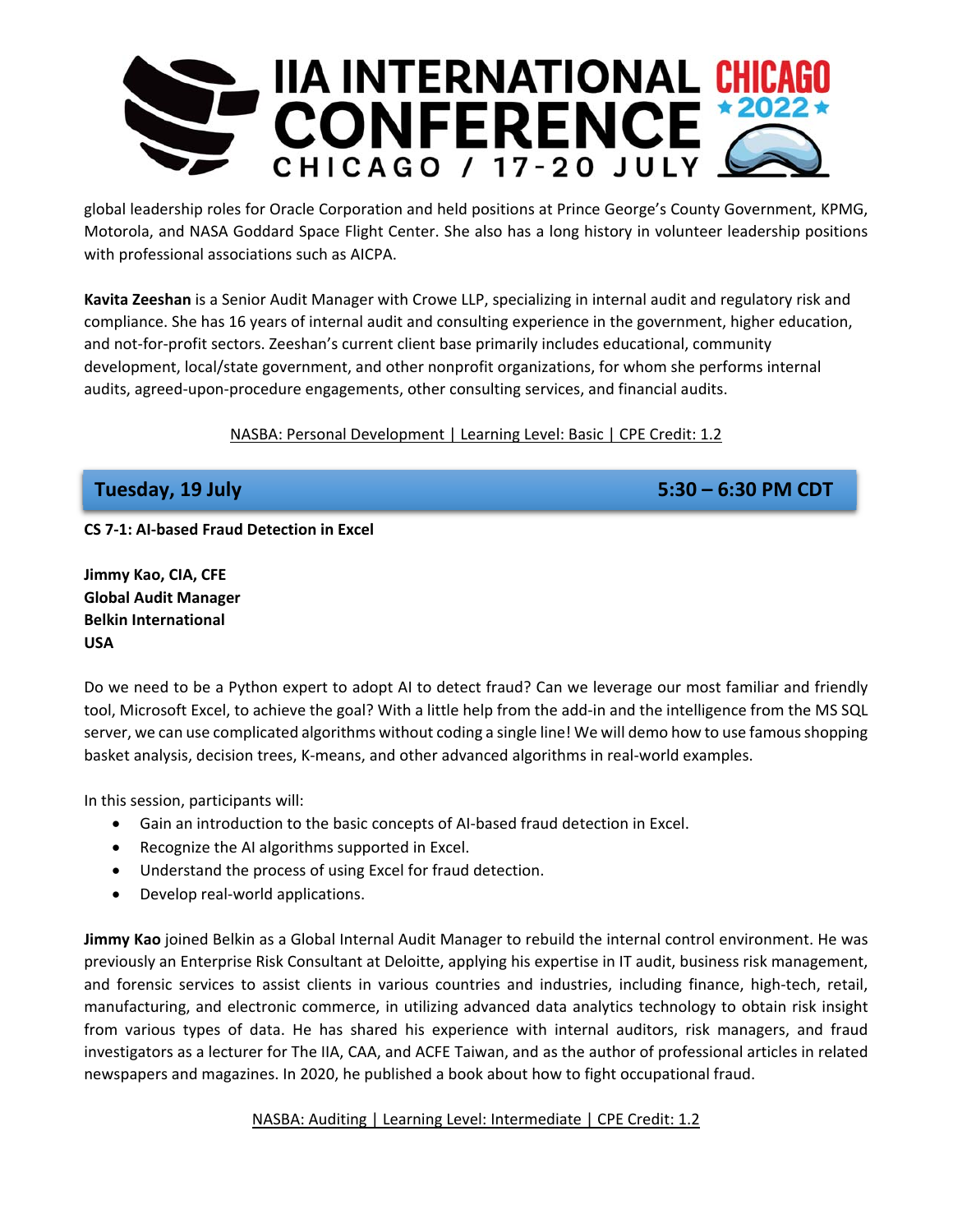

## **CS 7‐2: Auditing Blockchain, The Faithful Ledger**

**Deepak Wadhawan, CIA, CPA Former Chief Executive Officer, IIA-India Global Advocacy Committee Member, IIA Global INDIA** 

This session focuses on concepts and broad considerations for auditing both permissioned and permissionless blockchains. A case study is used to enumerate important activities across different stages of the audit process, such as planning considerations, risk assessment, audit program development, testing techniques, reporting, and follow-up. It ends with suggestions on skill and capability building for auditing blockchain. The easy-to-follow presentation uses auditor‐friendly concepts and analogies, starting with viewing blockchain as a faithful ledger.

In this session, participants will:

- Gain an understanding of the blockchain under review.
- Identify the important activities in the internal audit process.
- Learn how to build the skills and capabilities of staff on the engagement.

**Deepak Wadhawan** was CEO of IIA-India and a Senior Advisor at KPMG India, providing risk advisory services for more than three decades. He wrote a book on business process reengineering in 1994 and has since been following the usage of technology in business applications. Wadhawan engages with digital process innovation projects and tech start‐ups in India and brings value through providing insights on the business model, strategies, GRC, and internal audit.

## NASBA: Information Technology | Learning Level: Intermediate | CPE Credit: 1.2

## **CS 7‐3: Regulatory and Compliance Management for Taiwan Listed Companies**

**Yi Hsin (Doris) Wang, CIA, CGAP, CRMA Professor National Taipei University TAIWAN** 

**Dr. Albert Chou (Shi‐hao Chou) Chief Executive Officer Taiwan XBRL Committee TAIWAN** 

**Yu‐Te (Alan) Fai Chief Operating Officer Ethink Web TAIWAN**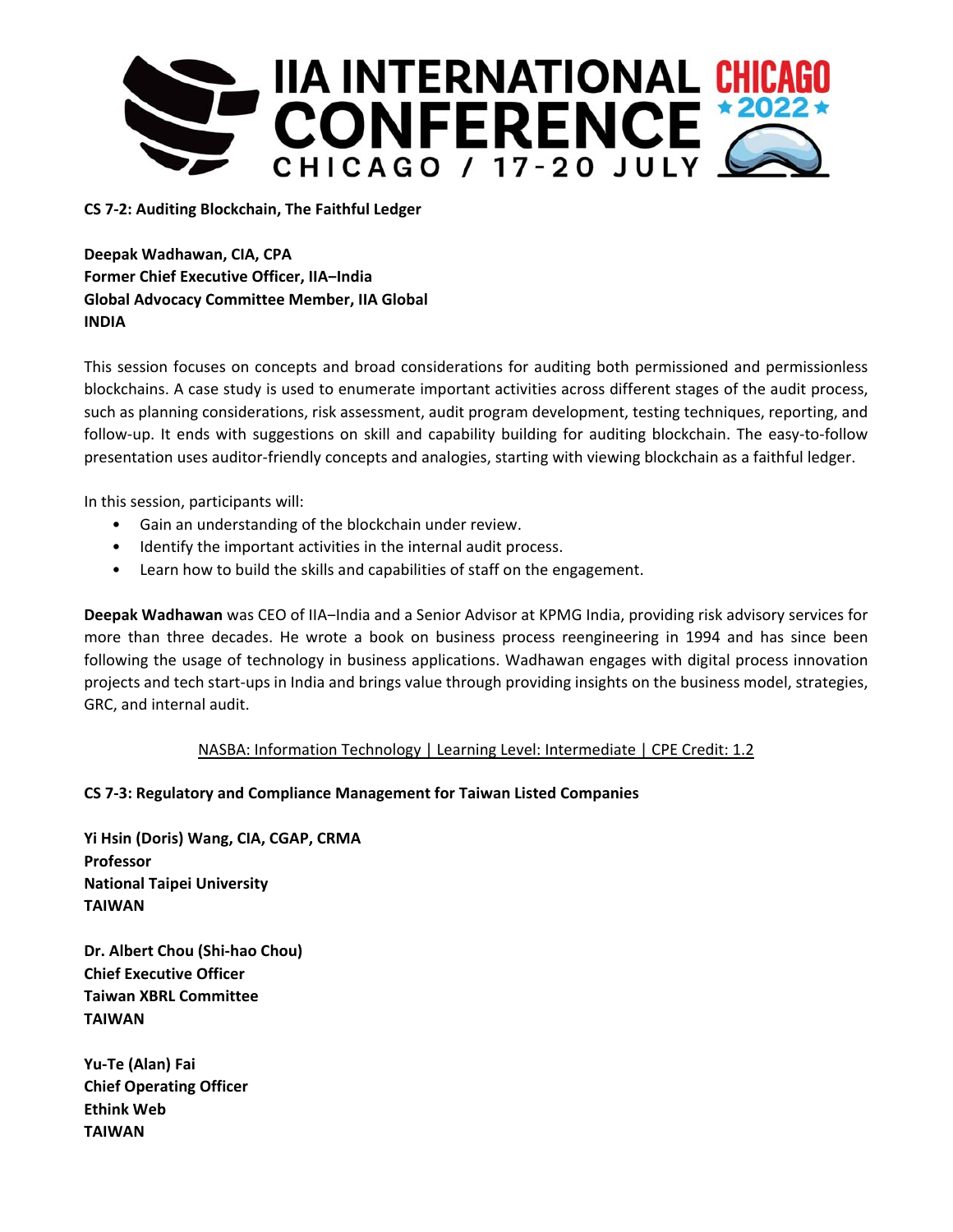

To emphasize the effectiveness of corporate governance evaluation and ESG ratings, the Taiwan Corporate Governance 3.0‐Sustainable Development Roadmap will be discussed, including how to strengthen Board functions and enhance enterprise sustainability. Then, Taiwan's ESG Dashboard, the world's first consolidated, public platform, will be illustrated to display the ESG ratings published by major ESG rating agencies. In addition, approaches to identifying and addressing data security risks will be proposed by using practical cases.

In this session, participants will:

- Understand how to use the Corporate Governance 3.0‐Sustainable Development Roadmap to strengthen board functions and enhance enterprise sustainability.
- Discuss ESG trends and develop ideas for creating novel measures to improve ESG performances.
- Propose approaches to identifying and addressing data security risks, including number of data breaches, percentage involving personally identifiable (PI) information, number of users affected, etc.

**Yi Hsin (Doris) Wang** has devoted her teaching and research to big data analysis, accounting intelligence, corporate governance, risk management, ESG, internal control, and internal audit. Dr. Wang is Chairman of the Accounting Research and Development Foundation and a Professor of Accountancy at National Taipei University; as Director of the university's library, she developed the internal control framework and balanced scorecard performance system. In addition, Dr. Wang is the Audit Committee Chairman and a Board Member of Transcend Information Inc. She also serves as a Board Supervisor at Taiwan Telecom Technology Center. Dr. Wang was a Trustee of the Internal Audit Foundation and an IIA Global Board Member. She was a Board Member of First Financial Holding Corporation.

**Dr. Albert Chou** has served as CEO of the Taiwan eXtensible Business Reporting Language (XBRL) Committee since 2010 and as Vice President of the Taiwan Stock Exchange since 1990. He is an Associate Professor at National Taipei Business University. Dr. Chou earned his doctorate from Tamkang University's Graduate Institute of Management Sciences.

**Yu–Te (Alan) Fai** is Chief Operating Officer of Ethink Web, which provides data analytical computing services, RPA design consulting, and Web3 application development in the blockchain industry. Fai plays a key role in guiding company efforts to lead ESG development in Taiwan, publish ESG educational articles and books, and integrate blockchain technology into ESG fields like documentation/licensing.

NASBA: Specialty Knowledge | Learning Level: Basic | CPE Credit: 1.2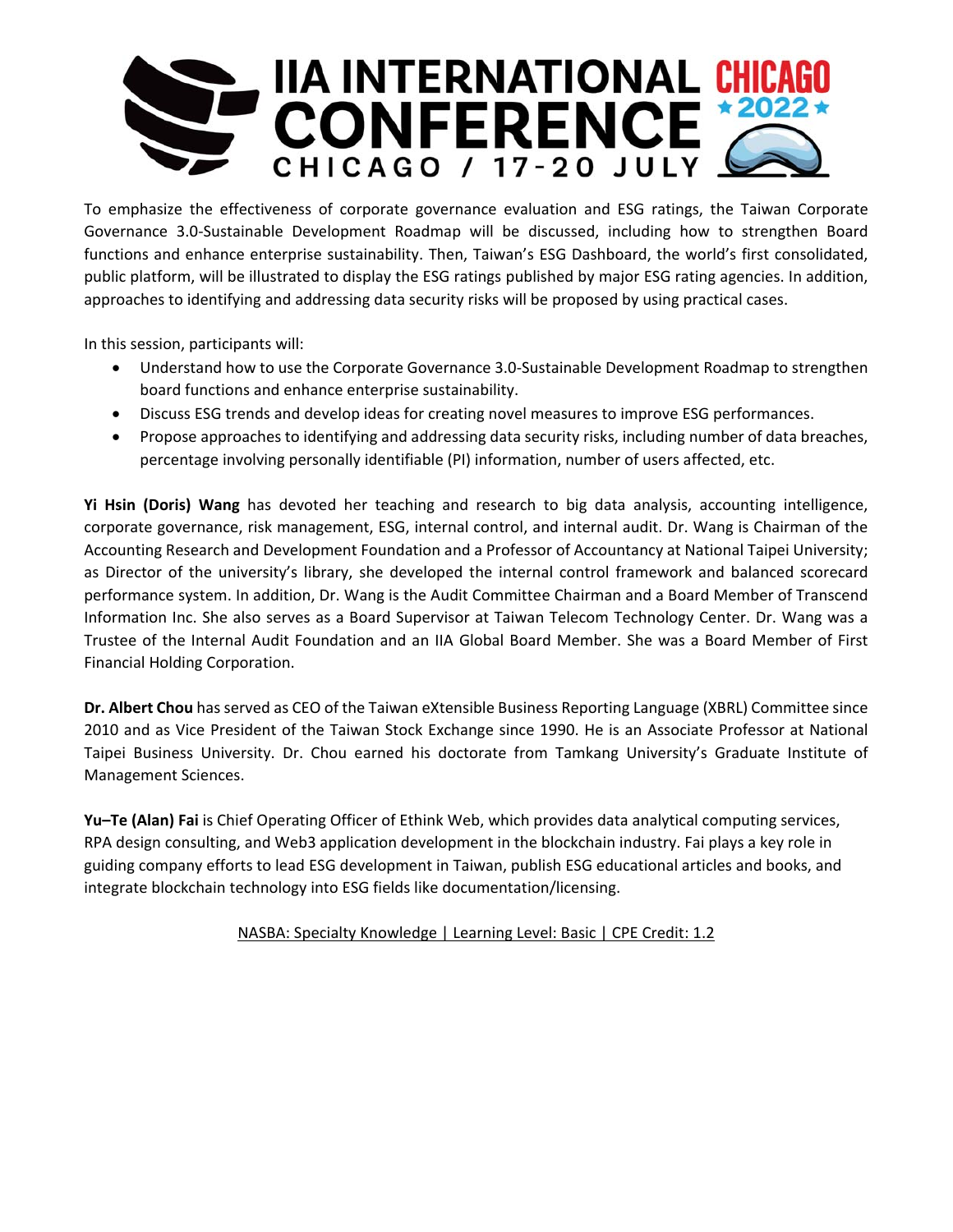

**CS 7‐4: Establishing Strong Governance While Serving Public Interest** 

**Moderator: Dr. Lily Bi, CIA, CRMA, CISA Executive Vice President, Standards and Global Certifications The IIA Global Headquarters USA** 

**Panelists: J. Michael Peppers, CIA, QIAL, CRMA, CPA Chief Audit Executive The University of Texas System USA** 

**Alta Prinsloo, CA Chief Executive Officer Pan African Federation of Accountants SOUTH AFRICA** 

Credibility and trust in the professional practice of internal auditing require an inclusive and transparent standard‐setting process that recognizes the perspectives and needs of all stakeholders. The IPPF Evolution project is transforming IIA *Standards* to promote consistent global practice and behaviors that are relevant and responsive to changes in society. Alta Prinsloo is Chair of the IPPF Oversight Council\*, dedicated to ensuring IIA *Standards* serve the public interest. She will be joined by Mike Peppers, Chair of The IIA's International Internal Audit Standards Board and former Chairman of the Global Board, in a panel discussion moderated by Dr. Lily Bi, The IIA's Executive Vice President of Standards and Certifications, to share the latest thinking on this highly significant initiative for the global profession of internal auditing.

In this session, participants will:

- Learn the importance of setting globally accepted standards that are in the public interest.
- Hear about the progress of the IPPF Evolution project and how the new IPPF serves the public interest.
- Gain insights into upcoming changes to the IPPF and the *Standards* to stay current and relevant.
- Understand the impact of new *Standards* on the profession and their work.

*\*The IPPF Oversight Council is an independent oversight group comprising representatives from the International Federation of Accountants (IFAC), International Organization of Supreme Audit Institutions (INTOSAI), National Association of Corporate Directors (NACD), Organisation for Economic Co‐operation and Development (OECD), and The World Bank.* 

**Dr. Lily Bi** is Executive Vice President of Standards and Global Certifications at The IIA, overseeing internal audit standards and guidance setting and providing strategic direction for certification programs impacting 300,000+ candidates and certified individuals worldwide. Under her leadership, The IIA launched the revised CIA exam in 14 languages, revamped the CRMA designation, and finished the transformation of online testing. Previously, as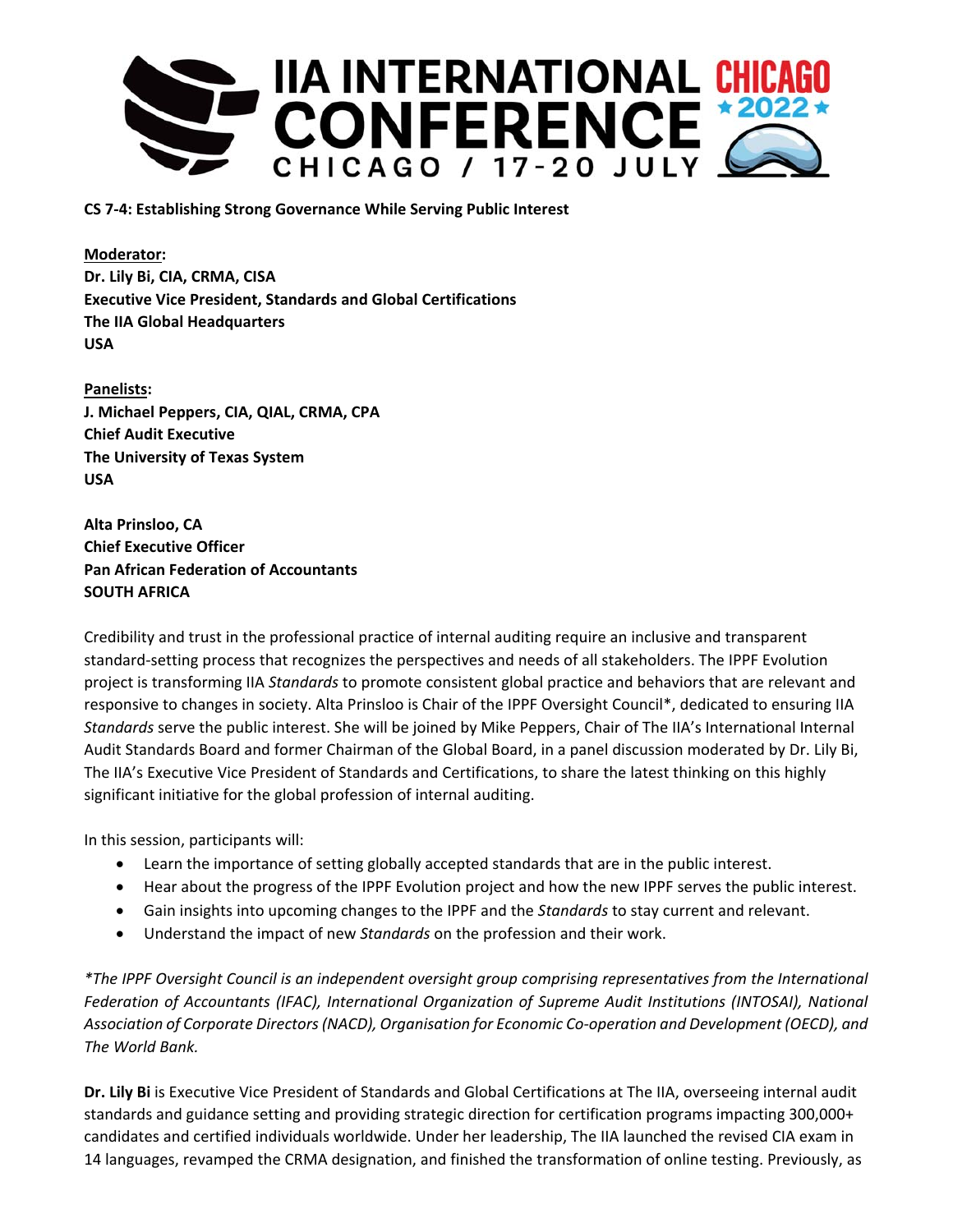

Senior Manager of Group Internal Audit at Kirin Holding Company in Japan from 2014 to 2016, Dr. Bi was responsible for advancing company internal audit practices in Japan, Australia, the Philippines, and China, concurrently serving as Executive Auditor for two Kirin subsidiaries in China. From 2005 to 2013, as The IIA's Director of Standards and Guidance, Dr. Bi led two revisions of the *Standards* and the release of ten Global Technology Audit Guides (GTAGs). She holds a Doctor in Business Administration degree from the University of South Florida.

**J. Michael "Mike" Peppers** is Chief Audit Executive for The University of Texas System in Austin. His 30‐year career began in public accounting and has included serving as CAE at U.T. MD Anderson Cancer Center and U.T. Medical Branch. Peppers was The IIA's 2017–18 Chairman of the Global Board and 2012–13 Chairman of the North American Board; he currently chairs the International Internal Audit Standards Board, and has been President of the Houston and Florida West Coast Chapters. Peppers has written and co-authored auditing articles and speaks often on internal audit‐related topics. He has been recognized as a Distinguished Faculty Member in The IIA's volunteer faculty program, was inducted into the American Hall of Distinguished Audit Practitioners in 2019, and received the Victor Z. Brink Award for Distinguished Service in 2021.

**Alta Prinsloo** – a Chartered Accountant (South Africa) – became Chief Executive Officer of the Pan African Federation of Accountants in November 2020. She had joined the International Auditing and Assurance Standards Board in 2002 and served as Deputy Director before transitioning to IFAC, where she held executive roles involving governance, strategy, risk, finance, operations and ICT, HR, and IP. Prinsloo oversaw a wide variety of initiatives, including accountancy capacity building, transparency and accountability in the public sector, professional accountants in business and in small‐ and medium‐sized practices, and the Knowledge Gateway. She also led IFAC's new approach to advancing education for future‐ready professional accountants. From 1997 through 2002, Prinsloo worked at the South African Institute of Chartered Accountants, becoming Technical Director in 2000. In 1996, at Amalgamated Banks of South Africa, she was responsible for professional development of the internal audit function. Prior, she worked in the national technical and training office of PricewaterhouseCoopers.

NASBA: Auditing | Learning Level: Intermediate | CPE Credit: 1.2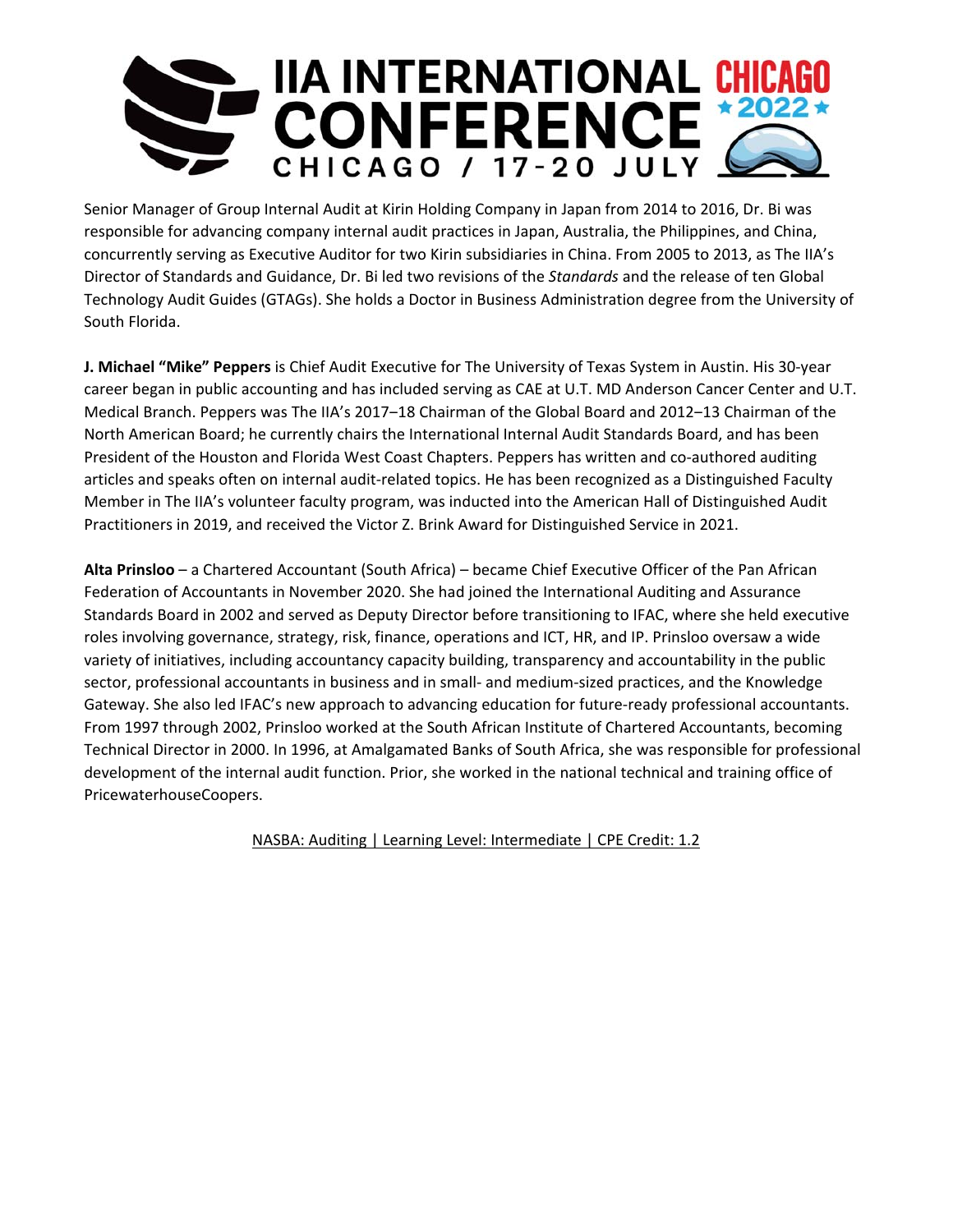

# **Wednesday, 20 July 9:15 – 11:00 AM CDT**

**General Session 5: Courageous Civility: Creating a Culture of Equity, Diversity, and Belonging** 

**Shola Richards Founder and Chief Executive Officer Go Together Global USA** 

In his inspiring flagship keynote, Shola Richards will introduce the transformative concept of Ubuntu (pronounced "oo‐BOON‐too"), which translates to "I am, because we are." The Ubuntu philosophy, along with three powerful questions, will provide the audience with actionable strategies to transform their work culture, amplify team civility, and create an equitable and inclusive environment for everyone.

In this session, participants will:

- Learn proven strategies to strengthen team cohesion, togetherness, and inclusion (despite these deeply divisive and polarized times) in order to maintain a healthy workplace culture and optimal business results.
- Gain insights into keeping themselves engaged, energized, and positive when managing the nonstop challenges and complexities of life (both inside and outside of the workplace).
- Understand how they can make meaningful positive change in their organization even if they feel as though they lack the influence, professional title, or experience to do so.

**Shola Richards** is CEO and Founder of Go Together Global™ and bestselling author of *Making Work* and *Go Together*. A civility writer and authority on workplace happiness and engagement, his articles and "Go Together Movement" email series have been read by readers in 160+ countries, and his work has been featured on the Today Show, CBS This Morning, Forbes, Black Enterprise, Complete Wellbeing India, Business Insider Australia, and in numerous other outlets worldwide. Richards has shared his transformative message with leading healthcare organizations, top universities, Silicon Valley, the motion picture industry, and on the TEDx stage. He also testified on Capitol Hill on how to bring more civility to Congress.

# NASBA: Personal Development | Learning Level: Basic | CPE Credit: 1.8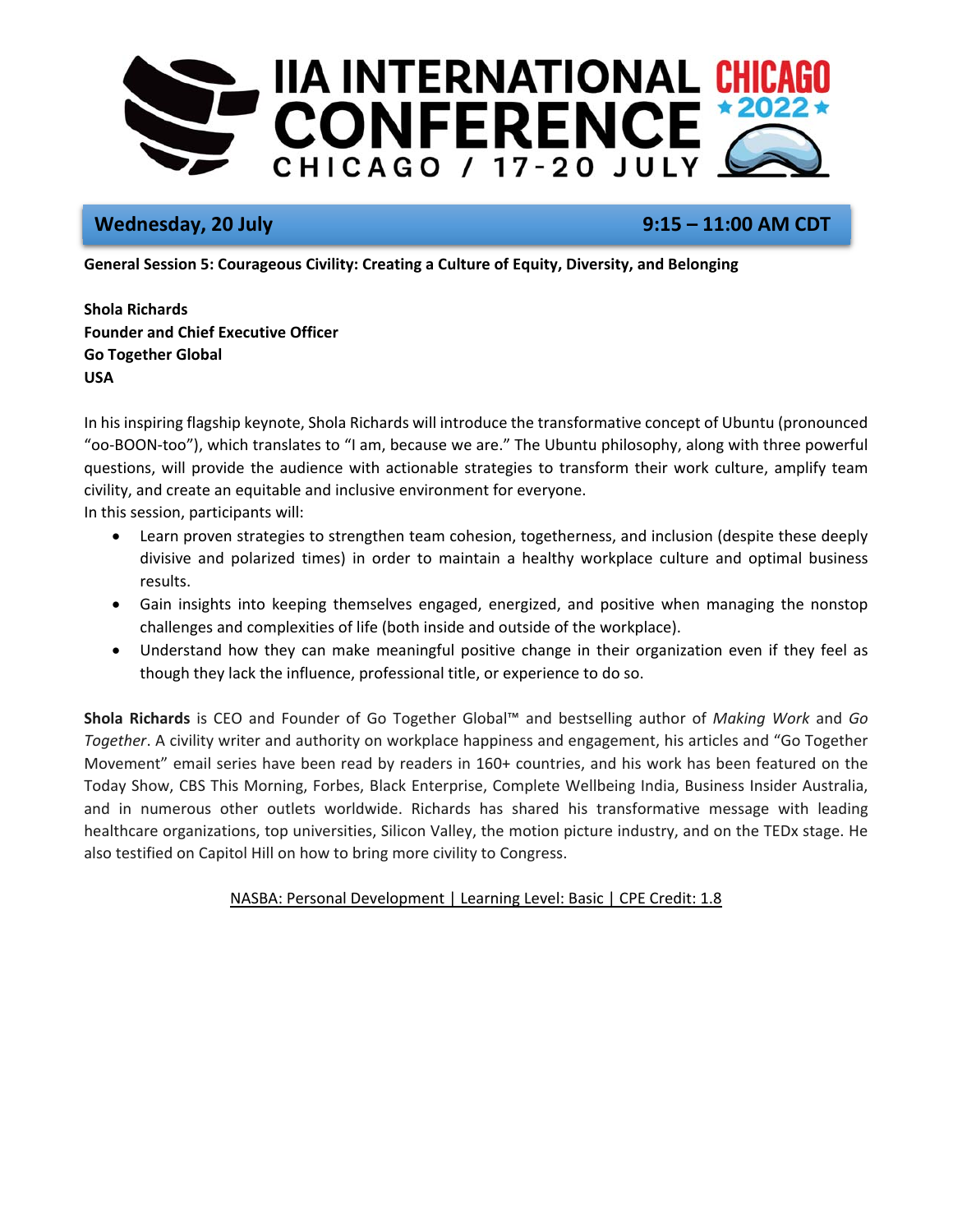

# **Wednesday, 20 July 11:40 AM – 12:45 PM CDT**

**Closing Keynote Session: Tunnel Vision to Lateral Vision: New Tools to Navigate ESG in the World** 

**Gillian Tett Editorial Board Chair and Editor‐at‐Large, US Financial Times USA** 

Economic models, corporate balance sheets, and big data sets, while useful, are limited because you can only use them effectively if you look at context, including the wider environment and culture. Expanding beyond just narrow tunnel‐vision models to combine social science and anthropology with medical science, computer science, and economic science can create an effective new way of building back better and looking at ESG in this post‐pandemic world.

In this session, participants will:

- Learn how to navigate the world and plot the future by looking beyond economic models or balance sheets with anthropology.
- Understand the power of being an insider-outsider and thinking like an anthropologist at work.
- Recognize the value of listening to social silence, or what we ignore.
- Discover how to embrace lateral vision, not tunnel vision.
- Examine how widening our cultural lens can help shape sustainable leadership.

**Gillian Tett** is Chair of the Editorial Board and Editor‐at‐Large, US, at the *Financial Times*. In her previous role at *FT*, she was Managing Editor (US) and columnist and also oversaw global coverage of the financial markets. Her track record of predicting important trends that impact the world include having called the credit crunch crisis three years ahead of anyone else. Tett now warns on the emerging risks posed by certain new types of Fintech — products and services that arise from new types of 'financial innovation' and the current lag of effective regulation and governance to manage these activities. An award‐winning writer, she is the author of *The Silo Effect: The Peril of Expertise and the Promise of Breaking Down Barriers*, the *New York Times* bestseller *Fool's Gold*, *Saving the Sun*, and *Anthro‐Vision: A New Way to See in Business and Life*. Tett holds a PhD in social anthropology from Cambridge University.

NASBA: Specialty Knowledge | Learning Level: Basic | CPE Credit: 1.8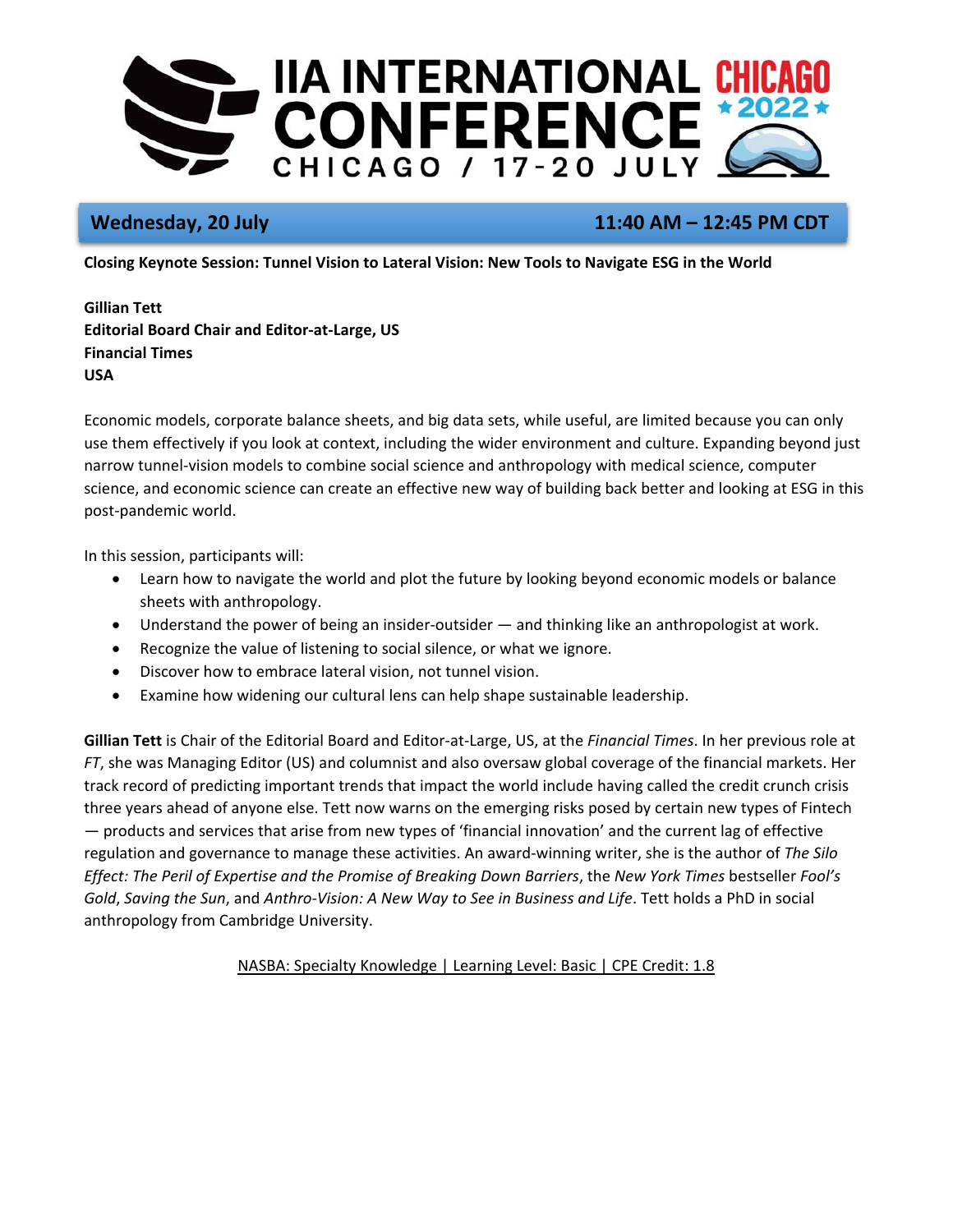

# **Wednesday, 20 July 2:00 – 6:00 PM CDT**

**Post‐conference Workshop 1: Auditor's Guide to Data Governance and Literacy** 

**Michael Malcolm, CIA, CRMA, CISA, CISSP, CFE Manager, IT Compliance and Advisory Just Energy CANADA** 

## *Additional Registration and Fee Required to Attend Workshops are available for purchase and do not require a conference registration*

*A networking break will take place from 3:00–3:30 p.m.* 

According to CRN.com's "10 Biggest Data Breaches of 2021 (So Far)" released on July 23, 2021, "more than 98.2 million individuals were impacted by the 10 biggest data breaches in the first half of 2021, with three of the 10 largest breaches occurring at technology companies." What does this statistic have to do with data governance and data literacy?

Simply, ungoverned data is a recipe for disaster. Many of the year's events were directly attributed to data and information assets being improperly protected from either external bad actors, trusted insiders, or both. As an audit community, we need to validate that our organizations have adequate data literacy, governance, and protections in place to reduce the potential of data exposure or worse yet, data leakage or destruction.

This four‐hour interactive workshop will cover the origins of data and information as well as the importance and key elements of data governance. It will also explain common threats to data and information assets along with the most common tactics for protecting data and information assets. Attendees will explore the fundamentals of data literacy – Reading Data, Working With Data, and Communicating Through Data – and simple techniques to apply data literacy to the internal audit process.

In this workshop, participants will:

- Gain an understanding of how to perform a data governance audit.
- Discover where to look, what to ask for, and how to assess the strength of data protection controls against common threats to data and information assets.
- Learn how to read, assess, and communicate results from data analysis into actionable audit observations.

**Michael Malcolm** has 30+ years of experience in information technology auditing, financial and operational auditing, and IT SOX compliance. His expertise encompasses COSO and COBIT control frameworks, general and IT application controls, ISO 27001, ISO27002, and SOC1 and 2 reviews. He gained knowledge of continuous improvement tools and techniques through leadership of Total Quality Management (TQM) and business process reengineering projects. Malcolm has served on The IIA's Global Academic Relations Committee and Quality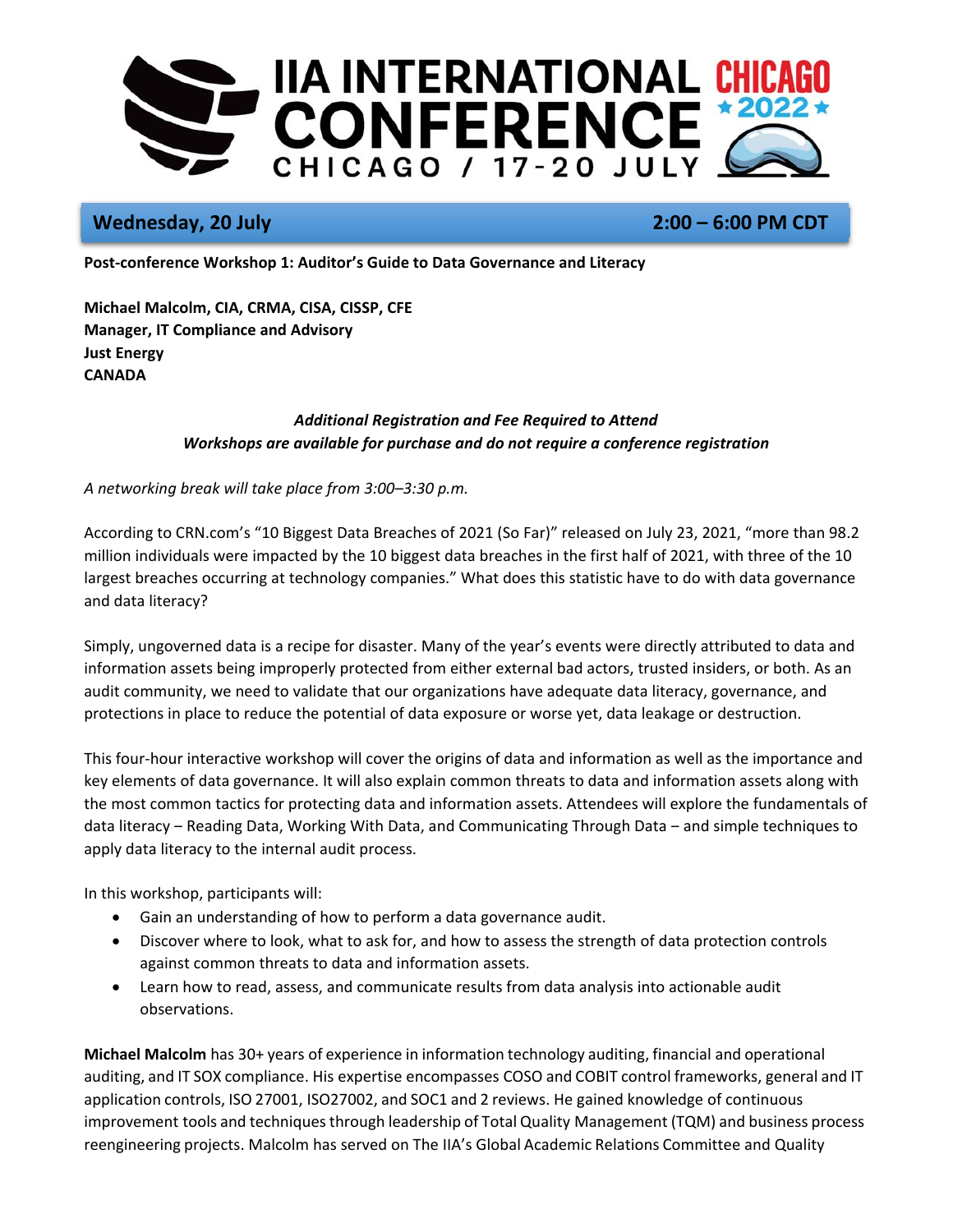

Assurance Review team, and has delivered 15+ IIA seminars internationally. He has also held leadership roles with ASQ Kitchener and ISACA International.

NASBA: Auditing | Learning Level: Basic | CPE Credit: 4.2

**Post‐conference Workshop 2: Assessing Ethics for Your Organization** 

**Mike Joyce, CIA, CPA, CRMA Vice President Chief Auditor & Compliance Officer Blue Cross & Blue Shield Association USA** 

**Deanna Sullivan, CIA, CRMA, CPA, CFE Principal SullivanSolutions USA**

# *Additional Registration and Fee Required to Attend Workshops are available for purchase and do not require a conference registration*

*A networking break will take place from 3:00–3:30 p.m.* 

A strong ethical culture is the foundation of good organizational governance. An ethical culture is created through a robust ethics program that sets expectations for acceptable behavior within an organization and by its external partners. It includes effective board oversight, a strong tone at the top, and organizationwide commitment, as well as a customized code of conduct; ethics training, communications, and system monitoring; and an incident reporting system.

Are you prepared to assess your organization for policies and processes concerning ethics? This course is a good place to start. It provides a comprehensive overview of the elements of organizational ethics and the responsibilities for establishing and maintaining an ethical climate in an organization. Explore the roles of internal audit and compliance departments in supporting and assessing the ethical climate, examine approaches to auditing ethics, and determine the best approaches for reporting the results of an ethics audit.

In this session, participants will:

- Understand the elements of organizational ethics and the responsibilities for establishing and maintaining an ethical climate in an organization.
- Explore internal audit's role in supporting and assessing the ethical climate.
- Be informed about approaches to auditing the ethical climate of an organization.
- Prepare to apply concepts of ethics to internal audit programs and engagements.
- Determine the best approaches for reporting the results of an organizational ethics audit.
- Examine ways to shift the ethical climate based on the results of an organizational ethics audit.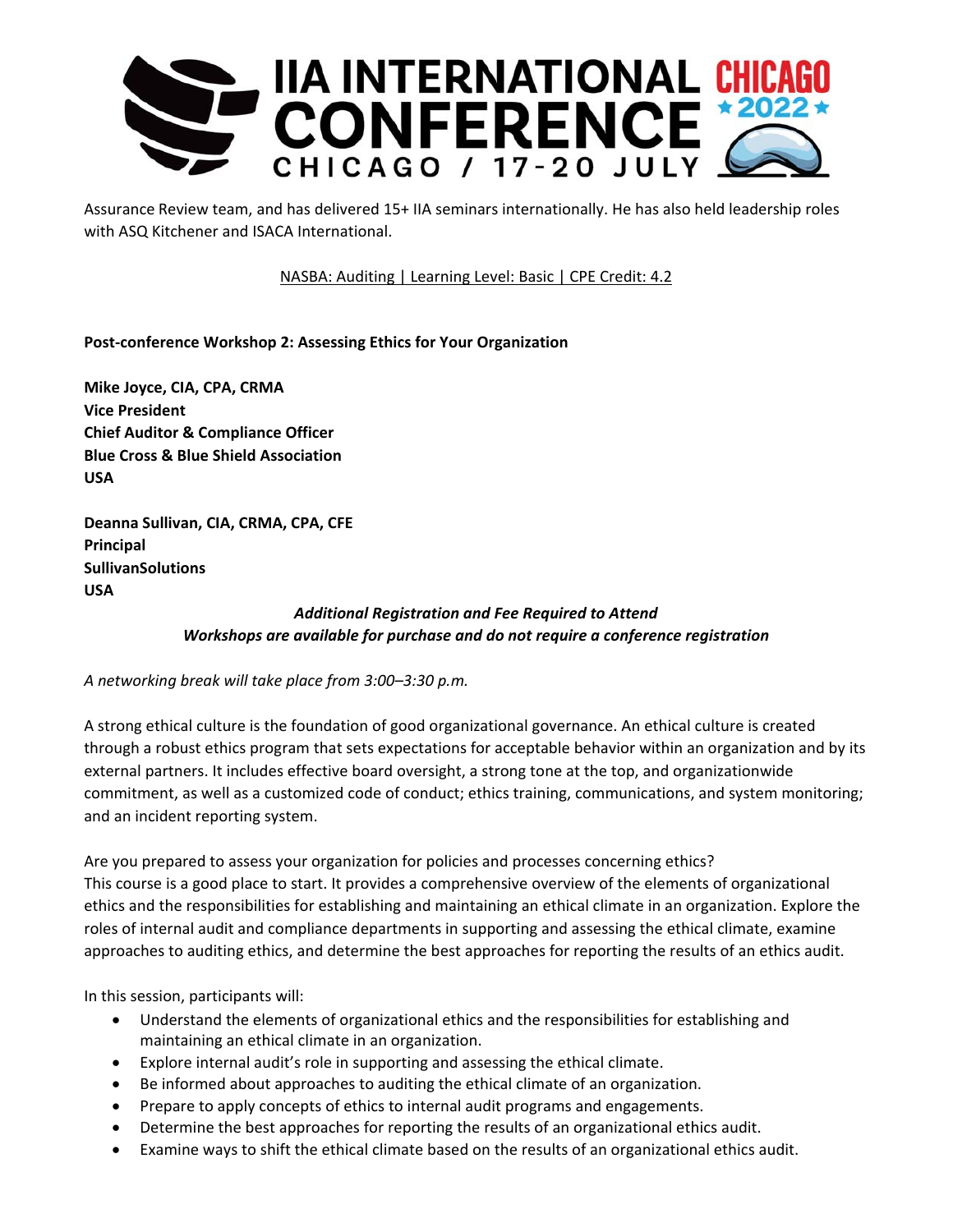

**Mike Joyce** – A current member of the North American and Global Nominating Committees, Mike has been an active volunteer member of The IIA since 1989 for both the Dallas and Chicago Chapters, and has been a frequent speaker at global and regional internal audit conferences. He was Chairman of the IIA Global Board of Directors for 2019 – 2020, and Chairman of the IIA North American Board of Directors for 2015‐16. He served on the Board of Governors for the Chicago Chapter of the IIA from 1995 until 2015, including a term as Chapter President in 2001‐2002. In addition, he served as a member and Chair of numerous IIA International Committees, including the Seminars (Learning Solutions Committee).

**Deanna Sullivan** is an internationally recognized speaker, author, and trainer. She has a diverse background ranging from auditing and accounting to consulting and training. She was a partner in Arthur Andersen's risk consulting practice and earlier in her career, was responsible for international and operational auditing at Enron Corp and Diamond Shamrock Corporation. Sullivan has been active on a variety of IIA International committees and delivers training for The IIA globally. She also serves as chairman of the Houston Chapter's Annual Conference. She is certified to teach ethics for Texas CPAs and is a Certified Ziglar Legacy Trainer and a certified DISC Behavioral Analyst.

Entertaining education is her passion, so she uses her spare time to teach a bible study class at Second Baptist Church and speak to businesses and schools for the Houston Livestock Show and Rodeo.

NASBA: Behavioral Ethics | Learning Level: Basic | CPE Credit: 4.2

**Post‐conference Workshop 3: Practicing Agility** 

**Alison Williams, CIA, CISA Audit & Risk Consultant and Speaker Kaiser Consulting USA** 

**Jami (Harris) Shine, CIA, CRMA, CISA, CRISC Corporate and IT Audit Manager QuikTrip USA** 

## *Additional Registration and Fee Required to Attend Workshops are available for purchase and do not require a conference registration*

*A networking break will take place from 3:00–3:30 p.m.* 

In an environment where audit risk compounds nearly annually and budgets continue to stagnate or shrink, internal audit leaders find themselves in a perpetual juggling act as they try to balance budget, resources, and adequate risk coverage.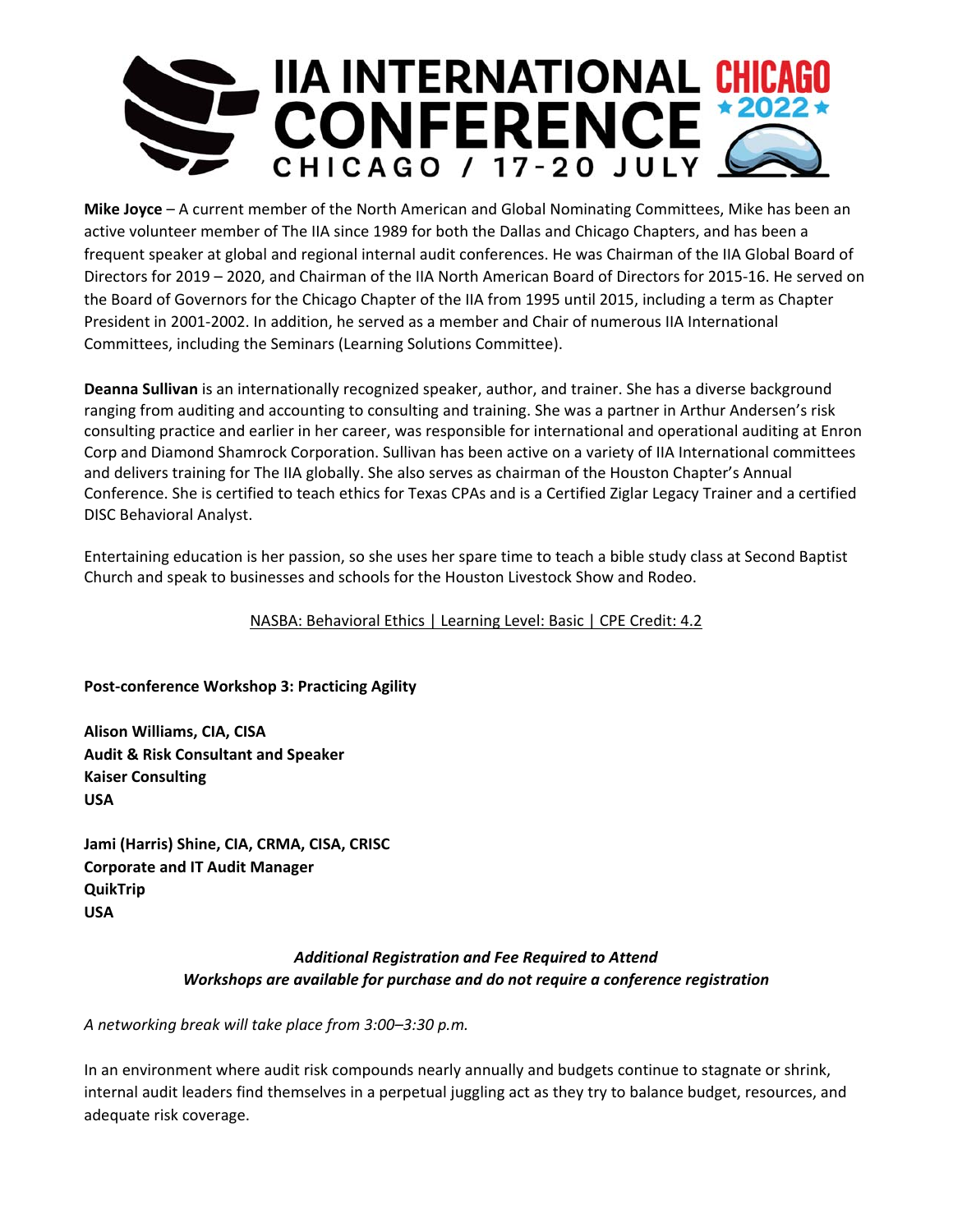

Conference speakers, articles, whitepapers, and blogs over the last decade have touted the benefits of adding agility into internal audit processes, but few have offered an adequate roadmap toward agility, let alone provided the stepping stones necessary to begin the journey toward agile auditing.

This workshop is designed to supply internal auditors and audit leaders with their own agility roadmap to an agile auditing strategy and an executable plan that will move them from their current state to a desired future state with improved agility in every phase of the audit engagement.

In this session, participants will:

- Discover how to assess their current auditing processes in relation to The IIA's Internal Audit Competency Framework©.
- Explore ways to successfully propose recommendations for adding agility throughout the audit process.
- Learn how agility and agile auditing maintains an internal audit department's compliance with The IIA's International Professional Practices Framework® (IPPF®) 2017 Edition (The Red Book).

**Alison Williams** is an IT and Management consultant for Kaiser Consulting, an international accounting and IT services firm. Alison has worked for multiple fortune one hundred and international companies. She has over 25 years of audit and compliance experience in banking, insurance, healthcare, and manufacturing industries. Her expertise spans leading operational and IT audit teams, IT infrastructure governance, third-party oversight, and enterprise risk management. She has obtained her COSO ERM certification to complement the work she does in developing and implementing control‐based organizational change. Alison has been presenting with the IIA since 1994, both in person and through virtual sessions. Her facilitation experience ranges from material for college courses to public seminars. She is a member of The IIA and ISACA and serves on the BGSU Honors College Leadership Council. She also has a long history in volunteer leadership positions focused on developing women and youth leadership, including leading multiple United Way Campaigns. One of her biggest hobbies is native plant gardening.

**Jami Shine** has 15 years of internal and external audit experience. As Corporate and IT Audit Manager for QuikTrip, she manages operational, IT, and financial audits and consulting engagements. She also co‐facilitates the ERM program and conducts the annual risk assessment process with the CAE. As a volunteer facilitator for The IIA, Shine leads online and in‐person trainings. She is a speaker for MISTI's SuperStrategies and Audit World Conferences, The IIA's Leadership Academy, IIA and ISACA chapters, and the Accounting and Financial Women's Alliance. In 2020 and 2021, she served as emcee for The IIA and ISACA's GRC Conference. Shine was a District Representative and member of The IIA's North American Chapter Relations Committee from 2018–2022 and will serve on the Institute Relations Committee beginning in July 2022. She has written multiple articles for *Internal Auditor* magazine.

NASBA: Auditing | Learning Level: Intermediate | CPE Credit: 4.2